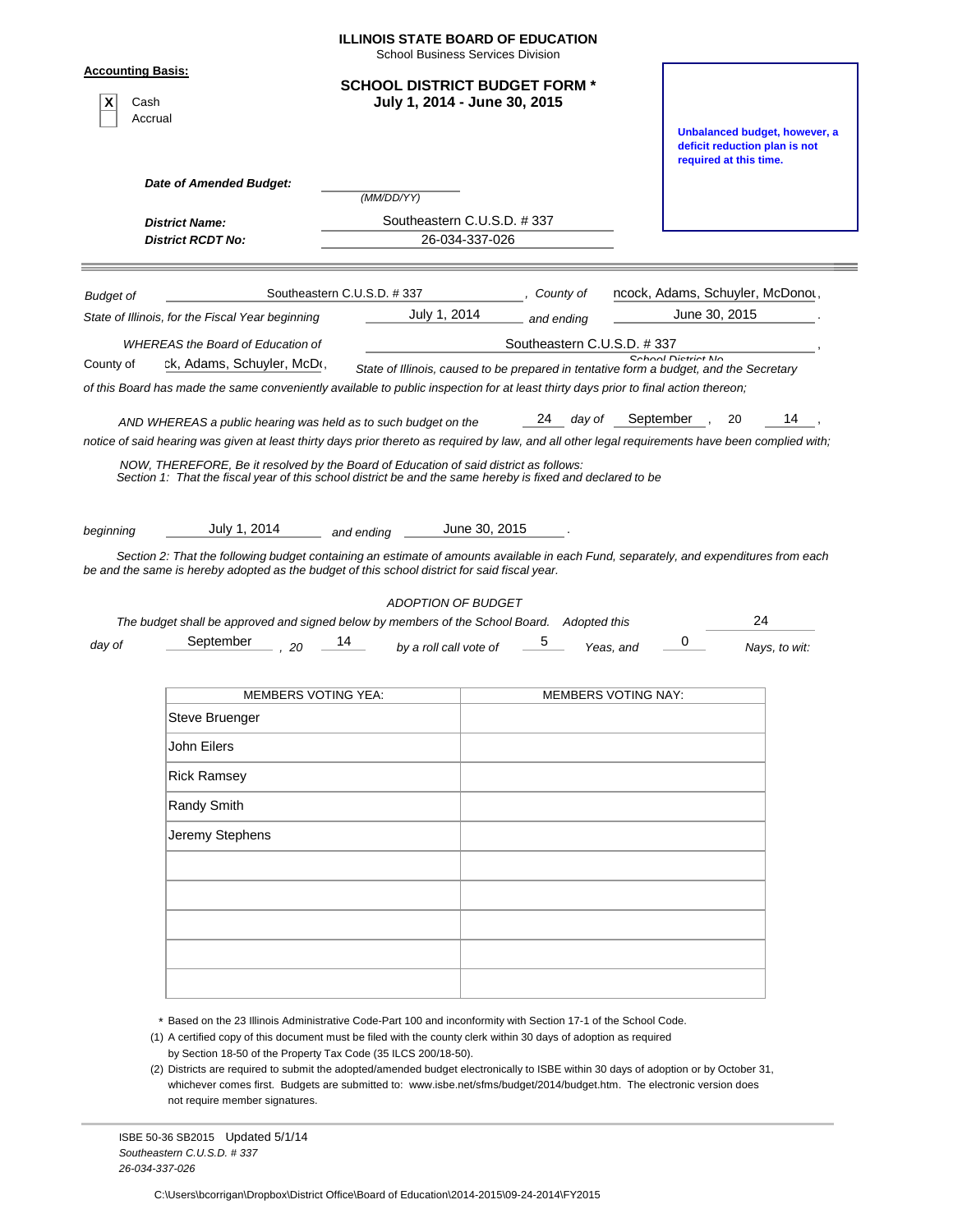### Page 2 **BUDGET SUMMARY Page 2 BUDGET SUMMARY**

|                | A                                                                                                     | B    | C                  | D              | E                   | F              | G                      | H                |                     | $\cdot$      | K                      |  |
|----------------|-------------------------------------------------------------------------------------------------------|------|--------------------|----------------|---------------------|----------------|------------------------|------------------|---------------------|--------------|------------------------|--|
|                |                                                                                                       |      |                    |                |                     |                |                        |                  |                     |              |                        |  |
| $\overline{1}$ | Begin entering data on EstRev 5-10 and EstExp 11-17 tabs.                                             |      | (10)               | (20)           | (30)                | (40)           | (50)                   | (60)             | (70)                | (80)         | (90)                   |  |
|                |                                                                                                       | Acct | <b>Educational</b> | Operations &   | <b>Debt Service</b> | Transportation | <b>Municipal</b>       | Capital Projects | <b>Working Cash</b> | <b>Tort</b>  | <b>Fire Prevention</b> |  |
|                | <b>Description</b>                                                                                    | #    |                    | Maintenance    |                     |                | Retirement/            |                  |                     |              | & Safety               |  |
| $\overline{2}$ |                                                                                                       |      |                    |                |                     |                | <b>Social Security</b> |                  |                     |              |                        |  |
|                | 3 ESTIMATED BEGINNING FUND BALANCE July 1, 2014 <sup>1</sup>                                          |      | 544,043            | 1,474,817      | $\mathbf 0$         | 117,629        | 75,204                 | 8,817            | 560,938             | 6,573        | 236,094                |  |
|                | 4 RECEIPTS/REVENUES                                                                                   |      |                    |                |                     |                |                        |                  |                     |              |                        |  |
|                | 5 LOCAL SOURCES                                                                                       | 1000 | 1,425,101          | 266,423        | $\overline{0}$      | 105,587        | 262,467                | 12,010           | 27,740              | 400,394      | 26,840                 |  |
|                | <b>FLOW-THROUGH RECEIPTS/REVENUES FROM ONE</b>                                                        | 2000 |                    |                |                     |                |                        |                  |                     |              |                        |  |
| 6              | <b>DISTRICT TO ANOTHER DISTRICT</b>                                                                   |      | $\mathbf{0}$       | $\overline{0}$ |                     | $\mathbf{0}$   | $\Omega$               |                  |                     |              |                        |  |
| $\overline{7}$ | <b>STATE SOURCES</b>                                                                                  | 3000 | 1,866,798          | $\overline{0}$ | $\mathbf{0}$        | 332,947        | $\Omega$               | $\mathbf{0}$     | $\mathbf{0}$        | $\Omega$     | $\mathbf{0}$           |  |
| 8              | <b>FEDERAL SOURCES</b>                                                                                | 4000 | 508,384            | $\Omega$       | $\overline{0}$      | $\mathbf{0}$   | $\Omega$               | $\mathbf{0}$     | $\mathbf{0}$        | $\Omega$     | $\mathbf{0}$           |  |
| 9              |                                                                                                       |      |                    | 266,423        | $\overline{0}$      |                |                        | 12,010           |                     |              | 26,840                 |  |
|                | Total Direct Receipts/Revenues <sup>8</sup>                                                           |      | 3,800,283          |                |                     | 438,534        | 262,467                |                  | 27,740              | 400,394      |                        |  |
|                | 10 Receipts/Revenues for "On Behalf" Payments <sup>2</sup>                                            | 3998 | 380,000            |                |                     |                |                        |                  |                     |              |                        |  |
|                | 11   Total Receipts/Revenues                                                                          |      | 4,180,283          | 266,423        | $\overline{0}$      | 438,534        | 262.467                | 12,010           | 27,740              | 400,394      | 26,840                 |  |
|                | 12 DISBURSEMENTS/EXPENDITURES                                                                         |      |                    |                |                     |                |                        |                  |                     |              |                        |  |
|                | <b>13 INSTRUCTION</b>                                                                                 | 1000 | 2,780,494          |                |                     |                | 73,954                 |                  |                     |              |                        |  |
|                | 14 SUPPORT SERVICES                                                                                   | 2000 | 1,233,453          | 342,532        |                     | 525,215        | 160,017                | $\mathbf{0}$     |                     | 374,022      | $\mathbf{0}$           |  |
|                | <b>15 COMMUNITY SERVICES</b>                                                                          | 3000 | 1,500              | $\Omega$       |                     | $\overline{0}$ | $\overline{7}$         |                  |                     |              |                        |  |
|                | 16 PAYMENTS TO OTHER DISTRICTS & GOVT UNITS                                                           | 4000 | 231,000            | $\mathbf{0}$   | $\overline{0}$      | $\mathbf{0}$   | $\mathbf{0}$           | $\mathbf{0}$     |                     |              | $\overline{0}$         |  |
|                | 17 <b>IDEBT SERVICES</b>                                                                              | 5000 | $\mathbf{0}$       | $\Omega$       | $\overline{0}$      | $\mathbf{0}$   | $\mathbf{0}$           |                  |                     | $\mathbf{0}$ | $\mathbf{0}$           |  |
|                | 18 <b>PROVISION FOR CONTINGENCIES</b>                                                                 | 6000 | $\mathbf{0}$       | 10.000         | $\overline{0}$      | $\Omega$       | $\Omega$               | $\mathbf{0}$     |                     | $\Omega$     | $\overline{0}$         |  |
|                | 19 Total Direct Disbursements/Expenditures <sup>9</sup>                                               |      | 4,246,447          | 352.532        | $\mathbf{0}$        | 525,215        | 233.978                | $\mathbf{0}$     |                     | 374,022      | $\mathbf{0}$           |  |
|                | 20 Disbursements/Expenditures for "On Behalf" Payments <sup>2</sup>                                   | 4180 | 380,000            | $\Omega$       | $\mathbf{0}$        | $\overline{0}$ | $\Omega$               | $\mathbf{0}$     |                     | $\Omega$     | $\mathbf{0}$           |  |
|                |                                                                                                       |      |                    |                |                     |                |                        |                  |                     |              |                        |  |
|                | 21 Total Disbursements/Expenditures                                                                   |      | 4,626,447          | 352,532        | $\overline{0}$      | 525,215        | 233,978                | $\mathbf{0}$     |                     | 374,022      | $\overline{0}$         |  |
| 22             | <b>Excess of Direct Receipts/Revenues Over (Under) Direct</b><br><b>Disbursements/Expenditures</b>    |      | (446, 164)         | (86, 109)      | $\Omega$            | (86, 681)      | 28,489                 | 12,010           | 27,740              | 26,372       | 26,840                 |  |
|                | 23 OTHER SOURCES/USES OF FUNDS                                                                        |      |                    |                |                     |                |                        |                  |                     |              |                        |  |
| 24             | <b>OTHER SOURCES OF FUNDS (7000)</b>                                                                  |      |                    |                |                     |                |                        |                  |                     |              |                        |  |
| 25             | PERMANENT TRANSFER FROM VARIOUS FUNDS                                                                 |      |                    |                |                     |                |                        |                  |                     |              |                        |  |
|                |                                                                                                       | 7110 |                    |                |                     |                |                        |                  |                     |              |                        |  |
|                | 26 Abolishment the Working Cash Fund 16                                                               |      |                    |                |                     |                |                        |                  |                     |              |                        |  |
|                | 27 Abatement of the Working Cash Fund 16                                                              | 7110 |                    |                |                     |                |                        |                  |                     |              |                        |  |
| 28             | Transfer of Working Cash Fund Interest                                                                | 7120 |                    |                |                     |                |                        |                  |                     |              |                        |  |
|                | 29 Transfer Among Funds                                                                               | 7130 |                    |                |                     |                |                        |                  |                     |              |                        |  |
|                | 30 Transfer of Interest                                                                               | 7140 |                    |                |                     |                |                        |                  |                     |              |                        |  |
|                | 31 Transfer from Capital Projects Fund to O&M Fund                                                    | 7150 |                    | $\mathbf{0}$   |                     |                |                        |                  |                     |              |                        |  |
|                | Transfer of Excess Fire Prev & Safety Tax & Interest <sup>3</sup><br>32 Proceeds to O&M Fund          | 7160 |                    | $\Omega$       |                     |                |                        |                  |                     |              |                        |  |
|                | Transfer of Excess Accumulated Fire Prev & Safety Bond and Int 3a<br>33 Proceeds to Debt Service Fund | 7170 |                    |                | $\Omega$            |                |                        |                  |                     |              |                        |  |
|                | 34 SALE OF BONDS (7200)                                                                               |      |                    |                |                     |                |                        |                  |                     |              |                        |  |
|                | 35 Principal on Bonds Sold                                                                            | 7210 |                    |                |                     |                |                        |                  |                     |              |                        |  |
|                | 36 Premium on Bonds Sold                                                                              | 7220 |                    |                |                     |                |                        |                  |                     |              |                        |  |
|                | 37 Accrued Interest on Bonds Sold                                                                     | 7230 |                    |                |                     |                |                        |                  |                     |              |                        |  |
|                | 38 Sale or Compensation for Fixed Assets <sup>5</sup>                                                 | 7300 |                    |                |                     |                |                        |                  |                     |              |                        |  |
|                | 39 Transfer to Debt Service to Pay Principal on Capital Leases                                        | 7400 |                    |                | $\overline{0}$      |                |                        |                  |                     |              |                        |  |
|                | 40 Transfer to Debt Service Fund to Pay Interest on Capital Leases                                    | 7500 |                    |                | $\overline{0}$      |                |                        |                  |                     |              |                        |  |
|                | 41 Transfer to Debt Service Fund to Pay Principal on Revenue Bonds                                    | 7600 |                    |                | $\mathbf{0}$        |                |                        |                  |                     |              |                        |  |
| 42             | Transfer to Debt Service Fund to Pay Interest on Revenue Bonds                                        | 7700 |                    |                | $\overline{0}$      |                |                        |                  |                     |              |                        |  |
| 43             | Transfer to Capital Projects Fund                                                                     | 7800 |                    |                |                     |                |                        | $\mathbf{0}$     |                     |              |                        |  |
|                | 44 ISBE Loan Proceeds                                                                                 | 7900 |                    |                |                     |                |                        |                  |                     |              |                        |  |
|                | 45 Other Sources Not Classified Elsewhere                                                             | 7990 |                    |                |                     |                |                        |                  |                     |              |                        |  |
|                | 46 Total Other Sources of Funds <sup>8</sup>                                                          |      | $\overline{0}$     | $\mathbf{0}$   | $\mathbf{0}$        | $\mathbf{0}$   | $\Omega$               | $\overline{0}$   | $\overline{0}$      | $\Omega$     | $\mathbf{0}$           |  |
|                |                                                                                                       |      |                    |                |                     |                |                        |                  |                     |              |                        |  |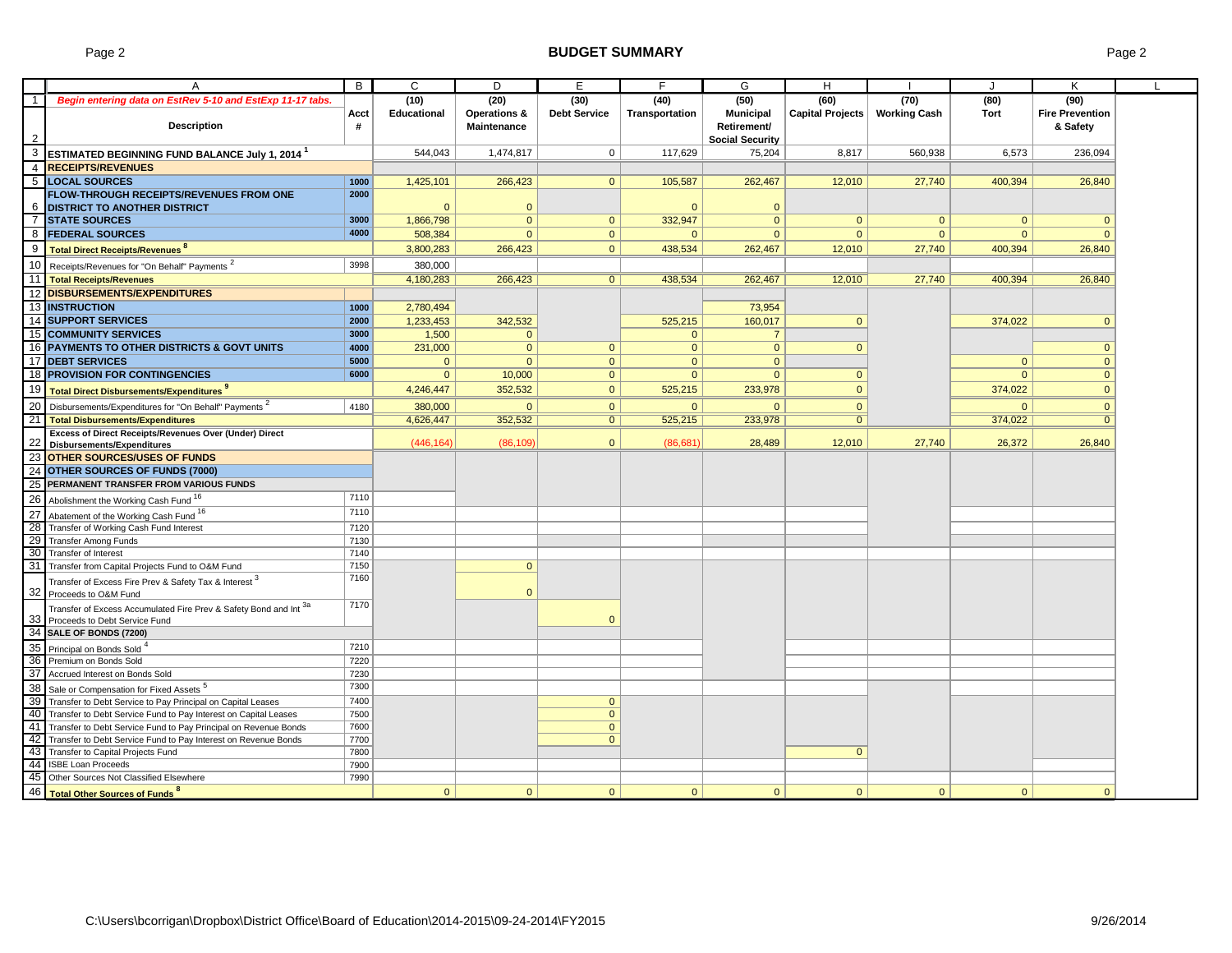|                | A                                                                                                     | B          | C              | D                       | E                   |                                                  | G                      | H                       |                     |                | K                              |                        |
|----------------|-------------------------------------------------------------------------------------------------------|------------|----------------|-------------------------|---------------------|--------------------------------------------------|------------------------|-------------------------|---------------------|----------------|--------------------------------|------------------------|
| $\overline{1}$ | Begin entering data on EstRev 5-10 and EstExp 11-17 tabs.                                             |            | (10)           | (20)                    | (30)                | (40)                                             | (50)                   | (60)                    | (70)                | (80)           | (90)                           |                        |
|                |                                                                                                       | Acct       | Educational    | <b>Operations &amp;</b> | <b>Debt Service</b> | Transportation                                   | <b>Municipal</b>       | Capital Projects        | <b>Working Cash</b> | <b>Tort</b>    | <b>Fire Prevention</b>         |                        |
|                | <b>Description</b>                                                                                    | #          |                | <b>Maintenance</b>      |                     |                                                  | Retirement/            |                         |                     |                | & Safety                       |                        |
|                |                                                                                                       |            |                |                         |                     |                                                  | <b>Social Security</b> |                         |                     |                |                                |                        |
|                | 47 OTHER USES OF FUNDS (8000)                                                                         |            |                |                         |                     |                                                  |                        |                         |                     |                |                                |                        |
|                | 49 TRANSFER TO VARIOUS OTHER FUNDS (8100)                                                             |            |                |                         |                     |                                                  |                        |                         |                     |                |                                |                        |
|                | 50 Abolishment or Abatement of the Working Cash Fund 16                                               | 8110       |                |                         |                     |                                                  |                        |                         | $\overline{0}$      |                |                                |                        |
|                | 51 Transfer of Working Cash Fund Interest                                                             | 8120       |                |                         |                     |                                                  |                        |                         | $\mathbf{0}$        |                |                                |                        |
|                | 52 Transfer Among Funds                                                                               | 8130       |                |                         |                     |                                                  |                        |                         |                     |                |                                |                        |
| 53             | Transfer of Interest <sup>6</sup>                                                                     | 8140       |                |                         |                     |                                                  |                        |                         |                     |                |                                |                        |
|                | 54 Transfer from Capital Projects Fund to O&M Fund                                                    | 8150       |                |                         |                     |                                                  |                        |                         |                     |                |                                |                        |
|                | Transfer of Excess Fire Prev & Safety Tax & Interest <sup>3</sup><br>55 Proceeds to O&M Fund          | 8160       |                |                         |                     |                                                  |                        |                         |                     |                |                                |                        |
|                | Transfer of Excess Accumulated Fire Prev & Safety Bond 3a<br>56 and Int Proceeds to Debt Service Fund | 8170       |                |                         |                     |                                                  |                        |                         |                     |                |                                |                        |
|                | 57 Taxes Pledged to Pay Principal on Capital Leases                                                   | 8410       |                |                         |                     |                                                  |                        |                         |                     |                |                                |                        |
|                | 58 Grants/Reimbursements Pledged to Pay Principal on Capital Leases                                   | 8420       |                |                         |                     |                                                  |                        |                         |                     |                |                                |                        |
|                | 59 Other Revenues Pledged to Pay Principal on Capital Leases                                          | 8430       |                |                         |                     |                                                  |                        |                         |                     |                |                                |                        |
|                | 60 Fund Balance Transfers Pledged to Pay Principal on Capital Leases                                  | 8440       |                |                         |                     |                                                  |                        |                         |                     |                |                                |                        |
|                | 61 Taxes Pledged to Pay Interest on Capital Leases                                                    | 8510       |                |                         |                     |                                                  |                        |                         |                     |                |                                |                        |
|                | 62 Grants/Reimbursements Pledged to Pay Interest on Capital Leases                                    | 8520       |                |                         |                     |                                                  |                        |                         |                     |                |                                |                        |
| 63             | Other Revenues Pledged to Pay Interest on Capital Leases                                              | 8530       |                |                         |                     |                                                  |                        |                         |                     |                |                                |                        |
|                | 64 Fund Balance Transfers Pledged to Pay Interest on Capital Leases                                   | 8540       |                |                         |                     |                                                  |                        |                         |                     |                |                                |                        |
| 65             | Taxes Pledged to Pay Principal on Revenue Bonds                                                       | 8610       |                |                         |                     |                                                  |                        |                         |                     |                |                                |                        |
|                | 66 Grants/Reimbursements Pledged to Pay Principal on Revenue Bonds                                    | 8620       |                |                         |                     |                                                  |                        |                         |                     |                |                                |                        |
|                | 67 Other Revenues Pledged to Pay Principal on Revenue Bonds                                           | 8630       |                |                         |                     |                                                  |                        |                         |                     |                |                                |                        |
|                | 68 Fund Balance Transfers Pledged to Pay Principal on Revenue Bonds                                   | 8640       |                |                         |                     |                                                  |                        |                         |                     |                |                                |                        |
|                | 69 Taxes Pledged to Pay Interest on Revenue Bonds                                                     | 8710       |                |                         |                     |                                                  |                        |                         |                     |                |                                |                        |
|                | 70 Grants/Reimbursements Pledged to Pay Interest on Revenue Bonds                                     | 8720       |                |                         |                     |                                                  |                        |                         |                     |                |                                |                        |
|                | 71 Other Revenues Pledged to Pay Interest on Revenue Bonds                                            | 8730       |                |                         |                     |                                                  |                        |                         |                     |                |                                |                        |
|                | 72 Fund Balance Transfers Pledged to Pay Interest on Revenue Bonds                                    | 8740       |                |                         |                     |                                                  |                        |                         |                     |                |                                |                        |
|                | 73 Taxes Transferred to Pay for Capital Projects                                                      | 8810       |                |                         |                     |                                                  |                        |                         |                     |                |                                |                        |
|                | 74 Grants/Reimbursements Pledged to Pay for Capital Projects                                          | 8820       |                |                         |                     |                                                  |                        |                         |                     |                |                                |                        |
|                | 75 Other Revenues Pledged to Pay for Capital Projects                                                 | 8830       |                |                         |                     |                                                  |                        |                         |                     |                |                                |                        |
|                | 76 Fund Balance Transfers Pledged to Pay for Capital Projects                                         | 8840       |                |                         |                     |                                                  |                        |                         |                     |                |                                |                        |
|                | 77 Transfer to Debt Service Fund to Pay Principal on ISBE Loans                                       | 8910       |                |                         |                     |                                                  |                        |                         |                     |                |                                |                        |
|                | 78 Other Uses Not Classified Elsewhere                                                                | 8990       |                |                         |                     |                                                  |                        |                         |                     |                |                                |                        |
|                | 79 Total Other Uses of Funds <sup>9</sup>                                                             |            | $\mathbf{0}$   | $\mathbf{0}$            | $\mathbf{0}$        | $\mathbf{0}$                                     | $\mathbf{0}$           | $\mathbf{0}$            | $\mathbf{0}$        | $\mathbf{0}$   | $\Omega$                       |                        |
|                | 80 Total Other Sources/Uses of Fund                                                                   |            | $\overline{0}$ | $\overline{0}$          | $\mathbf{0}$        | $\mathbf{0}$                                     | $\mathbf{0}$           | $\mathbf{0}$            | 0                   | $\overline{0}$ | $\mathbf{0}$                   |                        |
|                | 81 ESTIMATED ENDING FUND BALANCE June 30, 2015                                                        |            | 97,879         | 1,388,708               | $\overline{0}$      | 30,948                                           | 103,693                | 20,827                  | 588,678             | 32,945         | 262,934                        |                        |
|                |                                                                                                       |            |                |                         |                     |                                                  |                        |                         |                     |                |                                |                        |
| 82             |                                                                                                       |            |                |                         |                     |                                                  |                        |                         |                     |                |                                |                        |
| 83             |                                                                                                       |            |                |                         |                     | <b>SUMMARY OF EXPENDITURES (by Major Object)</b> |                        |                         |                     |                |                                |                        |
| 84             |                                                                                                       |            | (10)           | (20)                    | (30)                | (40)                                             | (50)                   | (60)                    | (70)                | (80)           | (90)                           |                        |
|                | <b>Description</b>                                                                                    | Acct       | Educational    | Operations &            | <b>Debt Service</b> | Transportation                                   | <b>Municipal</b>       | <b>Capital Projects</b> | <b>Working Cash</b> | <b>Tort</b>    | <b>Fire Prevention</b>         | <b>Total By Object</b> |
| 85             |                                                                                                       | #          |                | Maintenance             |                     |                                                  | Retirement/            |                         |                     |                | & Safety                       |                        |
|                | 86 Object Name                                                                                        |            |                |                         |                     |                                                  | <b>Social Security</b> |                         |                     |                |                                |                        |
|                | 87 Salaries                                                                                           |            | 2,720,942      | 144,348                 |                     |                                                  |                        | $\mathbf{0}$            |                     | 149,770        |                                |                        |
|                | 88 Employee Benefits                                                                                  | 100<br>200 | 743,843        | 36,584                  |                     | 231,556<br>21,934                                | 233,978                | $\mathbf{0}$            |                     | 42,085         | $\mathbf{0}$<br>$\overline{0}$ | 3,246,616              |
|                | 89 Purchased Services                                                                                 | 300        | 186,643        | 48,400                  | $\mathbf{0}$        | 151,225                                          |                        | $\mathbf{0}$            |                     | 182,167        | $\overline{0}$                 | 1,078,424<br>568,435   |
|                | 90 Supplies & Materials                                                                               | 400        | 338,980        | 109,000                 |                     | 120,500                                          |                        | $\overline{0}$          |                     | $\overline{0}$ | $\mathbf{0}$                   | 568,480                |
|                | 91 Capital Outlay                                                                                     | 500        | 20,500         | 3,000                   |                     | $\mathbf{0}$                                     |                        | $\mathbf{0}$            |                     | $\mathbf{0}$   | $\mathbf{0}$                   | 23,500                 |
|                | 92 Other Objects                                                                                      | 600        | 232,539        | 10,000                  | $\mathbf{0}$        | $\mathbf{0}$                                     | $\mathbf{0}$           | $\mathbf{0}$            |                     | $\overline{0}$ | $\mathbf{0}$                   | 242,539                |
|                | 93 Non-Capitalized Equipment                                                                          | 700        | $\Omega$       | $\overline{0}$          |                     | $\mathbf{0}$                                     |                        | $\mathbf{0}$            |                     | $\overline{0}$ | $\mathbf{0}$                   | $\Omega$               |
|                | 94 Termination Benefits                                                                               | 800        | 3,000          | 1,200                   |                     | $\mathbf{0}$                                     |                        |                         |                     |                |                                | 4,200                  |
|                | 95 Total Expenditures                                                                                 |            | 4,246,447      | 352,532                 | $\mathbf{0}$        | 525,215                                          | 233,978                | $\overline{0}$          |                     | 374,022        | $\mathbf{0}$                   | 5,732,194              |
|                |                                                                                                       |            |                |                         |                     |                                                  |                        |                         |                     |                |                                |                        |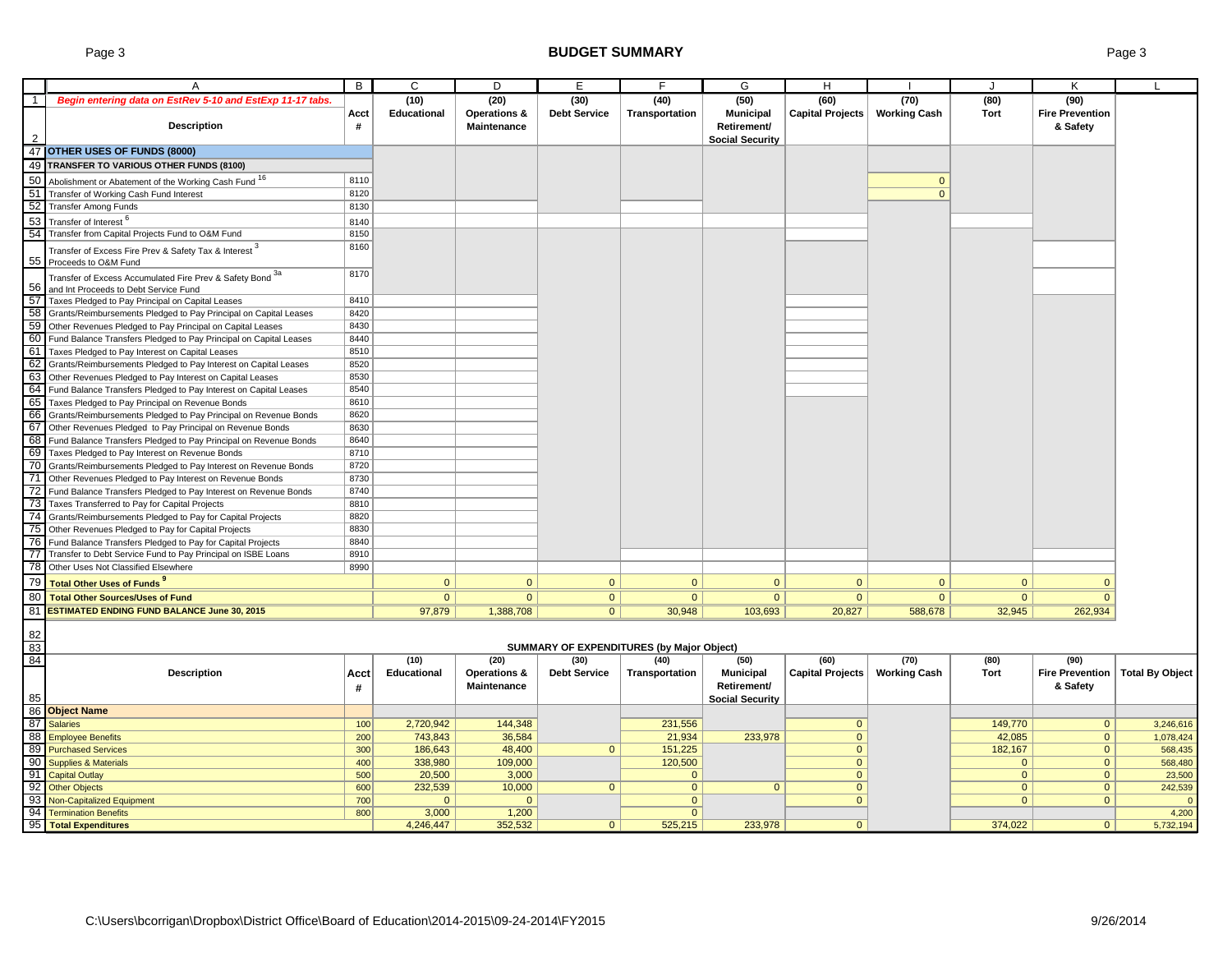#### **SUMMARY OF CASH TRANSACTIONS Page 4 Page 4 Page 4 Page 4 Page 4 Page 4 Page 4 Page 4 Page 4 Page 4 Page 4 Page 4 Page 4 Page 4 Page 4 Page 4 Page 4 Page 4 Page 4 Page 4 Page 4 P**

|                 |                                                                   | B    | C.           | D.                      | F                   |                | G                      | Н              |                     |                |                        |
|-----------------|-------------------------------------------------------------------|------|--------------|-------------------------|---------------------|----------------|------------------------|----------------|---------------------|----------------|------------------------|
|                 |                                                                   |      | (10)         | (20)                    | (30)                | (40)           | (50)                   | (60)           | (70)                | (80)           | (90)                   |
|                 |                                                                   | Acct | Educational  | <b>Operations &amp;</b> | <b>Debt Service</b> | Transportation | <b>Municipal</b>       | Capital        | <b>Working Cash</b> | <b>Tort</b>    | <b>Fire Prevention</b> |
|                 | <b>Description</b>                                                | #    |              | <b>Maintenance</b>      |                     |                | Retirement/            | Projects       |                     |                | & Safety               |
|                 |                                                                   |      |              |                         |                     |                | <b>Social Security</b> |                |                     |                |                        |
|                 | BEGINNING CASH BALANCE ON HAND July 1, 2014                       |      | 544,043      | 1,474,817               | 0                   | 117,629        | 75,204                 | 8,817          | 560,938             | 6,573          | 236,094                |
|                 | <b>Total Direct Receipts &amp; Other Sources</b>                  |      | 3,800,283    | 266,423                 | $\mathbf{0}$        | 438,534        | 262,467                | 12,010         | 27,740              | 400,394        | 26,840                 |
| 5               | <b>OTHER RECEIPTS</b>                                             |      |              |                         |                     |                |                        |                |                     |                |                        |
| 6               | Interfund Loans Payable (Loans from Other Funds)                  | 411  |              |                         |                     |                |                        |                |                     |                |                        |
|                 | Interfund Loans Receivable (Repayment of Loans)                   | 141  |              |                         |                     |                |                        |                |                     |                |                        |
| 8               | Notes and Warrants Payable                                        | 433  |              |                         |                     |                |                        |                |                     |                |                        |
| 9               | <b>Other Current Assets</b>                                       | 199  |              |                         |                     |                |                        |                |                     |                |                        |
| $-10$           | <b>Total Other Receipts</b>                                       |      | $\Omega$     | $\overline{0}$          | $\Omega$            | $\mathbf{0}$   | $\Omega$               | $\Omega$       | $\mathbf{0}$        | $\overline{0}$ | $\Omega$               |
| 11              | <b>Total Direct Receipts, Other Sources, &amp; Other Receipts</b> |      | 3,800,283    | 266,423                 | 0 <sup>1</sup>      | 438,534        | 262,467                | 12,010         | 27,740              | 400,394        | 26,840                 |
| 12              | <b>Total Amount Available</b>                                     |      | 4,344,326    | 1,741,240               | 0                   | 556,163        | 337,671                | 20,827         | 588,678             | 406,967        | 262,934                |
| 13              | <b>Total Direct Disbursements &amp; Other Uses</b>                |      | 4,246,447    | 352,532                 | $\overline{0}$      | 525,215        | 233,978                | $\overline{0}$ | $\mathbf{0}$        | 374,022        | $\Omega$               |
|                 | <b>14 OTHER DISBURSEMENTS</b>                                     |      |              |                         |                     |                |                        |                |                     |                |                        |
| 15              | Interfund Loans Receivable (Loans to Other Funds) <sup>10</sup>   | 141  |              |                         |                     |                |                        |                |                     |                |                        |
|                 | Interfund Loans Payable (Repayment of Loans)                      | 411  |              |                         |                     |                |                        |                |                     |                |                        |
| $\overline{17}$ | Notes and Warrants Payable                                        | 433  |              |                         |                     |                |                        |                |                     |                |                        |
| $\overline{18}$ | <b>Other Current Liabilities</b>                                  | 499  |              |                         |                     |                |                        |                |                     |                |                        |
| - 19            | <b>Total Other Disbursements</b>                                  |      | $\mathbf{0}$ | $\overline{0}$          | $\mathbf{0}$        | $\mathbf{0}$   | $\overline{0}$         | $\mathbf{0}$   | $\overline{0}$      | $\overline{0}$ | $\Omega$               |
| 20              | Total Direct Disbursements, Other Uses, & Other Disbursements     |      | 4,246,447    | 352,532                 | $\Omega$            | 525,215        | 233,978                |                | $\Omega$            | 374,022        |                        |
| 21              | <b>ENDING CASH BALANCE ON HAND June 30, 2015</b>                  |      | 97,879       | 1,388,708               | $\Omega$            | 30,948         | 103,693                | 20,827         | 588,678             | 32,945         | 262,934                |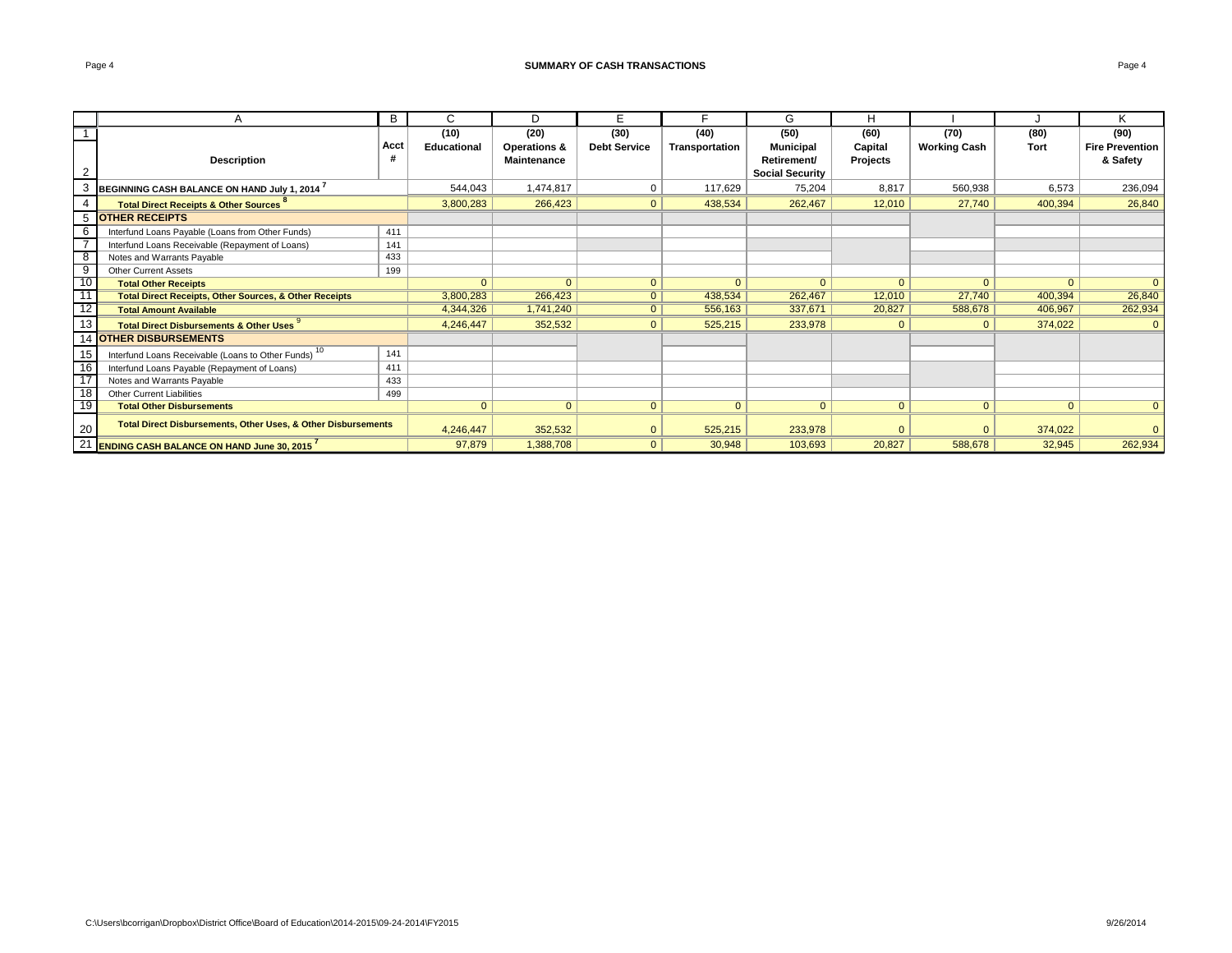#### Page 5 **ESTIMATED RECEIPTS/REVENUES** Page 5

|                                                       | Α                                                                          | В                        | C            | D                       | Е                   | F              | G                      | H                       |                     | IJ      | K                      |
|-------------------------------------------------------|----------------------------------------------------------------------------|--------------------------|--------------|-------------------------|---------------------|----------------|------------------------|-------------------------|---------------------|---------|------------------------|
| $\top$                                                |                                                                            |                          | (10)         | (20)                    | (30)                | (40)           | (50)                   | (60)                    | (70)                | (80)    | (90)                   |
|                                                       |                                                                            | Acct                     | Educational  | <b>Operations &amp;</b> | <b>Debt Service</b> | Transportation | <b>Municipal</b>       | <b>Capital Projects</b> | <b>Working Cash</b> | Tort    | <b>Fire Prevention</b> |
|                                                       | <b>Description</b>                                                         | #                        |              | <b>Maintenance</b>      |                     |                | Retirement/            |                         |                     |         | & Safety               |
| $\overline{2}$                                        |                                                                            |                          |              |                         |                     |                | <b>Social Security</b> |                         |                     |         |                        |
| 3                                                     | <b>RECEIPTS/REVENUES FROM LOCAL SOURCES</b>                                |                          |              |                         |                     |                |                        |                         |                     |         |                        |
| $\overline{4}$                                        | AD VALOREM TAXES LEVIED BY LOCAL EDUCATION AGENCY                          |                          |              |                         |                     |                |                        |                         |                     |         |                        |
| 5                                                     | Designated Purposes Levies <sup>11</sup>                                   | $\overline{\phantom{a}}$ | 1,206,823    | 262,353                 |                     | 104,941        | 130,001                |                         | 26,235              | 400,004 | 26,235                 |
| 6                                                     | Leasing Purposes Levy <sup>12</sup>                                        | 1130                     | 26,235       |                         |                     |                |                        |                         |                     |         |                        |
| $\overline{7}$                                        | Special Education Purposes Levy                                            | 1140                     | 20,988       |                         |                     |                |                        |                         |                     |         |                        |
| $\overline{\mathbf{8}}$                               | FICA and Medicare Only Levies                                              | 1150                     |              |                         |                     |                | 130,001                |                         |                     |         |                        |
| $\overline{9}$                                        | Area Vocational Construction Purposes Levy                                 | 1160                     |              |                         |                     |                |                        |                         |                     |         |                        |
| 10                                                    | Summer School Purposes Levy                                                | 1170                     |              |                         |                     |                |                        |                         |                     |         |                        |
| 11                                                    | Other Tax Levies (Describe & Itemize)                                      | 1190                     |              |                         |                     |                |                        |                         |                     |         |                        |
| $12$                                                  | <b>Total Ad Valorem Taxes Levied by District</b>                           |                          | 1,254,046    | 262,353                 | $\mathbf{0}$        | 104,941        | 260,002                | $\mathbf{0}$            | 26,235              | 400,004 | 26,235                 |
|                                                       | 13 PAYMENTS IN LIEU OF TAXES                                               |                          |              |                         |                     |                |                        |                         |                     |         |                        |
| 14                                                    | Mobile Home Privilege Tax                                                  | 1210                     | 300          | 70                      |                     | 26             | 65                     |                         | 5                   | 90      | 5                      |
| 15                                                    | Payments from Local Housing Authority                                      | 1220                     |              |                         |                     |                |                        |                         |                     |         |                        |
| 16                                                    | Corporate Personal Property Replacement Taxes <sup>13</sup>                | 1230                     | 69,055       |                         |                     |                | 2,000                  |                         |                     |         |                        |
| 17                                                    | Other Payments in Lieu of Taxes (Describe & Itemize)                       | 1290                     |              |                         |                     |                |                        |                         |                     |         |                        |
| 18                                                    |                                                                            |                          | 69,355       | 70                      | $\mathbf{0}$        | 26             | 2,065                  | 0                       | 5 <sup>5</sup>      | 90      | 5                      |
| 19                                                    | <b>Total Payments in Lieu of Taxes</b>                                     |                          |              |                         |                     |                |                        |                         |                     |         |                        |
|                                                       | <b>TUITION</b>                                                             |                          |              |                         |                     |                |                        |                         |                     |         |                        |
| $\frac{20}{21}$                                       | Regular Tuition from Pupils or Parents (In State)                          | 1311                     |              |                         |                     |                |                        |                         |                     |         |                        |
|                                                       | Regular Tuition from Other Districts (In State)                            | 1312                     |              |                         |                     |                |                        |                         |                     |         |                        |
|                                                       | Regular Tuition from Other Sources (In State)                              | 1313                     |              |                         |                     |                |                        |                         |                     |         |                        |
| $\frac{22}{23}$<br>$\frac{24}{25}$<br>$\frac{26}{27}$ | Regular Tuition from Other Sources (Out of State)                          | 1314                     |              |                         |                     |                |                        |                         |                     |         |                        |
|                                                       | Summer School Tuition from Pupils or Parents (In State)                    | 1321                     |              |                         |                     |                |                        |                         |                     |         |                        |
|                                                       | Summer School Tuition from Other Districts (In State)                      | 1322                     |              |                         |                     |                |                        |                         |                     |         |                        |
|                                                       | Summer School Tuition from Other Sources (In State)                        | 1323                     |              |                         |                     |                |                        |                         |                     |         |                        |
|                                                       | Summer School Tuition from Other Sources (Out of State)                    | 1324                     |              |                         |                     |                |                        |                         |                     |         |                        |
| $\frac{28}{29}$                                       | CTE Tuition from Pupils or Parents (In State)                              | 1331                     |              |                         |                     |                |                        |                         |                     |         |                        |
|                                                       | CTE Tuition from Other Districts (In State)                                | 1332                     |              |                         |                     |                |                        |                         |                     |         |                        |
| 30                                                    | CTE Tuition from Other Sources (In State)                                  | 1333                     |              |                         |                     |                |                        |                         |                     |         |                        |
| $\frac{31}{32}$                                       | CTE Tuition from Other Sources (Out of State)                              | 1334                     |              |                         |                     |                |                        |                         |                     |         |                        |
|                                                       | Special Education Tuition from Pupils or Parents (In State)                | 1341                     |              |                         |                     |                |                        |                         |                     |         |                        |
| <u>ು<br/>ಇಟ್ಟಿ ಇಟ್ಟ</u>                               | Special Education Tuition from Other Districts (In State)                  | 1342                     |              |                         |                     |                |                        |                         |                     |         |                        |
|                                                       | Special Education Tuition from Other Sources (In State)                    | 1343                     |              |                         |                     |                |                        |                         |                     |         |                        |
|                                                       | Special Education Tuition from Other Sources (Out of State)                | 1344                     |              |                         |                     |                |                        |                         |                     |         |                        |
|                                                       | Adult Tuition from Pupils or Parents (In State)                            | 1351                     |              |                         |                     |                |                        |                         |                     |         |                        |
|                                                       | Adult Tuition from Other Districts (In State)                              | 1352                     |              |                         |                     |                |                        |                         |                     |         |                        |
| 38                                                    | Adult Tuition from Other Sources (In State)                                | 1353                     |              |                         |                     |                |                        |                         |                     |         |                        |
| 39                                                    | Adult Tuition from Other Sources (Out of State)                            | 1354                     |              |                         |                     |                |                        |                         |                     |         |                        |
| - 40<br>$\frac{18}{41}$                               | <b>Total Tuition</b>                                                       |                          | $\mathbf{0}$ |                         |                     |                |                        |                         |                     |         |                        |
|                                                       | <b>TRANSPORTATION FEES</b>                                                 |                          |              |                         |                     |                |                        |                         |                     |         |                        |
| $rac{42}{43}$                                         | Regular Transportation Fees from Pupils or Parents (In State)              | 1411                     |              |                         |                     |                |                        |                         |                     |         |                        |
|                                                       | Regular Transportation Fees from Other Districts (In State)                | 1412                     |              |                         |                     |                |                        |                         |                     |         |                        |
|                                                       | Regular Transportation Fees from Other Sources (In State)                  | 1413                     |              |                         |                     |                |                        |                         |                     |         |                        |
| $\frac{44}{45}$                                       | Regular Transportation Fees from Co-curricular Activities (In State)       | 1415                     |              |                         |                     |                |                        |                         |                     |         |                        |
| $\frac{47}{47}$                                       | Regular Transportation Fees from Other Sources (Out of State)              | 1416                     |              |                         |                     |                |                        |                         |                     |         |                        |
|                                                       | Summer School Transportation Fees from Pupils or Parents (In State)        | 1421                     |              |                         |                     |                |                        |                         |                     |         |                        |
| -48                                                   | Summer School Transportation Fees from Other Districts (In State)          | 1422                     |              |                         |                     |                |                        |                         |                     |         |                        |
| 49                                                    | Summer School Transportation Fees from Other Sources (In State)            | 1423                     |              |                         |                     |                |                        |                         |                     |         |                        |
|                                                       | Summer School Transportation Fees from Other Sources                       | 1424                     |              |                         |                     |                |                        |                         |                     |         |                        |
| 50                                                    | (Out of State)                                                             |                          |              |                         |                     |                |                        |                         |                     |         |                        |
| 51                                                    | CTE Transportation Fees from Pupils or Parents (In State)                  | 1431                     |              |                         |                     |                |                        |                         |                     |         |                        |
| 52                                                    | CTE Transportation Fees from Other Districts (In State)                    | 1432                     |              |                         |                     |                |                        |                         |                     |         |                        |
| 53                                                    | CTE Transportation Fees from Other Sources (In State)                      | 1433                     |              |                         |                     |                |                        |                         |                     |         |                        |
| 54                                                    | CTE Transportation Fees from Other Sources (Out of State)                  | 1434                     |              |                         |                     |                |                        |                         |                     |         |                        |
| 55                                                    | Special Education Transportation Fees from Pupils or Parents<br>(In State) | 1441                     |              |                         |                     |                |                        |                         |                     |         |                        |
|                                                       |                                                                            |                          |              |                         |                     |                |                        |                         |                     |         |                        |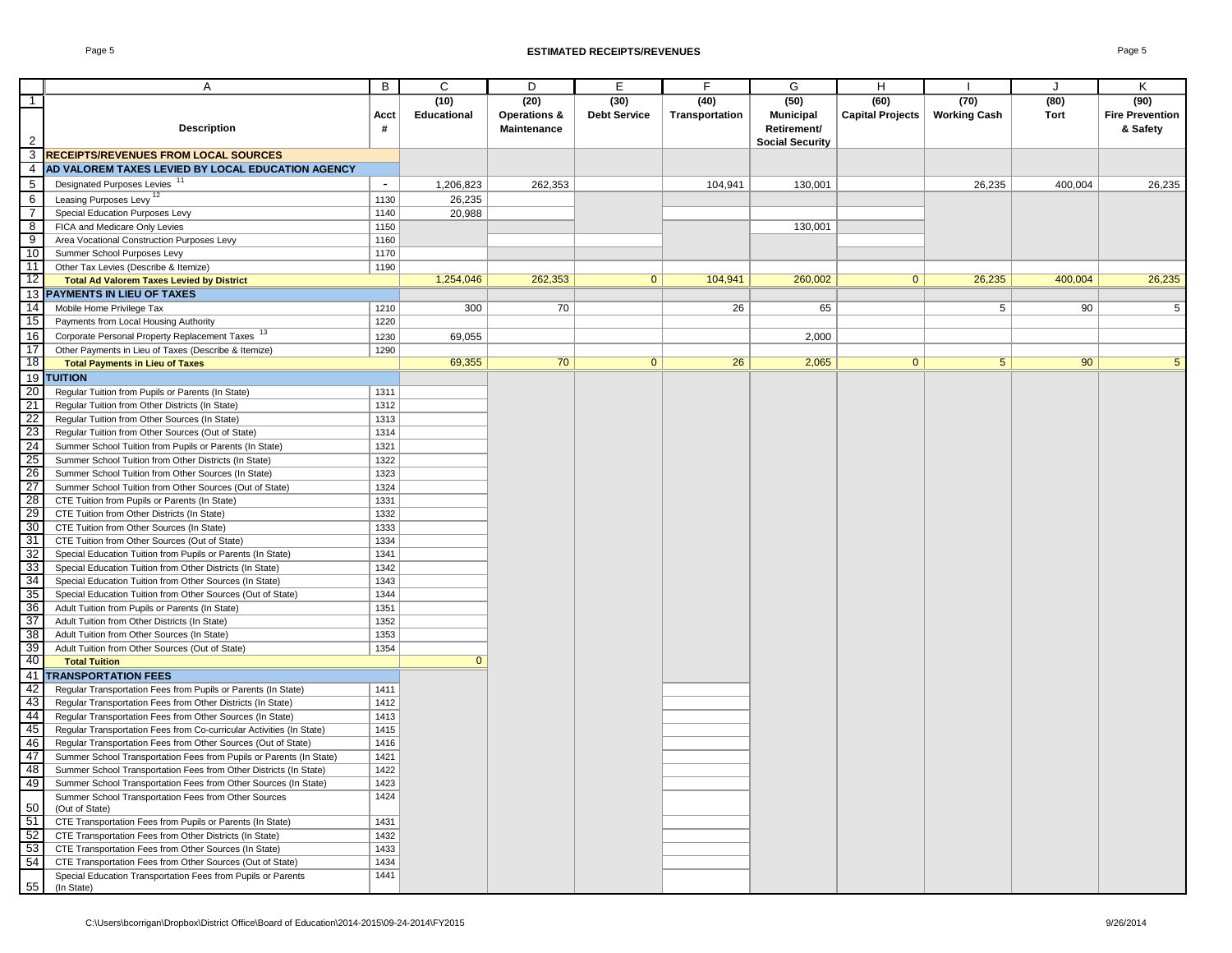|                     | Α                                                                     | B         | C                          | D                                              | E                           | F                      | G                                                                 | H                               |                             | J            | K                                          |
|---------------------|-----------------------------------------------------------------------|-----------|----------------------------|------------------------------------------------|-----------------------------|------------------------|-------------------------------------------------------------------|---------------------------------|-----------------------------|--------------|--------------------------------------------|
| $\overline{1}$<br>2 | <b>Description</b>                                                    | Acct<br># | (10)<br><b>Educational</b> | (20)<br><b>Operations &amp;</b><br>Maintenance | (30)<br><b>Debt Service</b> | (40)<br>Transportation | (50)<br><b>Municipal</b><br>Retirement/<br><b>Social Security</b> | (60)<br><b>Capital Projects</b> | (70)<br><b>Working Cash</b> | (80)<br>Tort | (90)<br><b>Fire Prevention</b><br>& Safety |
| 56                  | Special Education Transportation Fees from Other Districts (In State) | 1442      |                            |                                                |                             | 420                    |                                                                   |                                 |                             |              |                                            |
| 57                  | Special Education Transportation Fees from Other Sources (In State)   | 1443      |                            |                                                |                             |                        |                                                                   |                                 |                             |              |                                            |
|                     | Special Education Transportation Fees from Other Sources              | 1444      |                            |                                                |                             |                        |                                                                   |                                 |                             |              |                                            |
| 58                  | (Out of State)                                                        |           |                            |                                                |                             |                        |                                                                   |                                 |                             |              |                                            |
| 59                  | Adult Transportation Fees from Pupils or Parents (In State)           | 1451      |                            |                                                |                             |                        |                                                                   |                                 |                             |              |                                            |
| 60                  | Adult Transportation Fees from Other Districts (In State)             | 1452      |                            |                                                |                             |                        |                                                                   |                                 |                             |              |                                            |
| 61                  | Adult Transportation Fees from Other Sources (In State)               | 1453      |                            |                                                |                             |                        |                                                                   |                                 |                             |              |                                            |
| 62                  | Adult Transportation Fees from Other Sources (Out of State)           | 1454      |                            |                                                |                             |                        |                                                                   |                                 |                             |              |                                            |
| 63                  | <b>Total Transportation Fees</b>                                      |           |                            |                                                |                             | 420                    |                                                                   |                                 |                             |              |                                            |
| 64                  | <b>EARNINGS ON INVESTMENTS</b>                                        |           |                            |                                                |                             |                        |                                                                   |                                 |                             |              |                                            |
| 65                  | Interest on Investments                                               | 1510      | 5,000                      | 4,000                                          |                             | 200                    | 400                                                               | 10                              | 1,500                       | 300          | 600                                        |
| 66                  | Gain or Loss on Sale of Investments                                   | 1520      |                            |                                                |                             |                        |                                                                   |                                 |                             |              |                                            |
| -67                 | <b>Total Earnings on Investments</b>                                  |           | 5,000                      | 4,000                                          | $\overline{0}$              | 200                    | 400                                                               | 10 <sup>°</sup>                 | 1,500                       | 300          | 600                                        |
|                     | 68 FOOD SERVICE                                                       |           |                            |                                                |                             |                        |                                                                   |                                 |                             |              |                                            |
| 69                  | Sales to Pupils - Lunch                                               | 1611      | 60,000                     |                                                |                             |                        |                                                                   |                                 |                             |              |                                            |
| 70                  | Sales to Pupils - Breakfast                                           | 1612      |                            |                                                |                             |                        |                                                                   |                                 |                             |              |                                            |
| 71                  | Sales to Pupils - A la Carte                                          | 1613      |                            |                                                |                             |                        |                                                                   |                                 |                             |              |                                            |
| 72                  | Sales to Pupils - Other (Describe & Itemize)                          | 1614      |                            |                                                |                             |                        |                                                                   |                                 |                             |              |                                            |
| 73                  | Sales to Adults                                                       | 1620      | 8,000                      |                                                |                             |                        |                                                                   |                                 |                             |              |                                            |
| 74                  | Other Food Service (Describe & Itemize)                               | 1690      |                            |                                                |                             |                        |                                                                   |                                 |                             |              |                                            |
| 75                  | <b>Total Food Service</b>                                             |           | 68,000                     |                                                |                             |                        |                                                                   |                                 |                             |              |                                            |
|                     | <b>76 DISTRICT/SCHOOL ACTIVITY INCOME</b>                             |           |                            |                                                |                             |                        |                                                                   |                                 |                             |              |                                            |
| $\overline{77}$     | Admissions - Athletic                                                 | 1711      | 15,000                     |                                                |                             |                        |                                                                   |                                 |                             |              |                                            |
| $\overline{78}$     | Admissions - Other                                                    | 1719      |                            |                                                |                             |                        |                                                                   |                                 |                             |              |                                            |
| 79                  | Fees                                                                  | 1720      |                            |                                                |                             |                        |                                                                   |                                 |                             |              |                                            |
| 80                  | <b>Book Store Sales</b>                                               | 1730      |                            |                                                |                             |                        |                                                                   |                                 |                             |              |                                            |
| 81                  | Other District/School Activity Revenue (Describe & Itemize)           | 1790      |                            |                                                |                             |                        |                                                                   |                                 |                             |              |                                            |
| -82                 | <b>Total District/School Activity Income</b>                          |           | 15,000                     | $\Omega$                                       |                             |                        |                                                                   |                                 |                             |              |                                            |
| 83                  | <b>TEXTBOOK Income</b>                                                |           |                            |                                                |                             |                        |                                                                   |                                 |                             |              |                                            |
| 84                  | Rentals - Regular Textbooks                                           | 1811      | 11,000                     |                                                |                             |                        |                                                                   |                                 |                             |              |                                            |
| 85                  | Rentals - Summer School Textbooks                                     | 1812      |                            |                                                |                             |                        |                                                                   |                                 |                             |              |                                            |
| 86                  | Rentals - Adult/Continuing Education Textbooks                        | 1813      |                            |                                                |                             |                        |                                                                   |                                 |                             |              |                                            |
| 87                  | Rentals - Other (Describe)                                            | 1819      |                            |                                                |                             |                        |                                                                   |                                 |                             |              |                                            |
| 88                  | Sales - Regular Textbooks                                             | 1821      |                            |                                                |                             |                        |                                                                   |                                 |                             |              |                                            |
| 89                  | Sales - Summer School Textbooks                                       | 1822      |                            |                                                |                             |                        |                                                                   |                                 |                             |              |                                            |
| 90                  | Sales - Adult/Continuing Education Textbooks                          | 1823      |                            |                                                |                             |                        |                                                                   |                                 |                             |              |                                            |
| 91<br>92            | Sales - Other (Describe & Itemize)                                    | 1829      |                            |                                                |                             |                        |                                                                   |                                 |                             |              |                                            |
| -93                 | Other (Describe & Itemize)<br><b>Total Textbooks</b>                  | 1890      | 11,000                     |                                                |                             |                        |                                                                   |                                 |                             |              |                                            |
| 94                  | <b>OTHER REVENUE FROM LOCAL SOURCES</b>                               |           |                            |                                                |                             |                        |                                                                   |                                 |                             |              |                                            |
| 95                  | Rentals                                                               | 1910      |                            |                                                |                             |                        |                                                                   |                                 |                             |              |                                            |
| 96                  | Contributions and Donations from Private Sources                      | 1920      |                            |                                                |                             |                        |                                                                   |                                 |                             |              |                                            |
| 97                  | Impact Fees from Municipal or County Governments                      | 1930      |                            |                                                |                             |                        |                                                                   |                                 |                             |              |                                            |
| 98                  | Services Provided Other Districts                                     | 1940      |                            |                                                |                             |                        |                                                                   |                                 |                             |              |                                            |
| 99                  | Refund of Prior Years' Expenditures                                   | 1950      |                            |                                                |                             |                        |                                                                   |                                 |                             |              |                                            |
| 100                 | Payments of Surplus Moneys from TIF Districts                         | 1960      |                            |                                                |                             |                        |                                                                   |                                 |                             |              |                                            |
| 101                 | <b>Drivers' Education Fees</b>                                        | 1970      | 700                        |                                                |                             |                        |                                                                   |                                 |                             |              |                                            |
| 102                 | Proceeds from Vendors' Contracts                                      | 1980      |                            |                                                |                             |                        |                                                                   |                                 |                             |              |                                            |
| 10 <sup>°</sup>     | School Facility Occupation Tax Proceeds                               | 1983      |                            |                                                |                             |                        |                                                                   | 12,000                          |                             |              |                                            |
| 104                 | Payment from Other Districts                                          | 1991      |                            |                                                |                             |                        |                                                                   |                                 |                             |              |                                            |
| 105                 | Sale of Vocational Projects                                           | 1992      |                            |                                                |                             |                        |                                                                   |                                 |                             |              |                                            |
| 106                 | Other Local Fees (Describe & Itemize)                                 | 1993      |                            |                                                |                             |                        |                                                                   |                                 |                             |              |                                            |
| 107                 | Other Local Revenues (Describe & Itemize)                             | 1999      | 2,000                      |                                                |                             |                        |                                                                   |                                 |                             |              |                                            |
| 108                 | <b>Total Other Revenue from Local Sources</b>                         |           | 2,700                      | $\mathbf{0}$                                   | $\mathbf{0}$                | $\mathbf{0}$           | $\mathbf{0}$                                                      | 12,000                          | $\mathbf{0}$                | $\mathbf{0}$ | $\overline{0}$                             |
| 109                 | <b>Total Receipts/Revenues from Local Sources</b>                     | 1000      | 1,425,101                  | 266,423                                        | $\overline{0}$              | 105,587                | 262,467                                                           | 12,010                          | 27,740                      | 400,394      | 26,840                                     |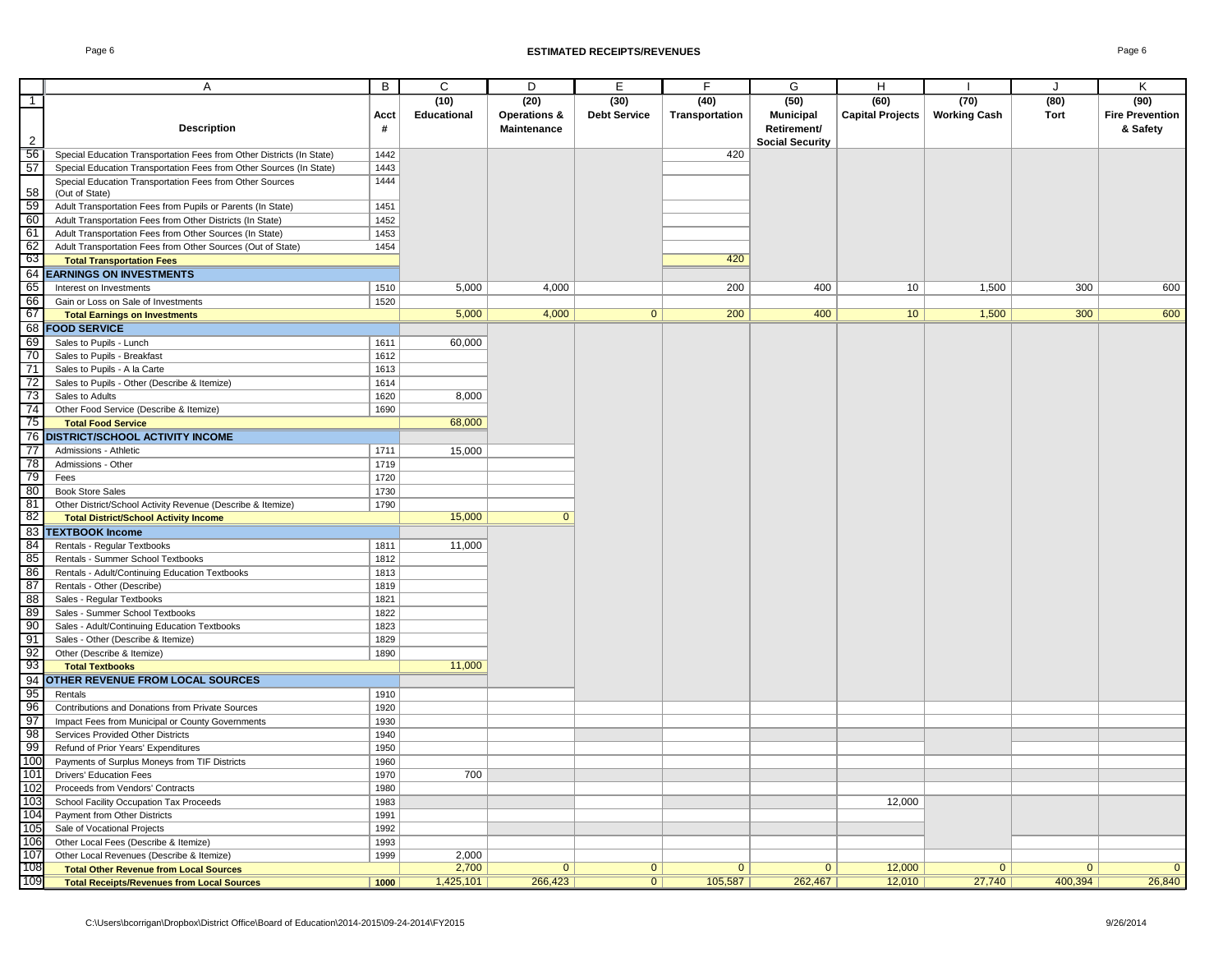|                | A                                                                  | B    | C              | D                  | E                   | F              | G                      | H                       |                     | J              | Κ                      |
|----------------|--------------------------------------------------------------------|------|----------------|--------------------|---------------------|----------------|------------------------|-------------------------|---------------------|----------------|------------------------|
| $\overline{1}$ |                                                                    |      | (10)           | (20)               | (30)                | (40)           | (50)                   | (60)                    | (70)                | (80)           | (90)                   |
|                |                                                                    | Acct | Educational    | Operations &       | <b>Debt Service</b> | Transportation | <b>Municipal</b>       | <b>Capital Projects</b> | <b>Working Cash</b> | Tort           | <b>Fire Prevention</b> |
|                |                                                                    |      |                |                    |                     |                |                        |                         |                     |                |                        |
|                | <b>Description</b>                                                 | #    |                | <b>Maintenance</b> |                     |                | Retirement/            |                         |                     |                | & Safety               |
| $\overline{2}$ |                                                                    |      |                |                    |                     |                | <b>Social Security</b> |                         |                     |                |                        |
|                | <b>IFLOW-THROUGH RECEIPTS/REVENUES FROM ONE</b>                    |      |                |                    |                     |                |                        |                         |                     |                |                        |
|                | 110 DISTRICT TO ANOTHER DISTRICT                                   |      |                |                    |                     |                |                        |                         |                     |                |                        |
|                |                                                                    |      |                |                    |                     |                |                        |                         |                     |                |                        |
| 111            | Flow-Through Revenue from State Sources                            | 2100 |                |                    |                     |                |                        |                         |                     |                |                        |
| 112            | Flow-Through Revenue from Federal Sources                          | 2200 |                |                    |                     |                |                        |                         |                     |                |                        |
| 113            | Other Flow-Through Revenue (Describe & Itemize)                    | 2300 |                |                    |                     |                |                        |                         |                     |                |                        |
|                | <b>Total Flow-Through Receipts/Revenues From</b>                   |      |                |                    |                     |                |                        |                         |                     |                |                        |
| 114            | <b>One District to Another District</b>                            | 2000 | $\mathbf{0}$   | $\Omega$           |                     | $\mathbf{0}$   | $\Omega$               |                         |                     |                |                        |
|                |                                                                    |      |                |                    |                     |                |                        |                         |                     |                |                        |
|                | 115 RECEIPTS/REVENUES FROM STATE SOURCES                           |      |                |                    |                     |                |                        |                         |                     |                |                        |
|                | 116 UNRESTRICTED GRANTS-IN-AID                                     |      |                |                    |                     |                |                        |                         |                     |                |                        |
| 117            | General State Aid (Section 18-8.05)                                | 3001 | 1,577,857      |                    |                     | 75,136         |                        |                         |                     |                |                        |
| 118            | General State Aid Hold Harmless/Supplemental                       | 3002 |                |                    |                     |                |                        |                         |                     |                |                        |
|                |                                                                    |      |                |                    |                     |                |                        |                         |                     |                |                        |
| 119            | Reorganization Incentives (Accounts 3005-3021)                     | 3005 |                |                    |                     |                |                        |                         |                     |                |                        |
|                | Other Unrestricted Grants-In-Aid From State Sources                | 3099 |                |                    |                     |                |                        |                         |                     |                |                        |
| 120            | (Describe & Itemize)                                               |      |                |                    |                     |                |                        |                         |                     |                |                        |
| 121            | <b>Total Unrestricted Grants-In-Aid</b>                            |      | 1,577,857      | $\mathbf{0}$       | $\overline{0}$      | 75,136         | $\mathbf{0}$           | $\overline{0}$          |                     | $\overline{0}$ | $\overline{0}$         |
|                |                                                                    |      |                |                    |                     |                |                        |                         |                     |                |                        |
|                | 122 RESTRICTED GRANTS-IN-AID                                       |      |                |                    |                     |                |                        |                         |                     |                |                        |
|                | <b>123 SPECIAL EDUCATION</b>                                       |      |                |                    |                     |                |                        |                         |                     |                |                        |
| 124            | Special Education - Private Facility Tuition                       | 3100 |                |                    |                     |                |                        |                         |                     |                |                        |
| 125            | Special Education - Funding for Children Requiring Sp Ed Services  | 3105 | 71,324         |                    |                     |                |                        |                         |                     |                |                        |
|                |                                                                    |      |                |                    |                     |                |                        |                         |                     |                |                        |
| 126            | Special Education - Personnel                                      | 3110 | 100,194        |                    |                     |                |                        |                         |                     |                |                        |
| 127            | Special Education - Orphanage - Individual                         | 3120 |                |                    |                     |                |                        |                         |                     |                |                        |
| 128            | Special Education - Orphanage - Summer Individual                  | 3130 |                |                    |                     |                |                        |                         |                     |                |                        |
| 129            | Special Education - Summer School                                  | 3145 |                |                    |                     |                |                        |                         |                     |                |                        |
| 130            |                                                                    | 3199 |                |                    |                     |                |                        |                         |                     |                |                        |
|                | Special Education - Other (Describe & Itemize)                     |      |                |                    |                     |                |                        |                         |                     |                |                        |
| 131            | <b>Total Special Education</b>                                     |      | 171,518        | $\mathbf{0}$       |                     | $\mathbf{0}$   |                        |                         |                     |                |                        |
|                | 132 CAREER AND TECHNICAL EDUCATION (CTE)                           |      |                |                    |                     |                |                        |                         |                     |                |                        |
| 133            | CTE - Technical Education - Tech Prep                              | 3200 | 10,498         |                    |                     |                |                        |                         |                     |                |                        |
|                |                                                                    |      |                |                    |                     |                |                        |                         |                     |                |                        |
| 134            | CTE - Secondary Program Improvement (CTEI)                         | 3220 |                |                    |                     |                |                        |                         |                     |                |                        |
| 135            | CTE - WECEP                                                        | 3225 |                |                    |                     |                |                        |                         |                     |                |                        |
| 136            | CTE - Agriculture Education                                        | 3235 | 2,312          |                    |                     |                |                        |                         |                     |                |                        |
| 137            | CTE - Instructor Practicum                                         | 3240 |                |                    |                     |                |                        |                         |                     |                |                        |
| 138            |                                                                    |      |                |                    |                     |                |                        |                         |                     |                |                        |
|                | CTE - Student Organizations                                        | 3270 |                |                    |                     |                |                        |                         |                     |                |                        |
| 139            | CTE - Other (Describe & Itemize)                                   | 3299 |                |                    |                     |                |                        |                         |                     |                |                        |
| 140            | <b>Total Career and Technical Education</b>                        |      | 12,810         | $\mathbf{0}$       |                     |                | $\Omega$               |                         |                     |                |                        |
|                | <b>141 BILINGUAL EDUCATION</b>                                     |      |                |                    |                     |                |                        |                         |                     |                |                        |
| 142            | Bilingual Education - Downstate - TPI and TBE                      |      |                |                    |                     |                |                        |                         |                     |                |                        |
|                |                                                                    | 3305 |                |                    |                     |                |                        |                         |                     |                |                        |
| 143            | Bilingual Education - Downstate - Transitional Bilingual Education | 3310 |                |                    |                     |                |                        |                         |                     |                |                        |
| 144            | <b>Total Bilingual Education</b>                                   |      | $\overline{0}$ |                    |                     |                | $\Omega$               |                         |                     |                |                        |
| 145            | State Free Lunch & Breakfast                                       | 3360 | 3,000          |                    |                     |                |                        |                         |                     |                |                        |
| 146            | School Breakfast Initiative                                        | 3365 |                |                    |                     |                |                        |                         |                     |                |                        |
| 147            |                                                                    |      | 6,945          |                    |                     |                |                        |                         |                     |                |                        |
|                | <b>Driver Education</b>                                            | 3370 |                |                    |                     |                |                        |                         |                     |                |                        |
| 148            | Adult Education (from ICCB)                                        | 3410 |                |                    |                     |                |                        |                         |                     |                |                        |
| 149            | Adult Education - Other (Describe & Itemize)                       | 3499 |                |                    |                     |                |                        |                         |                     |                |                        |
|                | <b>150 TRANSPORTATION</b>                                          |      |                |                    |                     |                |                        |                         |                     |                |                        |
|                |                                                                    |      |                |                    |                     |                |                        |                         |                     |                |                        |
| 151            | Transportation - Regular and Vocational                            | 3500 |                |                    |                     | 147,602        |                        |                         |                     |                |                        |
| 152            | Transportation - Special Education                                 | 3510 |                |                    |                     | 110,209        |                        |                         |                     |                |                        |
| 153            | Transportation - Other (Describe & Itemize)                        | 3599 |                |                    |                     |                |                        |                         |                     |                |                        |
| 154            | <b>Total Transportation</b>                                        |      | $\mathbf{0}$   | $\mathbf{0}$       |                     | 257,811        | $\mathbf{0}$           |                         |                     |                |                        |
| 155            |                                                                    |      |                |                    |                     |                |                        |                         |                     |                |                        |
|                | Learning Improvement - Change Grants                               | 3610 |                |                    |                     |                |                        |                         |                     |                |                        |
| 156            | Scientific Literacy                                                | 3660 |                |                    |                     |                |                        |                         |                     |                |                        |
| 157            | Truant Alternative/Optional Education                              | 3695 |                |                    |                     |                |                        |                         |                     |                |                        |
| 158            | Early Childhood - Block Grant                                      | 3705 | 93,968         |                    |                     |                |                        |                         |                     |                |                        |
| 159            | Reading Improvement Block Grant                                    | 3715 |                |                    |                     |                |                        |                         |                     |                |                        |
| 160            |                                                                    |      |                |                    |                     |                |                        |                         |                     |                |                        |
|                | Reading Improvement Block Grant - Reading Recovery                 | 3720 |                |                    |                     |                |                        |                         |                     |                |                        |
| 161            | Continued Reading Improvement Block Grant                          | 3725 |                |                    |                     |                |                        |                         |                     |                |                        |
| 162            | Continued Reading Improvement Block Grant (2% Set Aside)           | 3726 |                |                    |                     |                |                        |                         |                     |                |                        |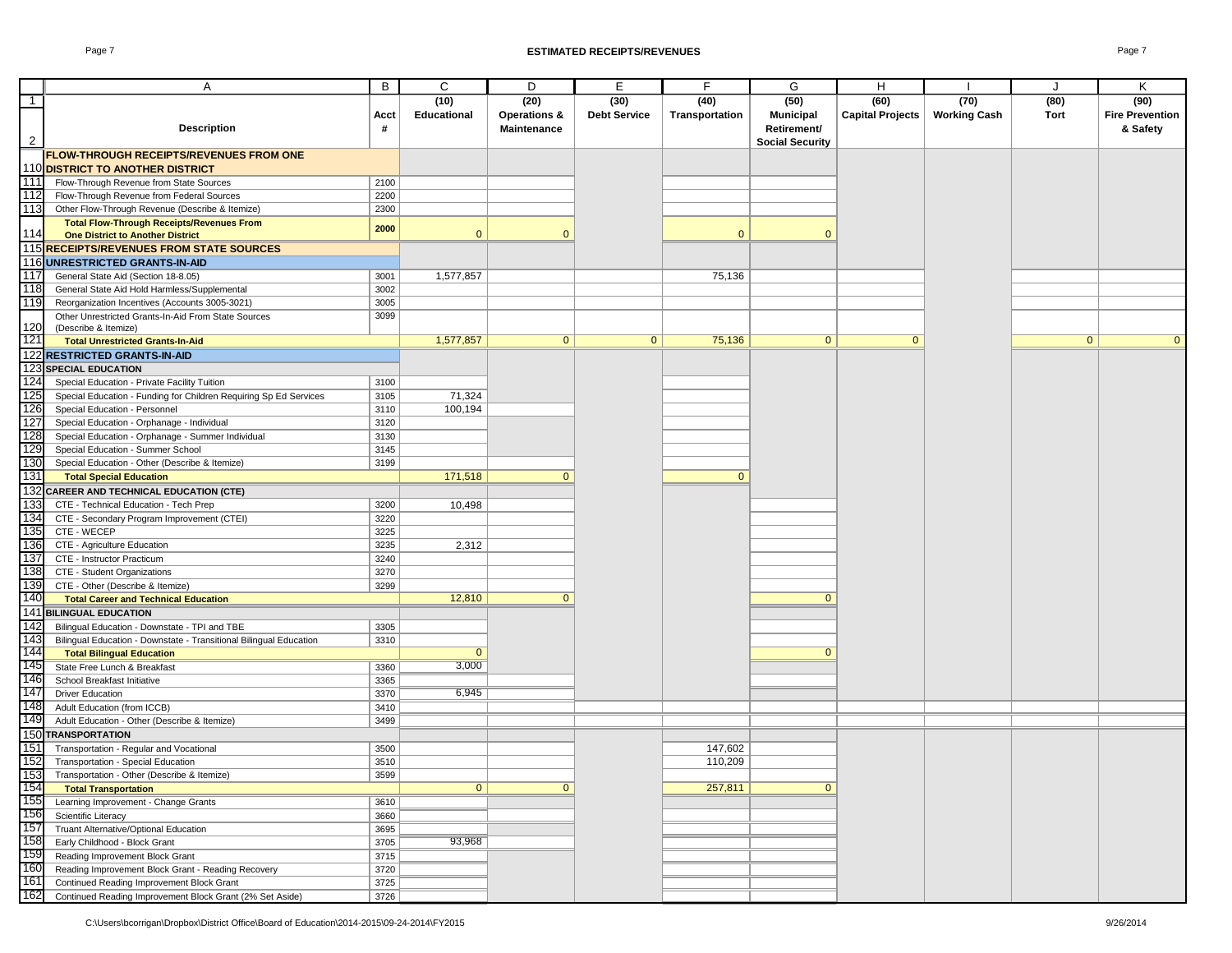|                | A                                                                         | B    | $\mathsf{C}$   | D                       | E                   | $\overline{F}$ | G                      | H                       |                     | J              | K                      |
|----------------|---------------------------------------------------------------------------|------|----------------|-------------------------|---------------------|----------------|------------------------|-------------------------|---------------------|----------------|------------------------|
| $\overline{1}$ |                                                                           |      | (10)           | (20)                    | (30)                | (40)           | (50)                   | (60)                    | (70)                | (80)           | (90)                   |
|                |                                                                           | Acct | Educational    | <b>Operations &amp;</b> | <b>Debt Service</b> | Transportation | <b>Municipal</b>       | <b>Capital Projects</b> | <b>Working Cash</b> | Tort           | <b>Fire Prevention</b> |
|                | <b>Description</b>                                                        | #    |                | Maintenance             |                     |                | Retirement/            |                         |                     |                | & Safety               |
| $\overline{2}$ |                                                                           |      |                |                         |                     |                | <b>Social Security</b> |                         |                     |                |                        |
| 163            | Chicago General Education Block Grant                                     | 3766 |                |                         |                     |                |                        |                         |                     |                |                        |
| 164            | Chicago Educational Services Block Grant                                  | 3767 |                |                         |                     |                |                        |                         |                     |                |                        |
| 165            | School Safety & Educational Improvement Block Grant                       | 3775 |                |                         |                     |                |                        |                         |                     |                |                        |
| 166            | Technology - Technology for Success                                       | 3780 |                |                         |                     |                |                        |                         |                     |                |                        |
| 167            | State Charter Schools                                                     | 3815 |                |                         |                     |                |                        |                         |                     |                |                        |
| 168            | Extended Learning Opportunities - Summer Bridges                          | 3825 |                |                         |                     |                |                        |                         |                     |                |                        |
| 169            | Infrastructure Improvements - Planning/Construction                       | 3920 |                |                         |                     |                |                        |                         |                     |                |                        |
| 170            | School Infrastructure - Maintenance Projects                              | 3925 |                |                         |                     |                |                        |                         |                     |                |                        |
| 171            | Other Restricted Revenue from State Sources (Describe & Itemize)          | 3999 | 700            |                         |                     |                |                        |                         |                     |                |                        |
| 172            | <b>Total Restricted Grants-In-Aid</b>                                     |      | 288,941        | $\overline{0}$          | $\overline{0}$      | 257,811        | $\overline{0}$         | $\overline{0}$          | $\overline{0}$      | $\overline{0}$ |                        |
| 173            | <b>Total Receipts/Revenues from State Sources</b>                         | 3000 | 1,866,798      | $\overline{0}$          | $\overline{0}$      | 332,947        | $\overline{0}$         | $\overline{0}$          | $\overline{0}$      | $\overline{0}$ | $\overline{0}$         |
|                | 174 RECEIPTS/REVENUES FROM FEDERAL SOURCES                                |      |                |                         |                     |                |                        |                         |                     |                |                        |
|                | UNRESTRICTED GRANTS-IN-AID RECEIVED DIRECTLY                              |      |                |                         |                     |                |                        |                         |                     |                |                        |
|                | 175 FROM FEDERAL GOVT.                                                    |      |                |                         |                     |                |                        |                         |                     |                |                        |
| 176            | Federal Impact Aid                                                        | 4001 |                |                         |                     |                |                        |                         |                     |                |                        |
|                | Other Unrestricted Grants-In-Aid Received Directly from the Federal Govt. | 4009 |                |                         |                     |                |                        |                         |                     |                |                        |
| 177            | (Describe & Itemize)                                                      |      |                |                         |                     |                |                        |                         |                     |                |                        |
| 178            | Total Unrestricted Grants-In-Aid Received Directly from Fed Govt          |      | $\overline{0}$ | $\overline{0}$          | $\overline{0}$      | $\overline{0}$ | $\overline{0}$         | $\overline{0}$          | $\overline{0}$      | $\overline{0}$ | $\Omega$               |
|                | RESTRICTED GRANTS-IN-AID RECEIVED DIRECTLY FROM FEDERAL                   |      |                |                         |                     |                |                        |                         |                     |                |                        |
|                | 179 <b>GOVT</b>                                                           |      |                |                         |                     |                |                        |                         |                     |                |                        |
| 180            | <b>Head Start</b>                                                         | 4045 |                |                         |                     |                |                        |                         |                     |                |                        |
| 181            | Construction (Impact Aid)                                                 | 4050 |                |                         |                     |                |                        |                         |                     |                |                        |
| 182            | <b>MAGNET</b>                                                             | 4060 |                |                         |                     |                |                        |                         |                     |                |                        |
|                | Other Restricted Grants-In-Aid Received Directly from Federal Govt.       | 4090 |                |                         |                     |                |                        |                         |                     |                |                        |
| 183            | (Describe & Itemize)                                                      |      |                |                         |                     |                |                        |                         |                     |                |                        |
|                | <b>Total Restricted Grants-In-Aid Received Directly</b>                   |      |                |                         |                     |                |                        |                         |                     |                |                        |
| 184            | from Federal Govt.                                                        |      | $\Omega$       | $\Omega$                |                     | $\mathbf{0}$   | $\Omega$               | $\mathbf{0}$            |                     |                | $\mathbf{0}$           |
|                | RESTRICTED GRANTS-IN-AID RECEIVED FROM FEDERAL                            |      |                |                         |                     |                |                        |                         |                     |                |                        |
|                | 185 GOVT. THRU THE STATE                                                  |      |                |                         |                     |                |                        |                         |                     |                |                        |
|                | 186 TITLE VI                                                              |      |                |                         |                     |                |                        |                         |                     |                |                        |
| 187            | Title VI - Innovation and Flexibility Formula                             | 4100 | 23,733         |                         |                     |                |                        |                         |                     |                |                        |
| 188            | Title VI - SEA Projects                                                   | 4105 |                |                         |                     |                |                        |                         |                     |                |                        |
| 189            | Title VI - Rural Education Initiative (REI)                               | 4107 |                |                         |                     |                |                        |                         |                     |                |                        |
| 190            | Title VI - Other (Describe & Itemize)                                     | 4199 |                |                         |                     |                |                        |                         |                     |                |                        |
| 191            | <b>Total Title VI</b>                                                     |      | 23,733         | $\mathbf{0}$            |                     | $\overline{0}$ | $\mathbf{0}$           |                         |                     |                |                        |
| 192            | <b>FOOD SERVICE</b>                                                       |      |                |                         |                     |                |                        |                         |                     |                |                        |
| 193            | Breakfast Start-Up Expansion                                              | 4200 |                |                         |                     |                |                        |                         |                     |                |                        |
| 194            | National School Lunch Program                                             | 4210 | 130,000        |                         |                     |                |                        |                         |                     |                |                        |
| 195            | Special Milk Program                                                      | 4215 |                |                         |                     |                |                        |                         |                     |                |                        |
| 196            | School Breakfast Program                                                  | 4220 | 40,000         |                         |                     |                |                        |                         |                     |                |                        |
| 197            | Summer Food Service Admin/Program                                         | 4225 |                |                         |                     |                |                        |                         |                     |                |                        |
| 198            | Child and Adult Care Food Program                                         | 4226 |                |                         |                     |                |                        |                         |                     |                |                        |
| 199            | Fresh Fruit and Vegetables                                                | 4240 |                |                         |                     |                |                        |                         |                     |                |                        |
| 200            | Food Service - Other (Describe & Itemize)                                 | 4299 |                |                         |                     |                |                        |                         |                     |                |                        |
| 201            | <b>Total Food Service</b>                                                 |      | 170,000        |                         |                     |                | $\mathbf{0}$           |                         |                     |                |                        |
| 202            | <b>TITLE I</b>                                                            |      |                |                         |                     |                |                        |                         |                     |                |                        |
| 203            | Title I - Low Income                                                      | 4300 | 286,651        |                         |                     |                |                        |                         |                     |                |                        |
| 204            | Title I - Low Income - Neglected, Private                                 | 4305 |                |                         |                     |                |                        |                         |                     |                |                        |
| 205            | Title I - Comprehensive School Reform                                     | 4332 |                |                         |                     |                |                        |                         |                     |                |                        |
| 206            | Title I - Reading First                                                   | 4334 |                |                         |                     |                |                        |                         |                     |                |                        |
| 207            | Title I - Even Start                                                      | 4335 |                |                         |                     |                |                        |                         |                     |                |                        |
| 208            | Title I - Reading First SEA Funds                                         | 4337 |                |                         |                     |                |                        |                         |                     |                |                        |
| 209            | Title I - Migrant Education                                               | 4340 |                |                         |                     |                |                        |                         |                     |                |                        |
| 210            | Title I - Other (Describe & Itemize)                                      | 4399 |                |                         |                     |                |                        |                         |                     |                |                        |
| 211            | <b>Total Title I</b>                                                      |      | 286,651        | $\overline{0}$          |                     | $\mathbf{0}$   | $\Omega$               |                         |                     |                |                        |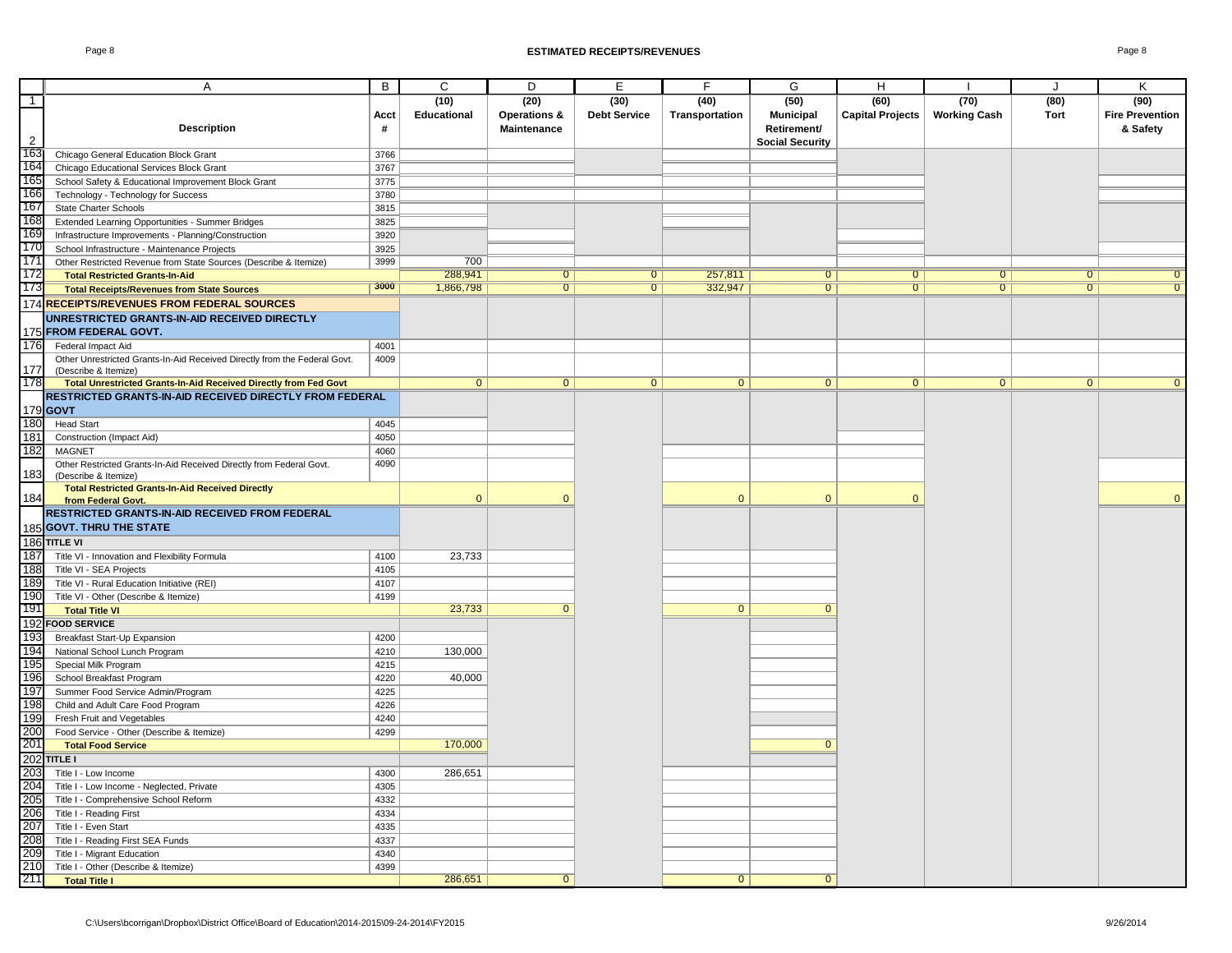|                                                      | Α                                                                  | B    | C                  | D            | E                   | F              | G                      | H                       |                     | $\cdot$      | Κ                      |
|------------------------------------------------------|--------------------------------------------------------------------|------|--------------------|--------------|---------------------|----------------|------------------------|-------------------------|---------------------|--------------|------------------------|
| $\overline{1}$                                       |                                                                    |      | (10)               | (20)         | (30)                | (40)           | (50)                   | (60)                    | (70)                | (80)         | (90)                   |
|                                                      |                                                                    | Acct | <b>Educational</b> | Operations & | <b>Debt Service</b> | Transportation | <b>Municipal</b>       | <b>Capital Projects</b> | <b>Working Cash</b> | Tort         | <b>Fire Prevention</b> |
|                                                      |                                                                    |      |                    |              |                     |                |                        |                         |                     |              |                        |
|                                                      | <b>Description</b>                                                 | #    |                    | Maintenance  |                     |                | Retirement/            |                         |                     |              | & Safety               |
| $\overline{2}$                                       |                                                                    |      |                    |              |                     |                | <b>Social Security</b> |                         |                     |              |                        |
|                                                      | 212 TITLE IV<br>213 Title IV                                       |      |                    |              |                     |                |                        |                         |                     |              |                        |
|                                                      | Title IV - Safe & Drug Free Schools - Formula                      | 4400 |                    |              |                     |                |                        |                         |                     |              |                        |
|                                                      | Title IV - 21st Century Comm Learning Centers                      | 4421 |                    |              |                     |                |                        |                         |                     |              |                        |
|                                                      |                                                                    |      |                    |              |                     |                |                        |                         |                     |              |                        |
| $\frac{214}{215}$                                    | Title IV - Other (Describe & Itemize)                              | 4499 |                    |              |                     |                |                        |                         |                     |              |                        |
|                                                      | <b>Total Title IV</b>                                              |      | $\mathbf{0}$       | $\mathbf 0$  |                     | $\mathbf{0}$   | $\mathbf{0}$           |                         |                     |              |                        |
| $\frac{217}{218}$                                    | FEDERAL - SPECIAL EDUCATION                                        |      |                    |              |                     |                |                        |                         |                     |              |                        |
|                                                      | Federal Special Education - Preschool Flow-Through                 | 4600 |                    |              |                     |                |                        |                         |                     |              |                        |
|                                                      | Federal Special Education - Preschool Discretionary                |      |                    |              |                     |                |                        |                         |                     |              |                        |
|                                                      |                                                                    | 4605 |                    |              |                     |                |                        |                         |                     |              |                        |
|                                                      | Federal Special Education - IDEA Flow Through                      | 4620 |                    |              |                     |                |                        |                         |                     |              |                        |
|                                                      | Federal Special Education - IDEA Room & Board                      | 4625 |                    |              |                     |                |                        |                         |                     |              |                        |
|                                                      | Federal Special Education - IDEA Discretionary                     | 4630 |                    |              |                     |                |                        |                         |                     |              |                        |
|                                                      | Federal Special Education - IDEA - Other (Describe & Itemize)      | 4699 |                    |              |                     |                |                        |                         |                     |              |                        |
| 219<br>220<br>221<br>222<br>223<br>224<br>225<br>226 |                                                                    |      | $\mathbf{0}$       | $\mathbf{0}$ |                     | $\mathbf{0}$   | $\mathbf{0}$           |                         |                     |              |                        |
|                                                      | <b>Total Federal Special Education</b>                             |      |                    |              |                     |                |                        |                         |                     |              |                        |
|                                                      | <b>CTE - PERKINS</b>                                               |      |                    |              |                     |                |                        |                         |                     |              |                        |
|                                                      | CTE - Perkins-Title IIIE Tech Prep                                 | 4770 |                    |              |                     |                |                        |                         |                     |              |                        |
| $\frac{227}{228}$                                    | CTE - Other (Describe & Itemize)                                   | 4799 |                    |              |                     |                |                        |                         |                     |              |                        |
|                                                      | <b>Total CTE - Perkins</b>                                         |      | $\mathbf{0}$       | $\mathbf{0}$ |                     |                | $\mathbf{0}$           |                         |                     |              |                        |
|                                                      |                                                                    |      |                    |              |                     |                |                        |                         |                     |              |                        |
|                                                      | Federal - Adult Education                                          | 4810 |                    |              |                     |                |                        |                         |                     |              |                        |
|                                                      | ARRA - General State Aid - Education Stabilization                 | 4850 |                    |              |                     |                |                        |                         |                     |              |                        |
|                                                      | ARRA - Title I - Low Income                                        | 4851 |                    |              |                     |                |                        |                         |                     |              |                        |
|                                                      | ARRA - Title I - Neglected, Private                                | 4852 |                    |              |                     |                |                        |                         |                     |              |                        |
|                                                      | ARRA - Title I - Delinquent, Private                               | 4853 |                    |              |                     |                |                        |                         |                     |              |                        |
|                                                      |                                                                    | 4854 |                    |              |                     |                |                        |                         |                     |              |                        |
|                                                      | ARRA - Title I - School Improvement (Part A)                       |      |                    |              |                     |                |                        |                         |                     |              |                        |
|                                                      | ARRA - Title I - School Improvement (Section 1003g)                | 4855 |                    |              |                     |                |                        |                         |                     |              |                        |
|                                                      | ARRA - IDEA - Part B - Preschool                                   | 4856 |                    |              |                     |                |                        |                         |                     |              |                        |
|                                                      | ARRA - IDEA - Part B - Flow-Through                                | 4857 |                    |              |                     |                |                        |                         |                     |              |                        |
|                                                      | ARRA - Title IID - Technology - Formula                            | 4860 |                    |              |                     |                |                        |                         |                     |              |                        |
|                                                      | ARRA - Title IID - Technology - Competitive                        | 4861 |                    |              |                     |                |                        |                         |                     |              |                        |
|                                                      |                                                                    | 4862 |                    |              |                     |                |                        |                         |                     |              |                        |
|                                                      | ARRA - McKinney - Vento Homeless Education                         |      |                    |              |                     |                |                        |                         |                     |              |                        |
|                                                      | ARRA - Child Nutrition Equipment Assistance                        | 4863 |                    |              |                     |                |                        |                         |                     |              |                        |
|                                                      | Impact Aid Formula Grants                                          | 4864 |                    |              |                     |                |                        |                         |                     |              |                        |
|                                                      | Impact Aid Competitive Grants                                      | 4865 |                    |              |                     |                |                        |                         |                     |              |                        |
|                                                      | Qualified Zone Academy Bond Tax Credits                            | 4866 |                    |              |                     |                |                        |                         |                     |              |                        |
|                                                      | Qualified School Construction Bond Credits                         | 4867 |                    |              |                     |                |                        |                         |                     |              |                        |
|                                                      | <b>Build America Bond Tax Credits</b>                              | 4868 |                    |              |                     |                |                        |                         |                     |              |                        |
|                                                      |                                                                    |      |                    |              |                     |                |                        |                         |                     |              |                        |
|                                                      | Build America Bond Interest Reimbursement                          | 4869 |                    |              |                     |                |                        |                         |                     |              |                        |
|                                                      | ARRA - General State Aid - Other Government Services Stabilization | 4870 |                    |              |                     |                |                        |                         |                     |              |                        |
|                                                      | Other ARRA Funds - II                                              | 4871 |                    |              |                     |                |                        |                         |                     |              |                        |
|                                                      | Other ARRA Funds - III                                             | 4872 |                    |              |                     |                |                        |                         |                     |              |                        |
|                                                      | Other ARRA Funds - IV                                              | 4873 |                    |              |                     |                |                        |                         |                     |              |                        |
|                                                      | Other ARRA Funds - V                                               | 4874 |                    |              |                     |                |                        |                         |                     |              |                        |
|                                                      |                                                                    |      |                    |              |                     |                |                        |                         |                     |              |                        |
|                                                      | ARRA - Early Childhood                                             | 4875 |                    |              |                     |                |                        |                         |                     |              |                        |
|                                                      | Other ARRA Funds - VII                                             | 4876 |                    |              |                     |                |                        |                         |                     |              |                        |
|                                                      | Other ARRA Funds - VIII                                            | 4877 |                    |              |                     |                |                        |                         |                     |              |                        |
|                                                      | Other ARRA Funds - IX                                              | 4878 |                    |              |                     |                |                        |                         |                     |              |                        |
|                                                      | Other ARRA Funds - X                                               | 4879 |                    |              |                     |                |                        |                         |                     |              |                        |
|                                                      | Other ARRA Funds - Ed Job Fund Program                             | 4880 |                    |              |                     |                |                        |                         |                     |              |                        |
|                                                      |                                                                    |      | $\overline{0}$     |              | $\mathbf{0}$        | $\overline{0}$ |                        | $\mathbf{0}$            |                     | $\mathbf{0}$ | $\mathbf{0}$           |
|                                                      | <b>Total Stimulus Programs</b>                                     |      |                    | $\mathbf{0}$ |                     |                | $\mathbf{0}$           |                         |                     |              |                        |
|                                                      | Race to the Top Program                                            | 4901 |                    |              |                     |                |                        |                         |                     |              |                        |
|                                                      | Advanced Placement Fee/International Baccalaureate                 | 4904 |                    |              |                     |                |                        |                         |                     |              |                        |
|                                                      | Title III - Immigrant Education Program (IEP)                      | 4905 |                    |              |                     |                |                        |                         |                     |              |                        |
|                                                      | Title III - Language Inst Program - Limited English (LIPLEP)       | 4909 |                    |              |                     |                |                        |                         |                     |              |                        |
|                                                      | Learn & Serve America                                              | 4910 |                    |              |                     |                |                        |                         |                     |              |                        |
|                                                      | McKinney Education for Homeless Children                           |      |                    |              |                     |                |                        |                         |                     |              |                        |
|                                                      |                                                                    | 4920 |                    |              |                     |                |                        |                         |                     |              |                        |
|                                                      | Title II - Eisenhower - Professional Development Formula           | 4930 |                    |              |                     |                |                        |                         |                     |              |                        |
|                                                      | Title II - Teacher Quality                                         | 4932 |                    |              |                     |                |                        |                         |                     |              |                        |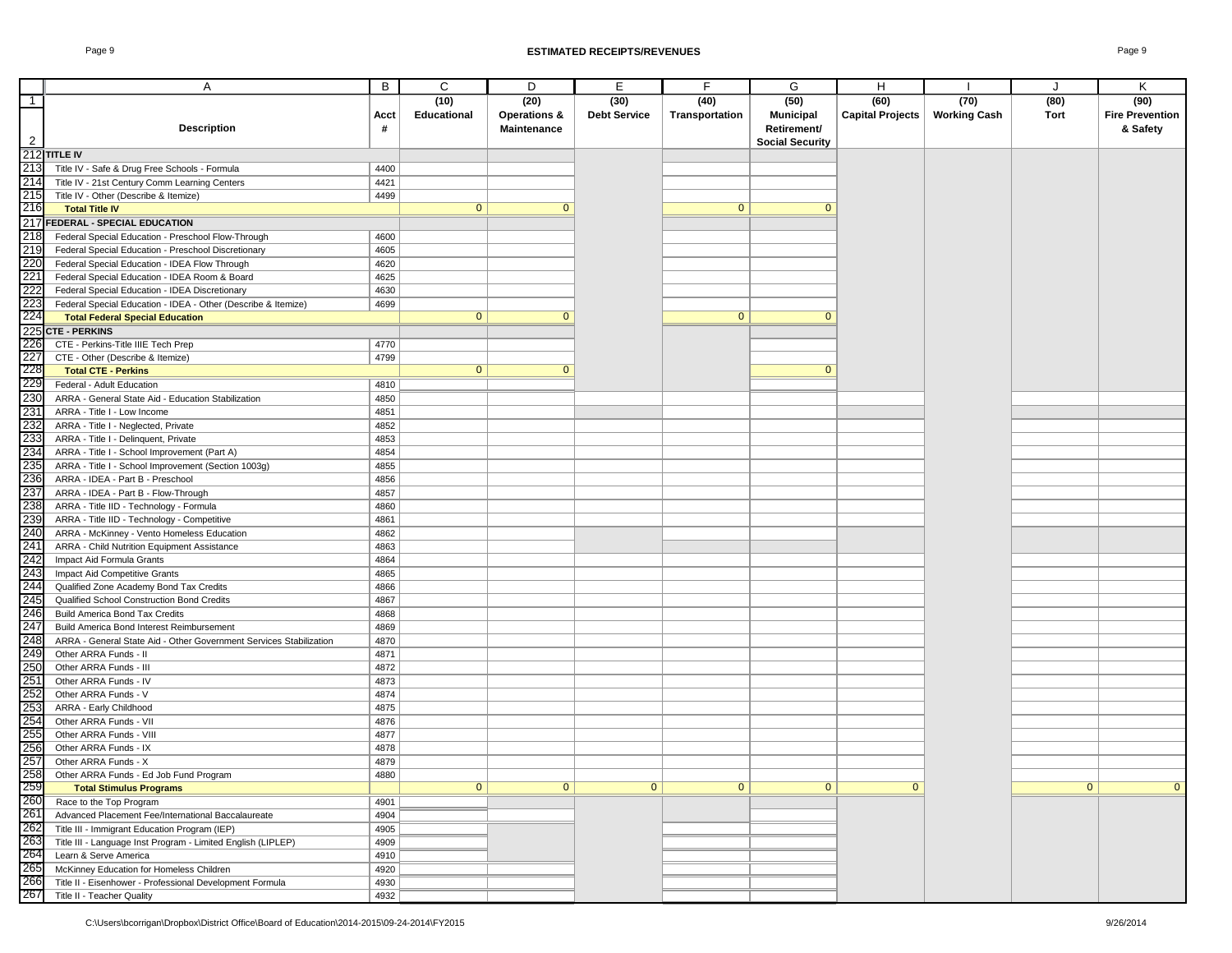|     |                                                                                                | B    |             |              |                     |                |                        |                  |                     |         |                        |
|-----|------------------------------------------------------------------------------------------------|------|-------------|--------------|---------------------|----------------|------------------------|------------------|---------------------|---------|------------------------|
|     |                                                                                                |      | (10)        | (20)         | (30)                | (40)           | (50)                   | (60)             | (70)                | (80)    | (90)                   |
|     |                                                                                                | Acct | Educational | Operations & | <b>Debt Service</b> | Transportation | <b>Municipal</b>       | Capital Projects | <b>Working Cash</b> | Tort    | <b>Fire Prevention</b> |
|     | <b>Description</b>                                                                             |      |             | Maintenance  |                     |                | Retirement/            |                  |                     |         | & Safety               |
|     |                                                                                                |      |             |              |                     |                | <b>Social Security</b> |                  |                     |         |                        |
| 268 | <b>Federal Charter Schools</b>                                                                 | 4960 |             |              |                     |                |                        |                  |                     |         |                        |
| 269 | Medicaid Matching Funds - Administrative Outreach                                              | 4991 | 9,000       |              |                     |                |                        |                  |                     |         |                        |
| 270 | Medicaid Matching Funds - Fee-For-Service Program                                              | 4992 | 19,000      |              |                     |                |                        |                  |                     |         |                        |
| 271 | Other Restricted Grants Received from Federal Government through State<br>(Describe & Itemize) | 4999 |             |              |                     |                |                        |                  |                     |         |                        |
|     | <b>Total Restricted Grants-In-Aid Received from Federal</b>                                    |      |             |              |                     |                |                        |                  |                     |         |                        |
| 272 | <b>Govt. Thru the State</b>                                                                    |      | 508.384     |              |                     |                |                        |                  |                     |         | $\mathbf{0}$           |
| 273 | <b>TOTAL RECEIPTS/REVENUES FROM FEDERAL SOURCES</b>                                            | 4000 | 508,384     |              |                     |                |                        |                  |                     |         |                        |
| 274 | <b>TOTAL DIRECT RECEIPTS/REVENUES</b>                                                          |      | 3,800,283   | 266,423      |                     | 438,534        | 262,467                | 12,010           | 27,740              | 400,394 | 26,840                 |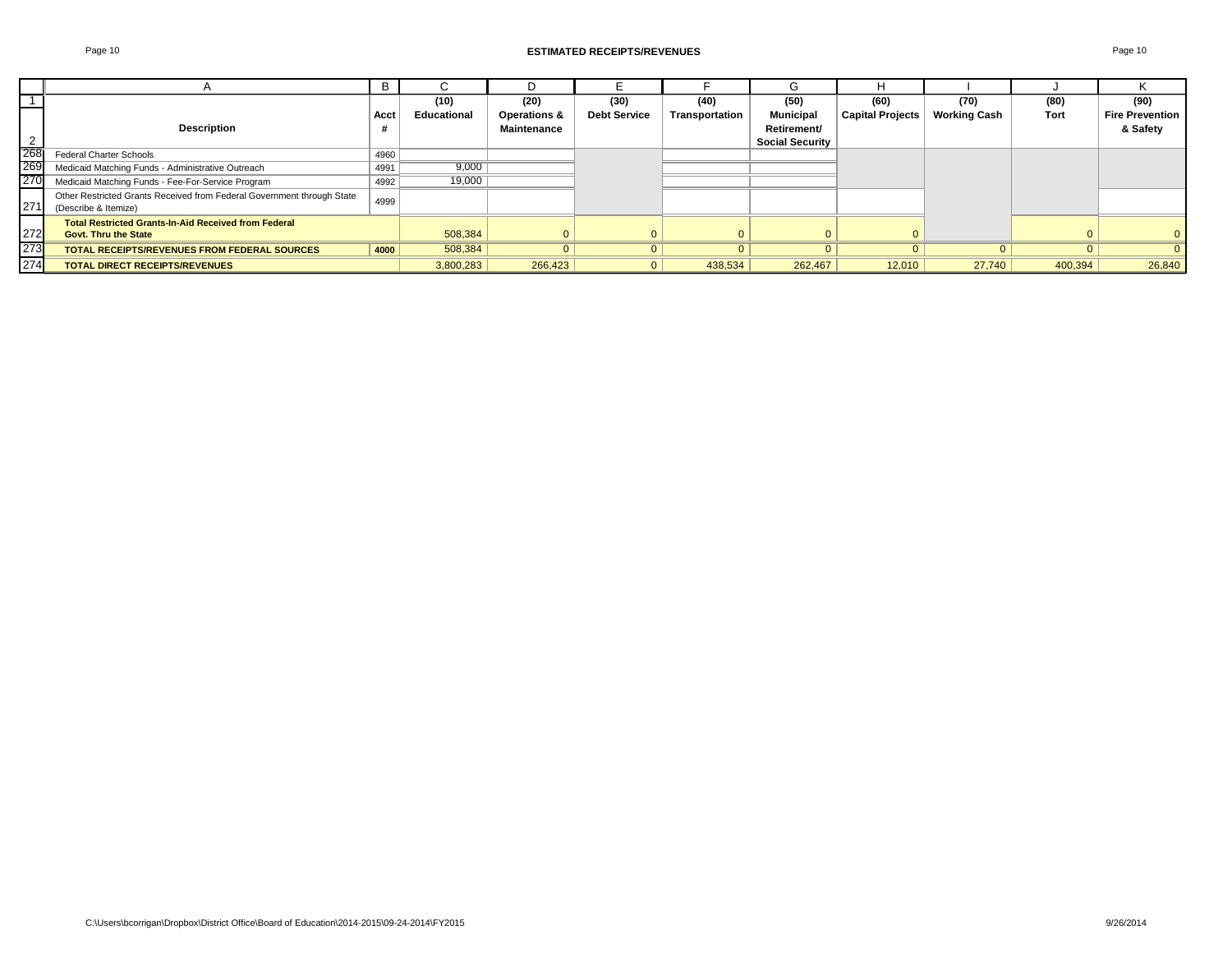#### Page 11 **ESTIMATED DISBURSEMENTS/EXPENDITURES** Page 11

|                                                                                                           | Α                                                                               | B                 | $\mathsf{C}$      | D                                  | E                                   | F                              | G                     | H                    |                              | $\cdot$                        | Κ                       |
|-----------------------------------------------------------------------------------------------------------|---------------------------------------------------------------------------------|-------------------|-------------------|------------------------------------|-------------------------------------|--------------------------------|-----------------------|----------------------|------------------------------|--------------------------------|-------------------------|
| $\overline{1}$                                                                                            |                                                                                 |                   | (100)             | (200)                              | (300)                               | (400)                          | (500)                 | (600)                | (700)                        | (800)                          | (900)                   |
|                                                                                                           |                                                                                 |                   |                   |                                    |                                     |                                |                       |                      |                              |                                |                         |
| $\overline{2}$                                                                                            | <b>Description</b>                                                              | <b>Funct</b><br># | <b>Salaries</b>   | <b>Employee</b><br><b>Benefits</b> | <b>Purchased</b><br><b>Services</b> | Supplies &<br><b>Materials</b> | <b>Capital Outlay</b> | <b>Other Objects</b> | Non-Capitalized<br>Equipment | Termination<br><b>Benefits</b> | Total                   |
| 3                                                                                                         | 10 - EDUCATIONAL FUND (ED)                                                      |                   |                   |                                    |                                     |                                |                       |                      |                              |                                |                         |
| $\overline{4}$                                                                                            | <b>INSTRUCTION (ED)</b>                                                         |                   |                   |                                    |                                     |                                |                       |                      |                              |                                |                         |
| $5\overline{)}$                                                                                           | Regular Programs                                                                | 1100              | 1,174,450         | 302,209                            | 2,500                               | 35,000                         |                       |                      |                              |                                | 1,514,159               |
| $6\overline{6}$                                                                                           | Tuition Payment to Charter Schools                                              | 1115              |                   |                                    |                                     |                                |                       |                      |                              |                                |                         |
| $\overline{7}$                                                                                            | Pre-K Programs                                                                  | 1125              | 46,170            | 18,188                             | 53,000                              | 4,500                          | 20,000                |                      |                              |                                | 141,858                 |
| 8                                                                                                         | Special Education Programs (Functions 1200 - 1220)                              | 1200              | 362,153           | 109,238                            | 25,000                              | 1,600                          |                       |                      |                              |                                | 497,991                 |
| 9                                                                                                         | Special Education Programs Pre-K                                                | 1225              |                   |                                    |                                     |                                |                       |                      |                              |                                | $\Omega$                |
| 10                                                                                                        | Remedial and Supplemental Programs K-12                                         | 1250              | 187,805           | 67,334                             | 10,250                              | 44,381                         | 500                   |                      |                              |                                | 310,270                 |
| 11                                                                                                        | Remedial and Supplemental Programs Pre-K                                        | 1275              |                   |                                    |                                     |                                |                       |                      |                              |                                | $\mathbf 0$             |
| 12                                                                                                        | Adult/Continuing Education Programs                                             | 1300              |                   |                                    |                                     |                                |                       |                      |                              |                                | $\Omega$                |
| 13                                                                                                        | CTE Programs                                                                    | 1400              | 128,332           | 35,526                             | 1,000                               | 9,274                          |                       |                      |                              |                                | 174,132                 |
| 14                                                                                                        | Interscholastic Programs                                                        | 1500              | 73,767            | 6,978                              | 27,000                              | 19,200                         |                       |                      |                              |                                | 126,945                 |
| 15                                                                                                        | Summer School Programs                                                          | 1600              |                   |                                    |                                     |                                |                       | 339                  |                              |                                | 339                     |
| 16                                                                                                        | Gifted Programs                                                                 | 1650              |                   |                                    |                                     |                                |                       |                      |                              |                                | $\Omega$                |
| 17                                                                                                        | <b>Driver's Education Programs</b>                                              | 1700              | 13,000            | 1,650                              | 50                                  |                                |                       |                      |                              |                                | 14,700                  |
| 18                                                                                                        | <b>Bilingual Programs</b>                                                       | 1800              |                   |                                    | 100                                 |                                |                       |                      |                              |                                | 100                     |
| 19                                                                                                        | Truant Alternative & Optional Programs                                          | 1900              |                   |                                    |                                     |                                |                       |                      |                              |                                | $\mathbf{0}$            |
| 20                                                                                                        | Pre-K Programs - Private Tuition                                                | 1910              |                   |                                    |                                     |                                |                       |                      |                              |                                | $\pmb{0}$               |
| 21                                                                                                        | Regular K-12 Programs Private Tuition                                           | 1911              |                   |                                    |                                     |                                |                       |                      |                              |                                | $\mathbf 0$             |
| $\frac{22}{23}$                                                                                           | Special Education Programs K-12 Private Tuition                                 | 1912              |                   |                                    |                                     |                                |                       |                      |                              |                                | $\mathbf 0$             |
|                                                                                                           | Special Education Programs Pre-K Tuition                                        | 1913              |                   |                                    |                                     |                                |                       |                      |                              |                                | $\mathbf 0$             |
| 24                                                                                                        | Remedial/Supplemental Programs K-12 Private Tuition                             | 1914              |                   |                                    |                                     |                                |                       |                      |                              |                                | $\pmb{0}$               |
| 25                                                                                                        | Remedial/Supplemental Programs Pre-K Private Tuition                            | 1915              |                   |                                    |                                     |                                |                       |                      |                              |                                | $\mathbf 0$             |
| $\frac{26}{27}$                                                                                           | Adult/Continuing Education Programs Private Tuition                             | 1916              |                   |                                    |                                     |                                |                       |                      |                              |                                | $\pmb{0}$               |
|                                                                                                           | CTE Programs Private Tuition                                                    | 1917              |                   |                                    |                                     |                                |                       |                      |                              |                                | $\overline{0}$          |
| 28                                                                                                        | Interscholastic Programs Private Tuition                                        | 1918              |                   |                                    |                                     |                                |                       |                      |                              |                                | $\pmb{0}$               |
| $\frac{29}{30}$                                                                                           | Summer School Programs Private Tuition                                          | 1919              |                   |                                    |                                     |                                |                       |                      |                              |                                | $\overline{\mathbf{0}}$ |
|                                                                                                           | Gifted Programs Private Tuition                                                 | 1920              |                   |                                    |                                     |                                |                       |                      |                              |                                | $\mathbf 0$             |
|                                                                                                           | <b>Bilingual Programs Private Tuition</b>                                       | 1921              |                   |                                    |                                     |                                |                       |                      |                              |                                | $\mathbf 0$             |
| $\frac{31}{32}$                                                                                           | Truants Alternative/Opt Ed Programs Private Tuition                             | 1922              |                   |                                    |                                     |                                |                       |                      |                              |                                | $\mathbf{0}$            |
|                                                                                                           | <b>Total Instruction<sup>14</sup></b>                                           | 1000              | 1,985,677         | 541,123                            | 118,900                             | 113,955                        | 20,500                | 339                  | $\mathbf{0}$                 | 0                              | 2,780,494               |
| $\begin{array}{r} \n \overline{33} \\  \overline{34} \\  \overline{35} \\  \overline{36} \\  \end{array}$ | <b>SUPPORT SERVICES (ED)</b>                                                    |                   |                   |                                    |                                     |                                |                       |                      |                              |                                |                         |
|                                                                                                           | <b>Support Services - Pupil</b>                                                 |                   |                   |                                    |                                     |                                |                       |                      |                              |                                |                         |
|                                                                                                           | Attendance & Social Work Services                                               | 2110              |                   |                                    |                                     |                                |                       |                      |                              |                                | $\mathbf{0}$            |
| 37                                                                                                        | <b>Guidance Services</b>                                                        | 2120              | 36,059            | 12,336                             | 300                                 | 200                            |                       |                      |                              |                                | 48,895                  |
| 38                                                                                                        | <b>Health Services</b>                                                          | 2130              |                   |                                    |                                     |                                |                       |                      |                              |                                | $\mathbf{0}$            |
|                                                                                                           | <b>Psychological Services</b>                                                   | 2140              | 37,477            | 12,262                             | 300                                 | 500                            |                       |                      |                              |                                | 50,539                  |
|                                                                                                           | Speech Pathology & Audiology Services                                           | 2150              | 49,420            | 13,164                             | 350                                 | 250                            |                       |                      |                              |                                | 63,184                  |
|                                                                                                           | Other Support Services - Pupils (Describe & Itemize)                            | 2190              |                   |                                    |                                     |                                |                       |                      |                              |                                | $\Omega$                |
|                                                                                                           | <b>Total Support Services - Pupil</b>                                           | 2100              | 122,956           | 37,762                             | 950                                 | 950                            | $\mathbf{0}$          | $\mathbf{0}$         | $\mathbf{0}$                 | $\mathbf{0}$                   | 162,618                 |
| $\begin{array}{r} 39 \\ \hline 40 \\ \hline 42 \\ \hline 43 \end{array}$                                  | <b>Support Services - Instructional Staff</b>                                   |                   |                   |                                    |                                     |                                |                       |                      |                              |                                |                         |
|                                                                                                           | Improvement of Instruction Services                                             |                   | 1,500             | 195                                | 5,787                               |                                |                       |                      |                              |                                | 7,482                   |
| $\frac{44}{45}$                                                                                           | <b>Educational Media Services</b>                                               | 2210<br>2220      | 33,914            | 11,254                             | 3,000                               | 2,100                          |                       |                      |                              |                                | 50,268                  |
| 46                                                                                                        | <b>Assessment &amp; Testing</b>                                                 | 2230              |                   |                                    |                                     |                                |                       |                      |                              |                                | $\mathbf{0}$            |
|                                                                                                           | <b>Total Support Services - Instructional Staff</b>                             | 2200              | 35,414            | 11,449                             | 8,787                               | 2,100                          | 0                     | $\overline{0}$       | 0                            | $\overline{0}$                 | 57,750                  |
|                                                                                                           |                                                                                 |                   |                   |                                    |                                     |                                |                       |                      |                              |                                |                         |
| $\begin{array}{r} 47 \\ \hline 48 \\ \hline 49 \\ \hline 50 \\ \hline 51 \end{array}$                     | <b>Support Services - General Administration</b><br>Board of Education Services | 2310              |                   | 5,000                              | 37,450                              | 10,000                         |                       |                      |                              |                                | 52,450                  |
|                                                                                                           |                                                                                 |                   |                   |                                    |                                     |                                |                       |                      |                              |                                |                         |
|                                                                                                           | <b>Executive Administration Services</b>                                        | 2320              | 133,015<br>11,625 | 39,203<br>169                      | 2,500                               | 3,000<br>400                   |                       |                      |                              | 1,500                          | 179,218                 |
|                                                                                                           | Special Area Administration Services                                            | 2330              |                   |                                    |                                     |                                |                       |                      |                              |                                | 12,194                  |
|                                                                                                           | <b>Tort Immunity Services</b>                                                   | 2360 -<br>2370    |                   |                                    |                                     |                                |                       |                      |                              |                                | $\mathbf{0}$            |
|                                                                                                           | <b>Total Support Services - General Administration</b>                          | 2300              | 144,640           | 44,372                             | 39,950                              | 13,400                         | 0                     | $\overline{0}$       | 0                            | 1,500                          | 243,862                 |
| $\begin{array}{r} 52 \\ 53 \\ \hline 54 \\ \hline 55 \end{array}$                                         | <b>Support Services - School Administration</b>                                 |                   |                   |                                    |                                     |                                |                       |                      |                              |                                |                         |
|                                                                                                           | Office of the Principal Services                                                | 2410              | 285,646           | 79,881                             | 1,000                               | 3,000                          |                       | 1,200                |                              | 700                            | 371,427                 |
|                                                                                                           | Other Support Services - School Administration                                  | 2490              |                   |                                    |                                     |                                |                       |                      |                              |                                |                         |
|                                                                                                           | (Describe & Itemize)                                                            |                   |                   |                                    |                                     |                                |                       |                      |                              |                                | $\mathbf 0$             |
| $\frac{56}{57}$                                                                                           | <b>Total Support Services - School Administration</b>                           | 2400              | 285,646           | 79,881                             | 1,000                               | 3,000                          | 0                     | 1,200                | 0                            | 700                            | 371,427                 |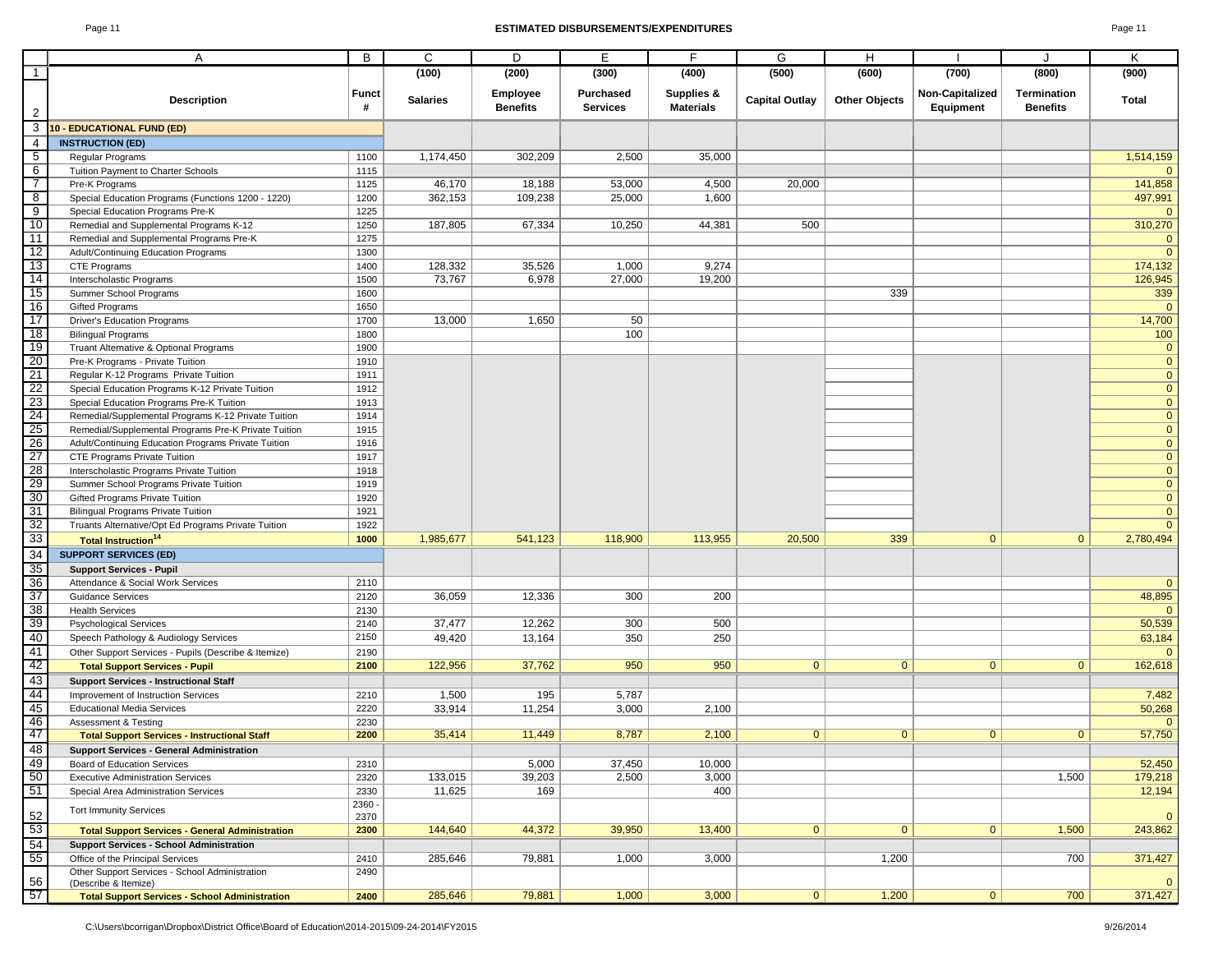#### Page 12 **ESTIMATED DISBURSEMENTS/EXPENDITURES** Page 12

| 10<br>эг |  |
|----------|--|
|----------|--|

|                                                                                               | Α                                                                                         | B     | C               | D               | E               | F.               | G                     | Н                    |                 | J               | Κ                       |
|-----------------------------------------------------------------------------------------------|-------------------------------------------------------------------------------------------|-------|-----------------|-----------------|-----------------|------------------|-----------------------|----------------------|-----------------|-----------------|-------------------------|
|                                                                                               |                                                                                           |       | (100)           | (200)           | (300)           | (400)            | (500)                 | (600)                | (700)           | (800)           | (900)                   |
|                                                                                               |                                                                                           |       |                 |                 |                 |                  |                       |                      |                 |                 |                         |
|                                                                                               | <b>Description</b>                                                                        | Funct | <b>Salaries</b> | <b>Employee</b> | Purchased       | Supplies &       | <b>Capital Outlay</b> | <b>Other Objects</b> | Non-Capitalized | Termination     | Total                   |
| $\overline{2}$                                                                                |                                                                                           | #     |                 | <b>Benefits</b> | <b>Services</b> | <b>Materials</b> |                       |                      | Equipment       | <b>Benefits</b> |                         |
| 58                                                                                            | <b>Support Services - Business</b>                                                        |       |                 |                 |                 |                  |                       |                      |                 |                 |                         |
|                                                                                               | Direction of Business Support Services                                                    | 2510  |                 |                 |                 |                  |                       |                      |                 |                 | $\mathbf{0}$            |
|                                                                                               | <b>Fiscal Services</b>                                                                    | 2520  | 44,809          |                 | 5,000           | 50               |                       |                      |                 | 800             | 50,659                  |
|                                                                                               | Operation & Maintenance of Plant Services                                                 | 2540  |                 |                 |                 |                  |                       |                      |                 |                 | $\overline{0}$          |
|                                                                                               | <b>Pupil Transportation Services</b>                                                      | 2550  | 15,310          |                 |                 | 5,032            |                       |                      |                 |                 | 20,342                  |
|                                                                                               | <b>Food Services</b>                                                                      | 2560  | 86,390          | 29,256          | 3,400           | 192,493          |                       |                      |                 |                 | 311,539                 |
|                                                                                               | <b>Internal Services</b>                                                                  | 2570  |                 |                 | 8,256           | 7,000            |                       |                      |                 |                 | 15,256                  |
|                                                                                               | <b>Total Support Services - Business</b>                                                  | 2500  | 146,509         | 29,256          | 16,656          | 204,575          | $\mathbf{0}$          | $\mathbf{0}$         | $\overline{0}$  | 800             | 397,796                 |
|                                                                                               | <b>Support Services - Central</b>                                                         |       |                 |                 |                 |                  |                       |                      |                 |                 |                         |
|                                                                                               | Direction of Central Support Services                                                     | 2610  |                 |                 |                 |                  |                       |                      |                 |                 | $\mathbf{0}$            |
|                                                                                               | Planning, Research, Development & Evaluation Services                                     | 2620  |                 |                 |                 |                  |                       |                      |                 |                 | $\mathbf 0$             |
|                                                                                               | <b>Information Services</b>                                                               | 2630  |                 |                 |                 |                  |                       |                      |                 |                 | $\mathbf{0}$            |
|                                                                                               | <b>Staff Services</b>                                                                     | 2640  |                 |                 |                 |                  |                       |                      |                 |                 | $\mathbf{0}$            |
|                                                                                               | Data Processing Services                                                                  | 2660  |                 |                 |                 |                  |                       |                      |                 |                 | $\mathbf{0}$            |
|                                                                                               | <b>Total Support Services - Central</b>                                                   | 2600  | $\mathbf{0}$    | $\overline{0}$  | $\mathbf{0}$    | $\overline{0}$   | $\mathbf{0}$          | $\overline{0}$       | 0 <sup>1</sup>  | $\overline{0}$  | $\mathbf{0}$            |
| 59<br>60<br>61<br>62<br>63<br>64<br>65<br>66<br>7<br>7<br>7<br>7<br>7<br>7<br>7<br>7<br><br>7 | Other Support Services (Describe & Itemize)                                               | 2900  |                 |                 |                 |                  |                       |                      |                 |                 | $\overline{0}$          |
|                                                                                               | <b>Total Support Services</b>                                                             | 2000  | 735,165         | 202,720         | 67,343          | 224,025          | $\overline{0}$        | 1,200                | 0 <sup>1</sup>  | 3,000           | 1,233,453               |
| 75                                                                                            | <b>COMMUNITY SERVICES (ED)</b>                                                            | 3000  | 100             |                 | 400             | 1,000            |                       |                      |                 |                 | 1,500                   |
| 76                                                                                            | PAYMENTS TO OTHER DISTRICTS & GOVT UNITS (ED)                                             |       |                 |                 |                 |                  |                       |                      |                 |                 |                         |
| 77                                                                                            | Payments to Other Govt Units (In-State)                                                   |       |                 |                 |                 |                  |                       |                      |                 |                 |                         |
|                                                                                               |                                                                                           | 4110  |                 |                 |                 |                  |                       |                      |                 |                 |                         |
|                                                                                               | Payments for Regular Programs                                                             | 4120  |                 |                 |                 |                  |                       | 225,000              |                 |                 | $\mathbf{0}$<br>225,000 |
| 78<br>79<br>80<br>81                                                                          | Payments for Special Education Programs                                                   | 4130  |                 |                 |                 |                  |                       |                      |                 |                 | $\mathbf{0}$            |
|                                                                                               | Payments for Adult/Continuing Education Programs<br>Payments for CTE Programs             | 4140  |                 |                 |                 |                  |                       |                      |                 |                 | $\mathbf{0}$            |
| 82                                                                                            | Payments for Community College Programs                                                   | 4170  |                 |                 |                 |                  |                       |                      |                 |                 | $\mathbf 0$             |
| 83                                                                                            | Other Payments to In-State Govt Units (Describe & Itemize)                                | 4190  |                 |                 |                 |                  |                       |                      |                 |                 | $\mathbf{0}$            |
|                                                                                               | <b>Total Payments to Districts and Other Govt Units</b>                                   | 4100  |                 |                 |                 |                  |                       |                      |                 |                 |                         |
| 84                                                                                            | (In-State)                                                                                |       |                 |                 | $\Omega$        |                  |                       | 225,000              |                 |                 | 225,000                 |
| 85                                                                                            | Payments for Regular Programs - Tuition                                                   | 4210  |                 |                 |                 |                  |                       |                      |                 |                 | $\mathbf{0}$            |
|                                                                                               | Payments for Special Education Programs - Tuition                                         | 4220  |                 |                 |                 |                  |                       |                      |                 |                 | $\mathbf 0$             |
| $\frac{86}{87}$                                                                               | Payments for Adult/Continuing Education Programs - Tuition                                | 4230  |                 |                 |                 |                  |                       |                      |                 |                 | $\mathbf{0}$            |
| $\begin{array}{r}\n 88 \\  89 \\  \hline\n 90\n \end{array}$                                  | Payments for CTE Programs - Tuition                                                       | 4240  |                 |                 |                 |                  |                       | 6,000                |                 |                 | 6,000                   |
|                                                                                               | Payments for Community College Programs - Tuition                                         | 4270  |                 |                 |                 |                  |                       |                      |                 |                 | $\mathbf{0}$            |
|                                                                                               | Payments for Other Programs - Tuition                                                     | 4280  |                 |                 |                 |                  |                       |                      |                 |                 | $\mathbf{0}$            |
| $\frac{6}{91}$                                                                                | Other Payments to In-State Govt Units (Describe & Itemize)                                | 4290  |                 |                 |                 |                  |                       |                      |                 |                 | $\overline{0}$          |
|                                                                                               | <b>Total Payments to Other Dist &amp; Govt Units - Tuition</b>                            | 4200  |                 |                 |                 |                  |                       |                      |                 |                 |                         |
| 92                                                                                            | (In State)                                                                                |       |                 |                 |                 |                  |                       | 6,000                |                 |                 | 6,000                   |
| 93<br>94<br>95<br>96<br>97<br>98<br>99                                                        | Payments for Regular Programs - Transfers                                                 | 4310  |                 |                 |                 |                  |                       |                      |                 |                 | $\mathbf{0}$            |
|                                                                                               | Payments for Special Education Programs - Transfers                                       | 4320  |                 |                 |                 |                  |                       |                      |                 |                 | $\mathbf 0$             |
|                                                                                               | Payments for Adult/Continuing Ed Programs - Transfers                                     | 4330  |                 |                 |                 |                  |                       |                      |                 |                 | $\mathbf{0}$            |
|                                                                                               | Payments for CTE Programs - Transfers                                                     | 4340  |                 |                 |                 |                  |                       |                      |                 |                 | $\mathbf{0}$            |
|                                                                                               | Payments for Community College Program - Transfers                                        | 4370  |                 |                 |                 |                  |                       |                      |                 |                 | $\mathbf{0}$            |
|                                                                                               | Payments for Other Programs - Transfers                                                   | 4380  |                 |                 |                 |                  |                       |                      |                 |                 | $\mathbf 0$             |
|                                                                                               | Other Payments to In-State Govt Units - Transfers (Describe & Item                        | 4390  |                 |                 |                 |                  |                       |                      |                 |                 | $\mathbf{0}$            |
| 100                                                                                           | <b>Total Payments to Other District &amp; Govt Units -</b><br><b>Transfers (In State)</b> | 4300  |                 |                 | $\mathbf 0$     |                  |                       |                      |                 |                 | $\mathbf{0}$            |
| 101                                                                                           | Payments to Other District & Govt Units (Out of State)                                    | 4400  |                 |                 |                 |                  |                       |                      |                 |                 | $\overline{0}$          |
| 102                                                                                           | <b>Total Payments to Other District &amp; Govt Units</b>                                  | 4000  |                 |                 | $\overline{0}$  |                  |                       | 231,000              |                 |                 | 231,000                 |
| 103                                                                                           | <b>DEBT SERVICE (ED)</b>                                                                  |       |                 |                 |                 |                  |                       |                      |                 |                 |                         |
| $\frac{104}{105}$<br>$\frac{106}{107}$                                                        | Debt Service - Interest on Short-Term Debt                                                |       |                 |                 |                 |                  |                       |                      |                 |                 |                         |
|                                                                                               | <b>Tax Anticipation Warrants</b>                                                          | 5110  |                 |                 |                 |                  |                       |                      |                 |                 | $\mathbf{0}$            |
|                                                                                               | <b>Tax Anticipation Notes</b>                                                             | 5120  |                 |                 |                 |                  |                       |                      |                 |                 | $\overline{0}$          |
|                                                                                               | Corporate Personal Property Repl Tax Anticipated Notes                                    | 5130  |                 |                 |                 |                  |                       |                      |                 |                 | $\overline{0}$          |
| 108                                                                                           | State Aid Anticipation Certificates                                                       | 5140  |                 |                 |                 |                  |                       |                      |                 |                 | $\overline{0}$          |
| 109                                                                                           | Other Interest on Short-Term Debt (Describe & Itemize)                                    | 5150  |                 |                 |                 |                  |                       |                      |                 |                 | $\overline{0}$          |
| 110                                                                                           | <b>Total Debt Service - Interest on Short-Term Debt</b>                                   | 5100  |                 |                 |                 |                  |                       | $\mathbf{0}$         |                 |                 | $\overline{0}$          |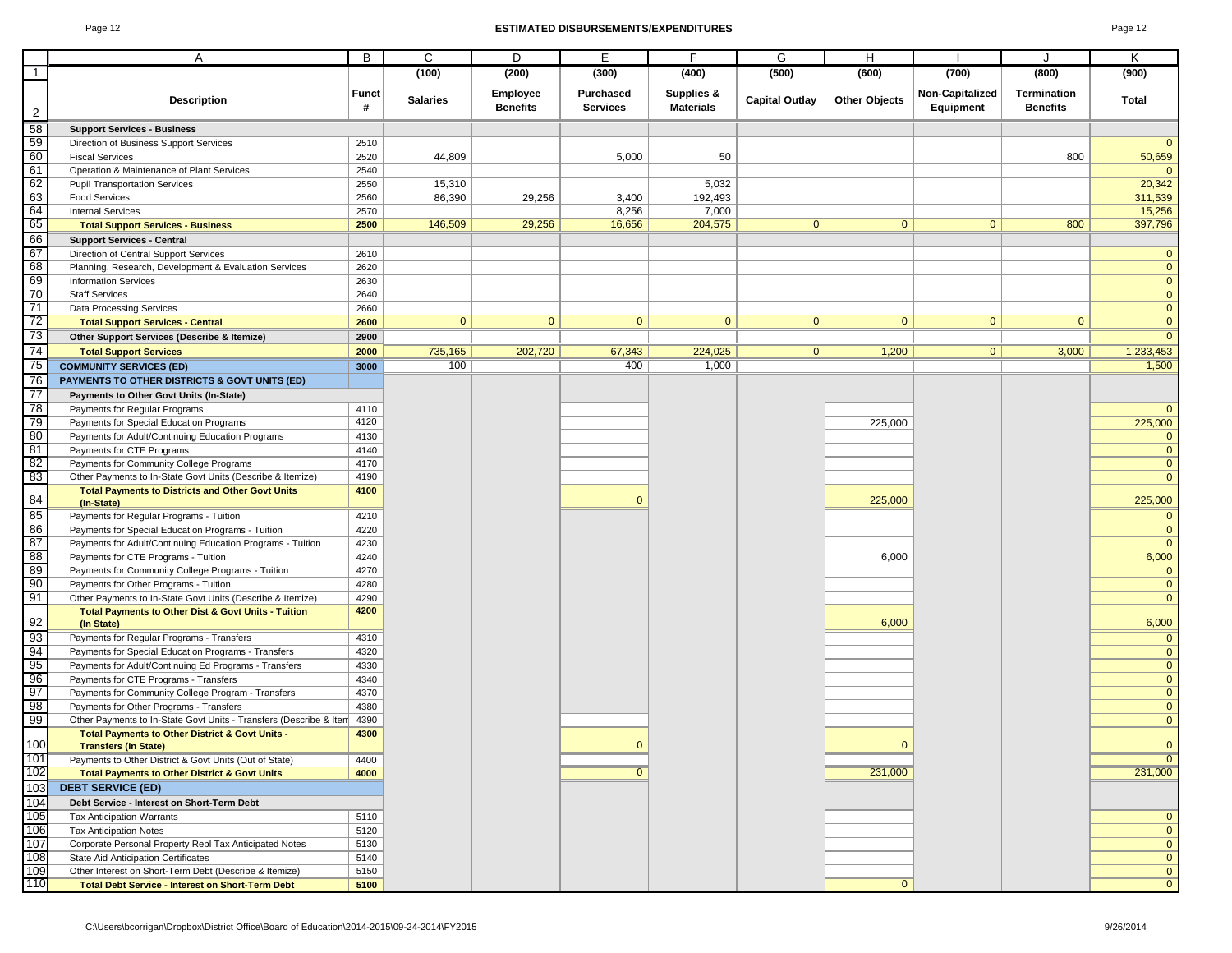#### Page 13 **ESTIMATED DISBURSEMENTS/EXPENDITURES** Page 13

| ١P<br>٠ |  |
|---------|--|
|---------|--|

|                                     | Α                                                                                                          | B                 | C               | D                           | Е                            | F                              | G                     | Н                    |                              | J                              | Κ                             |
|-------------------------------------|------------------------------------------------------------------------------------------------------------|-------------------|-----------------|-----------------------------|------------------------------|--------------------------------|-----------------------|----------------------|------------------------------|--------------------------------|-------------------------------|
| $\overline{1}$                      |                                                                                                            |                   | (100)           | (200)                       | (300)                        | (400)                          | (500)                 | (600)                | (700)                        | (800)                          | (900)                         |
|                                     |                                                                                                            |                   |                 |                             |                              |                                |                       |                      |                              |                                |                               |
| $\overline{c}$                      | <b>Description</b>                                                                                         | <b>Funct</b><br># | <b>Salaries</b> | Employee<br><b>Benefits</b> | Purchased<br><b>Services</b> | Supplies &<br><b>Materials</b> | <b>Capital Outlay</b> | <b>Other Objects</b> | Non-Capitalized<br>Equipment | Termination<br><b>Benefits</b> | Total                         |
| 111                                 | Debt Service - Interest on Long-Term Debt                                                                  | 5200              |                 |                             |                              |                                |                       |                      |                              |                                | $\mathbf 0$                   |
| 112                                 | <b>Total Debt Service</b>                                                                                  | 5000              |                 |                             |                              |                                |                       | $\overline{0}$       |                              |                                | $\overline{0}$                |
| 113                                 | <b>PROVISION FOR CONTINGENCIES (ED)</b>                                                                    | 6000              |                 |                             |                              |                                |                       |                      |                              |                                | $\Omega$                      |
| 114                                 | <b>Total Direct Disbursements/Expenditures</b>                                                             |                   | 2,720,942       | 743,843                     | 186,643                      | 338,980                        | 20,500                | 232,539              | $\mathbf{0}$                 | 3,000                          | 4,246,447                     |
|                                     | Excess (Deficiency) of Receipts/Revenues Over                                                              |                   |                 |                             |                              |                                |                       |                      |                              |                                |                               |
| 115<br>$\overline{\phantom{a}}$     | Disbursements/Expenditures                                                                                 |                   |                 |                             |                              |                                |                       |                      |                              |                                | (446, 164)                    |
|                                     | 117 20 - OPERATIONS AND MAINTENANCE FUND (O&M)                                                             |                   |                 |                             |                              |                                |                       |                      |                              |                                |                               |
| 118                                 | <b>SUPPORT SERVICES (O&amp;M)</b>                                                                          |                   |                 |                             |                              |                                |                       |                      |                              |                                |                               |
| 119                                 | <b>Support Services - Pupil</b>                                                                            |                   |                 |                             |                              |                                |                       |                      |                              |                                |                               |
| 120                                 | Other Support Services - Pupils (Describe & Itemize)                                                       | 2190              |                 |                             |                              |                                |                       |                      |                              |                                | $\mathbf 0$                   |
| 121                                 | <b>Support Services - Business</b>                                                                         |                   |                 |                             |                              |                                |                       |                      |                              |                                |                               |
| 122                                 | Direction of Business Support Services                                                                     | 2510              |                 |                             |                              |                                |                       |                      |                              |                                | $\mathbf 0$                   |
|                                     | Facilities Acquisition & Construction Services                                                             | 2530              |                 |                             |                              |                                |                       |                      |                              |                                | $\overline{0}$                |
| $\frac{123}{124}$                   | Operation & Maintenance of Plant Services                                                                  | 2540              | 144,348         | 36,584                      | 48,400                       | 109,000                        | 3,000                 |                      |                              | 1,200                          | 342,532                       |
|                                     | <b>Pupil Transportation Services</b>                                                                       | 2550              |                 |                             |                              |                                |                       |                      |                              |                                | $\mathbf 0$                   |
|                                     | <b>Food Services</b>                                                                                       | 2560              |                 |                             |                              |                                |                       |                      |                              |                                | $\mathbf{0}$                  |
| $\frac{125}{126}$                   | <b>Total Support Services - Business</b>                                                                   | 2500              | 144,348         | 36,584                      | 48,400                       | 109,000                        | 3,000                 | $\mathbf{0}$         | $\mathbf{0}$                 | 1,200                          | 342,532                       |
| 128                                 | Other Support Services (Describe & Itemize)                                                                | 2900              |                 |                             |                              |                                |                       |                      |                              |                                |                               |
| 129                                 | <b>Total Support Services</b>                                                                              | 2000              | 144,348         | 36,584                      | 48,400                       | 109,000                        | 3,000                 | $\overline{0}$       | $\overline{0}$               | 1,200                          | 342,532                       |
| 130                                 | <b>COMMUNITY SERVICES (O&amp;M)</b>                                                                        | 3000              |                 |                             |                              |                                |                       |                      |                              |                                | $\mathbf{0}$                  |
| 131                                 | <b>PAYMENTS TO OTHER DISTRICTS &amp; GOVT UNITS (O&amp;M)</b>                                              |                   |                 |                             |                              |                                |                       |                      |                              |                                |                               |
| 132                                 | Payments to Other Govt Units (In-State)                                                                    |                   |                 |                             |                              |                                |                       |                      |                              |                                |                               |
|                                     | Payments for Special Education Programs                                                                    | 4120              |                 |                             |                              |                                |                       |                      |                              |                                | $\mathbf 0$                   |
| $\frac{133}{134}$ $\frac{134}{135}$ | Payments for CTE Program                                                                                   | 4140              |                 |                             |                              |                                |                       |                      |                              |                                | $\mathbf 0$                   |
|                                     | Other Payments to In-State Govt Units (Describe & Itemize)                                                 | 4190              |                 |                             |                              |                                |                       |                      |                              |                                | $\mathbf 0$                   |
|                                     | <b>Total Payments to Other Govt Units (In-State)</b>                                                       | 4100              |                 |                             | $\mathbf{0}$                 |                                |                       | $\mathbf{0}$         |                              |                                | $\overline{0}$                |
|                                     |                                                                                                            | 4400              |                 |                             |                              |                                |                       |                      |                              |                                | $\overline{0}$                |
| 137<br>138                          | Payments to Other Govt Units (Out of State) <sup>14</sup>                                                  |                   |                 |                             | $\overline{0}$               |                                |                       | $\overline{0}$       |                              |                                | $\overline{0}$                |
| 139                                 | <b>Total Payments to Other District and Govt Unit</b>                                                      | 4000              |                 |                             |                              |                                |                       |                      |                              |                                |                               |
| 140                                 | <b>DEBT SERVICE (O&amp;M)</b>                                                                              |                   |                 |                             |                              |                                |                       |                      |                              |                                |                               |
| 141                                 | Debt Service - Interest on Short-Term Debt                                                                 |                   |                 |                             |                              |                                |                       |                      |                              |                                |                               |
|                                     | <b>Tax Anticipation Warrants</b>                                                                           | 5110<br>5120      |                 |                             |                              |                                |                       |                      |                              |                                | $\mathbf 0$<br>$\overline{0}$ |
| $\frac{142}{143}$                   | <b>Tax Anticipation Notes</b><br>Corporate Personal Prop Repl Tax Anticipated Notes                        |                   |                 |                             |                              |                                |                       |                      |                              |                                | $\mathbf 0$                   |
|                                     |                                                                                                            | 5130              |                 |                             |                              |                                |                       |                      |                              |                                | $\mathbf 0$                   |
| 145                                 | State Aid Anticipation Certificates<br>Other Interest on Short-Term Debt (Describe & Itemize)              | 5140<br>5150      |                 |                             |                              |                                |                       |                      |                              |                                | $\overline{0}$                |
| 146                                 | <b>Total Debt Service - Interest on Short-Term Debt</b>                                                    | 5100              |                 |                             |                              |                                |                       | $\mathbf{0}$         |                              |                                | $\overline{0}$                |
| 147                                 | Debt Service - Interest on Long-Term Debt                                                                  | 5200              |                 |                             |                              |                                |                       |                      |                              |                                | $\overline{0}$                |
| 148                                 | <b>Total Debt Service</b>                                                                                  | 5000              |                 |                             |                              |                                |                       | $\overline{0}$       |                              |                                | $\overline{0}$                |
| 149                                 | PROVISION FOR CONTINGENCIES (O&M)                                                                          | 6000              |                 |                             |                              |                                |                       | 10,000               |                              |                                | 10,000                        |
| 150                                 | <b>Total Direct Disbursements/Expenditures</b>                                                             |                   | 144,348         | 36,584                      | 48,400                       | 109,000                        | 3,000                 | 10,000               | $\mathbf{0}$                 | 1,200                          | 352,532                       |
|                                     | Excess (Deficiency) of Receipts/Revenues Over                                                              |                   |                 |                             |                              |                                |                       |                      |                              |                                |                               |
| 151<br>πυz                          | <b>Disbursements/Expenditures</b>                                                                          |                   |                 |                             |                              |                                |                       |                      |                              |                                | (86, 109)                     |
|                                     | 153330 - DEBT SERVICE FUND (DS)                                                                            |                   |                 |                             |                              |                                |                       |                      |                              |                                |                               |
|                                     |                                                                                                            |                   |                 |                             |                              |                                |                       |                      |                              |                                | $\overline{0}$                |
| 154                                 | PAYMENTS TO OTHER DISTRICTS & GOVT UNITS (DS)                                                              | 4000              |                 |                             |                              |                                |                       |                      |                              |                                |                               |
| 155                                 | <b>DEBT SERVICE (DS)</b>                                                                                   |                   |                 |                             |                              |                                |                       |                      |                              |                                |                               |
| 156                                 | Debt Service - Interest on Short-Term Debt                                                                 |                   |                 |                             |                              |                                |                       |                      |                              |                                |                               |
| 157<br>158<br>159<br>160<br>161     | <b>Tax Anticipation Warrants</b>                                                                           | 5110              |                 |                             |                              |                                |                       |                      |                              |                                | $\mathbf 0$                   |
|                                     | <b>Tax Anticipation Notes</b><br>Corporate Personal Prop Repl Tax Anticipation Notes                       | 5120<br>5130      |                 |                             |                              |                                |                       |                      |                              |                                | $\mathbf 0$<br>$\overline{0}$ |
|                                     | State Aid Anticipation Certificates                                                                        | 5140              |                 |                             |                              |                                |                       |                      |                              |                                | $\overline{0}$                |
|                                     |                                                                                                            |                   |                 |                             |                              |                                |                       |                      |                              |                                | $\overline{0}$                |
| 162                                 | Other Interest on Short-Term Debt (Describe & Itemize)<br>Total Debt Service - Interest On Short-Term Debt | 5150<br>5100      |                 |                             |                              |                                |                       | $\mathbf{0}$         |                              |                                | $\overline{0}$                |
|                                     |                                                                                                            |                   |                 |                             |                              |                                |                       |                      |                              |                                |                               |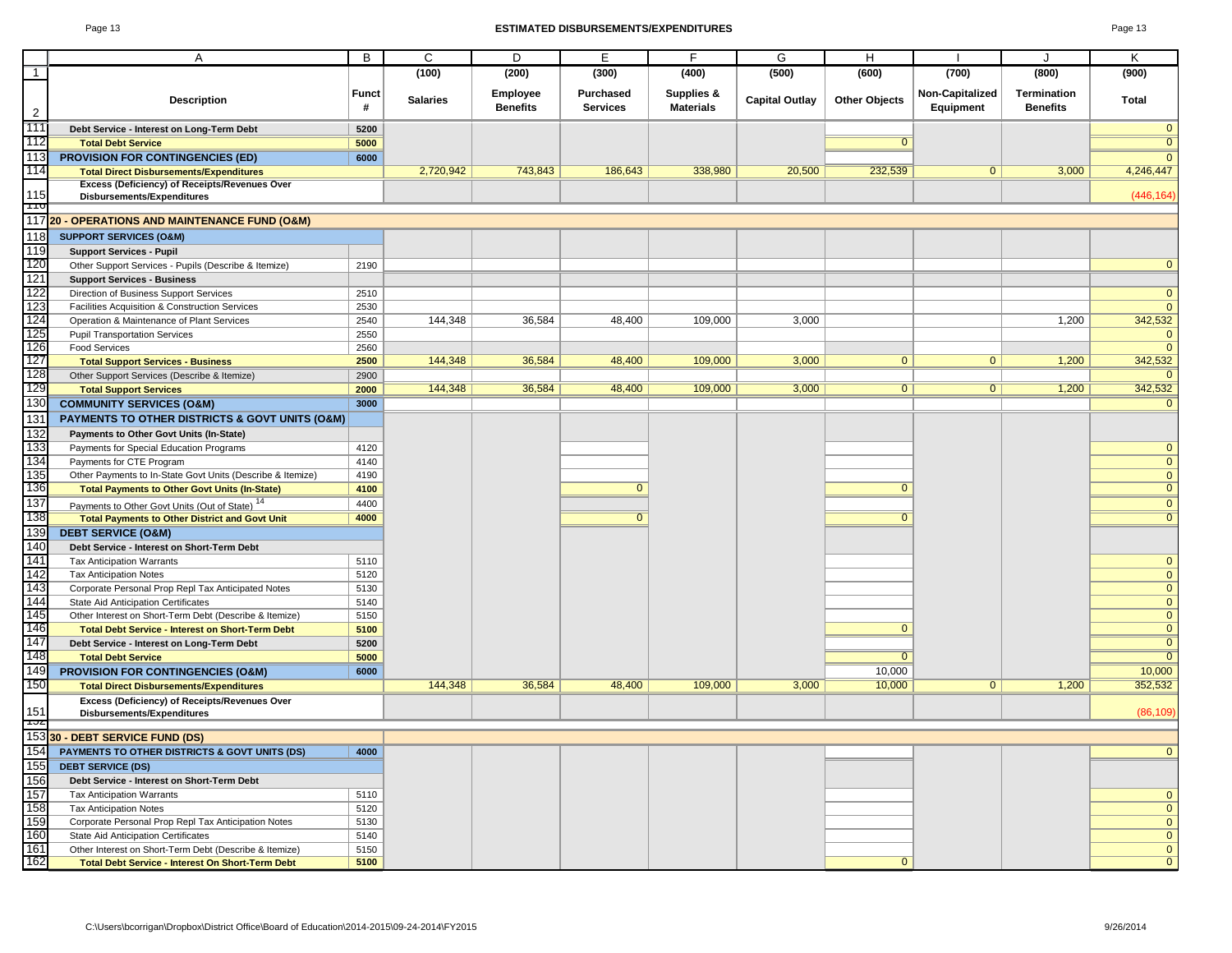#### Page 14 **ESTIMATED DISBURSEMENTS/EXPENDITURES** Page 14

|                                 | Α                                                                                  | B            | C               | D               | Е               | F                | G                     | н                    |                 | J                  | Κ                                |
|---------------------------------|------------------------------------------------------------------------------------|--------------|-----------------|-----------------|-----------------|------------------|-----------------------|----------------------|-----------------|--------------------|----------------------------------|
| $\overline{1}$                  |                                                                                    |              | (100)           | (200)           | (300)           | (400)            | (500)                 | (600)                | (700)           | (800)              | (900)                            |
|                                 |                                                                                    | <b>Funct</b> |                 | <b>Employee</b> | Purchased       | Supplies &       |                       |                      | Non-Capitalized | <b>Termination</b> |                                  |
|                                 | <b>Description</b>                                                                 | #            | <b>Salaries</b> | <b>Benefits</b> | <b>Services</b> | <b>Materials</b> | <b>Capital Outlay</b> | <b>Other Objects</b> | Equipment       | <b>Benefits</b>    | Total                            |
| $\overline{2}$                  |                                                                                    |              |                 |                 |                 |                  |                       |                      |                 |                    |                                  |
| 163                             | Debt Service - Interest on Long-Term Debt                                          | 5200         |                 |                 |                 |                  |                       |                      |                 |                    | $\mathbf{0}$                     |
|                                 | Debt Service - Payments of Principal on Long-Term Debt 15                          | 5300         |                 |                 |                 |                  |                       |                      |                 |                    |                                  |
| 164                             | (Lease/Purchase Principal Retired)                                                 | 5400         |                 |                 |                 |                  |                       |                      |                 |                    | $\mathbf{0}$                     |
| 165<br>166                      | Debt Service Other (Describe & Itemize)                                            | 5000         |                 |                 | $\mathbf{0}$    |                  |                       | $\mathbf{0}$         |                 |                    | $\overline{0}$<br>$\mathbf{0}$   |
| 167                             | <b>Total Debt Service</b><br>PROVISION FOR CONTINGENCIES (DS)                      | 6000         |                 |                 |                 |                  |                       |                      |                 |                    | $\overline{0}$                   |
| 168                             | <b>Total Direct Disbursements/Expenditures</b>                                     |              |                 |                 | $\mathbf{0}$    |                  |                       | $\overline{0}$       |                 |                    | $\overline{0}$                   |
|                                 | Excess (Deficiency) of Receipts/Revenues Over                                      |              |                 |                 |                 |                  |                       |                      |                 |                    |                                  |
| 169                             | Disbursements/Expenditures                                                         |              |                 |                 |                 |                  |                       |                      |                 |                    | $\Omega$                         |
| ---                             | 17140 - TRANSPORTATION FUND (TR)                                                   |              |                 |                 |                 |                  |                       |                      |                 |                    |                                  |
| 172                             | <b>SUPPORT SERVICES (TR)</b>                                                       |              |                 |                 |                 |                  |                       |                      |                 |                    |                                  |
| 173                             | <b>Support Services - Pupils</b>                                                   |              |                 |                 |                 |                  |                       |                      |                 |                    |                                  |
| 174                             | Other Support Services - Pupils (Describe & Itemize)                               | 2190         |                 |                 |                 |                  |                       |                      |                 |                    | $\Omega$                         |
| 175                             | <b>Support Services - Business</b>                                                 |              |                 |                 |                 |                  |                       |                      |                 |                    |                                  |
| 176                             | <b>Pupil Transportation Services</b>                                               | 2550         | 231,556         | 21,934          | 151,225         | 120,500          |                       |                      |                 |                    | 525,215                          |
| 177                             | Other Support Services (Describe & Itemize)                                        | 2900         |                 |                 |                 |                  |                       |                      |                 |                    |                                  |
| 178                             | <b>Total Support Services</b>                                                      | 2000         | 231,556         | 21,934          | 151,225         | 120,500          | $\overline{0}$        | $\overline{0}$       | $\mathbf{0}$    | 0                  | 525,215                          |
| 179                             | <b>COMMUNITY SERVICES (TR)</b>                                                     | 3000         |                 |                 |                 |                  |                       |                      |                 |                    |                                  |
| 180                             | <b>PAYMENTS TO OTHER DISTRICTS &amp; GOVT UNITS (TR)</b>                           |              |                 |                 |                 |                  |                       |                      |                 |                    |                                  |
| 181<br>182<br>183<br>184<br>185 | Payments to Other Govt Units (In-State)                                            |              |                 |                 |                 |                  |                       |                      |                 |                    |                                  |
|                                 | Payments for Regular Program                                                       | 4110         |                 |                 |                 |                  |                       |                      |                 |                    | $\mathbf{0}$                     |
|                                 | Payments for Special Education Programs                                            | 4120         |                 |                 |                 |                  |                       |                      |                 |                    | $\mathbf 0$                      |
|                                 | Payments for Adult/Continuing Education Programs                                   | 4130         |                 |                 |                 |                  |                       |                      |                 |                    | $\mathbf{0}$                     |
|                                 | Payments for CTE Programs                                                          | 4140         |                 |                 |                 |                  |                       |                      |                 |                    | $\mathbf{0}$                     |
| 186                             | Payments for Community College Programs                                            | 4170         |                 |                 |                 |                  |                       |                      |                 |                    | $\mathbf{0}$                     |
| 187<br>188                      | Other Payments to In-State Govt Units (Describe & Itemize)                         | 4190         |                 |                 | $\overline{0}$  |                  |                       | $\Omega$             |                 |                    | $\mathbf{0}$<br>$\overline{0}$   |
|                                 | <b>Total Payments to Other Govt Units (In-State)</b>                               | 4100         |                 |                 |                 |                  |                       |                      |                 |                    |                                  |
| 189                             | Payments to Other Govt Units (Out-of-State)<br>(Describe & Itemize)                | 4400         |                 |                 |                 |                  |                       |                      |                 |                    | $\mathbf 0$                      |
| 190                             | <b>Total Payments to Other Districts &amp; Govt Units</b>                          | 4000         |                 |                 | $\overline{0}$  |                  |                       | $\Omega$             |                 |                    | $\overline{0}$                   |
| 191                             | <b>DEBT SERVICE (TR)</b>                                                           |              |                 |                 |                 |                  |                       |                      |                 |                    |                                  |
| 192                             | Debt Service - Interest on Short-Term Debt                                         |              |                 |                 |                 |                  |                       |                      |                 |                    |                                  |
| 193                             | <b>Tax Anticipation Warrants</b>                                                   | 5110         |                 |                 |                 |                  |                       |                      |                 |                    | $\mathbf 0$                      |
|                                 | <b>Tax Anticipation Notes</b>                                                      | 5120         |                 |                 |                 |                  |                       |                      |                 |                    | $\mathbf{0}$                     |
|                                 | Corporate Personal Prop Repl Tax Anticipation Notes                                | 5130         |                 |                 |                 |                  |                       |                      |                 |                    | $\mathbf{0}$                     |
|                                 | State Aid Anticipation Certificates                                                | 5140         |                 |                 |                 |                  |                       |                      |                 |                    | $\mathbf 0$                      |
| 194<br>195<br>196<br>197<br>198 | Other Interest on Short-Term Debt (Describe and Itemize)                           | 5150         |                 |                 |                 |                  |                       |                      |                 |                    | $\mathbf 0$                      |
|                                 | <b>Total Debt Service - Interest On Short-Term Debt</b>                            | 5100         |                 |                 |                 |                  |                       | $\mathbf{0}$         |                 |                    | $\overline{0}$                   |
| 199                             | Debt Service - Interest on Long-Term Debt                                          | 5200         |                 |                 |                 |                  |                       |                      |                 |                    | $\overline{0}$                   |
|                                 | Debt Service - Payments of Principal on Long-Term Debt 15                          | 5300         |                 |                 |                 |                  |                       |                      |                 |                    |                                  |
| 200                             | (Lease/Purchase Principal Retired)                                                 |              |                 |                 |                 |                  |                       |                      |                 |                    | $\mathbf 0$                      |
| 201<br>202                      | Debt Service - Other (Describe and Itemize)                                        | 5400         |                 |                 |                 |                  |                       |                      |                 |                    | $\overline{0}$<br>$\overline{0}$ |
| 203                             | <b>Total Debt Service</b>                                                          | 5000         |                 |                 |                 |                  |                       |                      |                 |                    |                                  |
| 204                             | PROVISION FOR CONTINGENCIES (TR)<br><b>Total Direct Disbursements/Expenditures</b> | 6000         | 231,556         | 21,934          | 151,225         | 120,500          | $\mathbf{0}$          | $\mathbf{0}$         | $\mathbf{0}$    | $\mathbf{0}$       | $\mathbf{0}$<br>525,215          |
|                                 | Excess (Deficiency) of Receipts/Revenues Over                                      |              |                 |                 |                 |                  |                       |                      |                 |                    |                                  |
| 205                             | Disbursements/Expenditures                                                         |              |                 |                 |                 |                  |                       |                      |                 |                    | (86, 681)                        |
| ZUO                             |                                                                                    |              |                 |                 |                 |                  |                       |                      |                 |                    |                                  |
|                                 | 207 50 - MUNICIPAL RETIREMENT/SOC SEC FUND (MR/SS)                                 |              |                 |                 |                 |                  |                       |                      |                 |                    |                                  |
| 208                             | <b>INSTRUCTION (MR/SS)</b>                                                         |              |                 |                 |                 |                  |                       |                      |                 |                    |                                  |
| 200<br>210<br>211<br>212<br>213 | Regular Program                                                                    | 1100         |                 | 22,303          |                 |                  |                       |                      |                 |                    | 22,303                           |
|                                 | Pre-K Programs                                                                     | 1125         |                 | 3,214           |                 |                  |                       |                      |                 |                    | 3,214                            |
|                                 | Special Education Programs (Functions 1200-1220)                                   | 1200         |                 | 31,500          |                 |                  |                       |                      |                 |                    | 31,500                           |
|                                 | Special Education Programs Pre-K                                                   | 1225         |                 |                 |                 |                  |                       |                      |                 |                    |                                  |
|                                 | Remedial and Supplemental Programs K-12                                            | 1250         |                 | 10,737          |                 |                  |                       |                      |                 |                    | 10,737                           |
| 214<br>215                      | Remedial and Supplemental Programs Pre-K                                           | 1275         |                 |                 |                 |                  |                       |                      |                 |                    | $\mathbf{0}$                     |
|                                 | Adult/Continuing Education Programs                                                | 1300         |                 |                 |                 |                  |                       |                      |                 |                    | $\overline{0}$                   |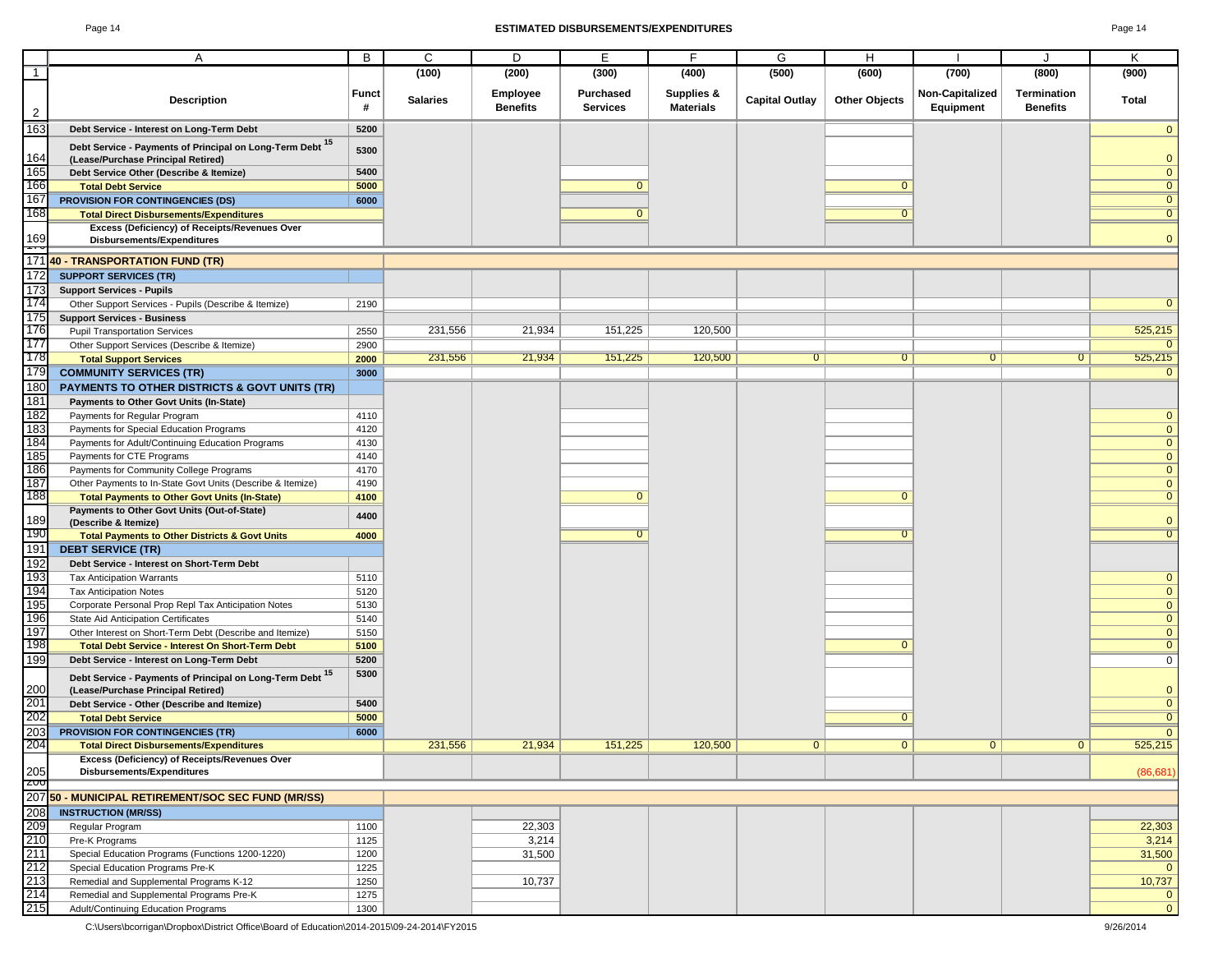#### Page 15 **ESTIMATED DISBURSEMENTS/EXPENDITURES** Page 15

|                                                                           | A                                                                     | B          | C               | D                           | E               | F                              | G                     | H                    |                              | J                  | Κ              |
|---------------------------------------------------------------------------|-----------------------------------------------------------------------|------------|-----------------|-----------------------------|-----------------|--------------------------------|-----------------------|----------------------|------------------------------|--------------------|----------------|
| $\overline{1}$                                                            |                                                                       |            | (100)           | (200)                       | (300)           | (400)                          | (500)                 | (600)                | (700)                        | (800)              | (900)          |
|                                                                           |                                                                       |            |                 |                             | Purchased       |                                |                       |                      |                              | <b>Termination</b> |                |
| $\overline{2}$                                                            | <b>Description</b>                                                    | Funct<br># | <b>Salaries</b> | Employee<br><b>Benefits</b> | <b>Services</b> | Supplies &<br><b>Materials</b> | <b>Capital Outlay</b> | <b>Other Objects</b> | Non-Capitalized<br>Equipment | <b>Benefits</b>    | Total          |
|                                                                           | <b>CTE Programs</b>                                                   | 1400       |                 | 2,000                       |                 |                                |                       |                      |                              |                    | 2,000          |
|                                                                           | Interscholastic Programs                                              | 1500       |                 | 4,000                       |                 |                                |                       |                      |                              |                    | 4,000          |
|                                                                           | Summer School Programs                                                | 1600       |                 |                             |                 |                                |                       |                      |                              |                    | $\mathbf{0}$   |
|                                                                           | <b>Gifted Programs</b>                                                | 1650       |                 |                             |                 |                                |                       |                      |                              |                    | $\mathbf{0}$   |
|                                                                           | <b>Driver's Education Programs</b>                                    | 1700       |                 | 200                         |                 |                                |                       |                      |                              |                    | 200            |
|                                                                           | <b>Bilingual Programs</b>                                             | 1800       |                 |                             |                 |                                |                       |                      |                              |                    | $\overline{0}$ |
|                                                                           | Truant Alternative & Optional Programs                                | 1900       |                 |                             |                 |                                |                       |                      |                              |                    | $\overline{0}$ |
|                                                                           | <b>Total Instruction</b>                                              | 1000       |                 | 73,954                      |                 |                                |                       |                      |                              |                    | 73,954         |
|                                                                           | <b>SUPPORT SERVICES (MR/SS)</b>                                       |            |                 |                             |                 |                                |                       |                      |                              |                    |                |
|                                                                           | <b>Support Services - Pupil</b>                                       |            |                 |                             |                 |                                |                       |                      |                              |                    |                |
|                                                                           | Attendance & Social Work Services                                     | 2110       |                 |                             |                 |                                |                       |                      |                              |                    | $\mathbf{0}$   |
|                                                                           | <b>Guidance Services</b>                                              | 2120       |                 | 500                         |                 |                                |                       |                      |                              |                    | 500            |
|                                                                           | <b>Health Services</b>                                                | 2130       |                 |                             |                 |                                |                       |                      |                              |                    | $\mathbf{0}$   |
|                                                                           | <b>Psychological Services</b>                                         | 2140       |                 | 500                         |                 |                                |                       |                      |                              |                    | 500            |
|                                                                           | Speech Pathology & Audiology Services                                 | 2150       |                 | 700                         |                 |                                |                       |                      |                              |                    | 700            |
|                                                                           | Other Support Services - Pupils (Describe & Itemize)                  | 2190       |                 |                             |                 |                                |                       |                      |                              |                    | $\mathbf{0}$   |
|                                                                           | <b>Total Support Services - Pupil</b>                                 | 2100       |                 | 1,700                       |                 |                                |                       |                      |                              |                    | 1,700          |
|                                                                           | <b>Support Services - Instructional Staff</b>                         |            |                 |                             |                 |                                |                       |                      |                              |                    |                |
|                                                                           | Improvement of Instruction Services                                   | 2210       |                 | 57                          |                 |                                |                       |                      |                              |                    | 57             |
|                                                                           | <b>Educational Media Services</b>                                     | 2220       |                 | 500                         |                 |                                |                       |                      |                              |                    | 500            |
|                                                                           | <b>Assessment &amp; Testing</b>                                       | 2230       |                 |                             |                 |                                |                       |                      |                              |                    | $\mathbf{0}$   |
|                                                                           | <b>Total Support Services - Instructional Staff</b>                   | 2200       |                 | 557                         |                 |                                |                       |                      |                              |                    | 557            |
|                                                                           | <b>Support Services - General Administration</b>                      |            |                 |                             |                 |                                |                       |                      |                              |                    |                |
|                                                                           | <b>Board of Education Services</b>                                    | 2310       |                 |                             |                 |                                |                       |                      |                              |                    | $\mathbf{0}$   |
|                                                                           | <b>Executive Administration Services</b>                              | 2320       |                 | 10,000                      |                 |                                |                       |                      |                              |                    | 10,000         |
|                                                                           | Special Area Administrative Services                                  | 2330       |                 |                             |                 |                                |                       |                      |                              |                    | $\overline{0}$ |
|                                                                           | Claims Paid from Self Insurance Fund                                  | 2361       |                 |                             |                 |                                |                       |                      |                              |                    | $\overline{0}$ |
|                                                                           | Workers' Compensation or Workers' Occupation Disease Acts<br>Payments | 2362       |                 |                             |                 |                                |                       |                      |                              |                    | $\overline{0}$ |
| 243<br>244<br>245<br>246<br>247                                           | Unemployment Insurance Payments                                       | 2363       |                 |                             |                 |                                |                       |                      |                              |                    | $\mathbf 0$    |
|                                                                           | Insurance Payments (regular or self-insurance)                        | 2364       |                 |                             |                 |                                |                       |                      |                              |                    | $\mathbf{0}$   |
|                                                                           | Risk Management and Claims Services Payments                          | 2365       |                 |                             |                 |                                |                       |                      |                              |                    | $\overline{0}$ |
|                                                                           | Judgment and Settlements                                              | 2366       |                 |                             |                 |                                |                       |                      |                              |                    | $\mathbf{0}$   |
|                                                                           | Educational, Inspectional, Supervisory Services Related to Loss       | 2367       |                 |                             |                 |                                |                       |                      |                              |                    |                |
|                                                                           | Prevention or Reduction                                               |            |                 | 22,500                      |                 |                                |                       |                      |                              |                    | 22,500         |
|                                                                           | Reciprocal Insurance Payments                                         | 2368       |                 |                             |                 |                                |                       |                      |                              |                    | $\mathbf 0$    |
|                                                                           | Legal Service                                                         | 2369       |                 |                             |                 |                                |                       |                      |                              |                    | $\mathbf{0}$   |
| 248<br>249<br>250<br>251<br>252<br>253                                    | <b>Total Support Services - General Administration</b>                | 2300       |                 | 32,500                      |                 |                                |                       |                      |                              |                    | 32,500         |
|                                                                           | <b>Support Services - School Administration</b>                       |            |                 |                             |                 |                                |                       |                      |                              |                    |                |
|                                                                           | Office of the Principal Services                                      | 2410       |                 | 23,200                      |                 |                                |                       |                      |                              |                    | 23,200         |
|                                                                           | Other Support Services - School Administration                        | 2490       |                 |                             |                 |                                |                       |                      |                              |                    |                |
|                                                                           | (Describe & Itemize)                                                  |            |                 |                             |                 |                                |                       |                      |                              |                    | $\mathbf{0}$   |
|                                                                           | <b>Total Support Services - School Administration</b>                 | 2400       |                 | 23,200                      |                 |                                |                       |                      |                              |                    | 23,200         |
| 254<br>255<br>256<br>256<br>257<br>258<br>259<br>262<br>262<br>263<br>264 | <b>Support Services - Business</b>                                    |            |                 |                             |                 |                                |                       |                      |                              |                    |                |
|                                                                           | Direction of Business Support Services                                | 2510       |                 |                             |                 |                                |                       |                      |                              |                    | $\overline{0}$ |
|                                                                           | <b>Fiscal Services</b>                                                | 2520       |                 | 9,750                       |                 |                                |                       |                      |                              |                    | 9,750          |
|                                                                           | Facilities Acquisition & Construction Services                        | 2530       |                 |                             |                 |                                |                       |                      |                              |                    | $\mathbf{0}$   |
|                                                                           | Operation & Maintenance of Plant Service                              | 2540       |                 | 28,700                      |                 |                                |                       |                      |                              |                    | 28,700         |
|                                                                           | <b>Pupil Transportation Services</b>                                  | 2550       |                 | 46,110                      |                 |                                |                       |                      |                              |                    | 46,110         |
|                                                                           | <b>Food Services</b>                                                  | 2560       |                 | 17,500                      |                 |                                |                       |                      |                              |                    | 17,500         |
|                                                                           | <b>Internal Services</b>                                              | 2570       |                 |                             |                 |                                |                       |                      |                              |                    | $\mathbf 0$    |
|                                                                           | <b>Total Support Services - Business</b>                              | 2500       |                 | 102,060                     |                 |                                |                       |                      |                              |                    | 102,060        |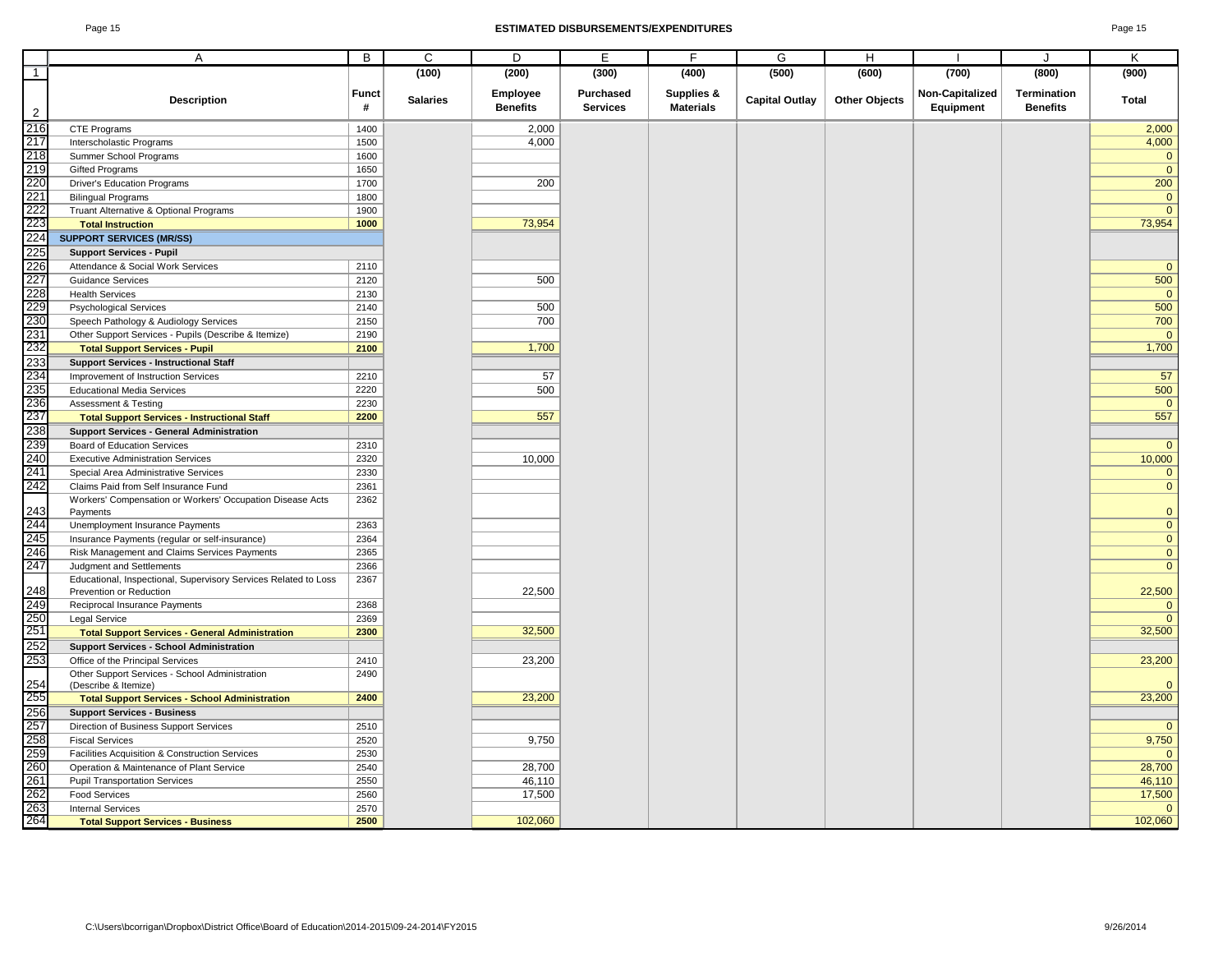#### Page 16 **ESTIMATED DISBURSEMENTS/EXPENDITURES** Page 16

|                                                                                               |                                                                                                 | В            | C               | D                           | Е                                   | F                              | G                     | H                    |                              | J.                             |                             |
|-----------------------------------------------------------------------------------------------|-------------------------------------------------------------------------------------------------|--------------|-----------------|-----------------------------|-------------------------------------|--------------------------------|-----------------------|----------------------|------------------------------|--------------------------------|-----------------------------|
| $\overline{1}$                                                                                | Α                                                                                               |              | (100)           |                             |                                     |                                | (500)                 | (600)                | (700)                        | (800)                          | Κ<br>(900)                  |
|                                                                                               |                                                                                                 |              |                 | (200)                       | (300)                               | (400)                          |                       |                      |                              |                                |                             |
| $\frac{2}{265}$                                                                               | <b>Description</b>                                                                              | Funct<br>#   | <b>Salaries</b> | Employee<br><b>Benefits</b> | <b>Purchased</b><br><b>Services</b> | Supplies &<br><b>Materials</b> | <b>Capital Outlay</b> | <b>Other Objects</b> | Non-Capitalized<br>Equipment | Termination<br><b>Benefits</b> | Total                       |
|                                                                                               | <b>Support Services - Central</b>                                                               |              |                 |                             |                                     |                                |                       |                      |                              |                                |                             |
| 266                                                                                           | Direction of Central Support Services                                                           | 2610         |                 |                             |                                     |                                |                       |                      |                              |                                | $\mathbf 0$                 |
| 267                                                                                           | Planning, Research, Development & Evaluation Services                                           | 2620         |                 |                             |                                     |                                |                       |                      |                              |                                | $\mathbf 0$                 |
| 268                                                                                           | <b>Information Services</b>                                                                     | 2630         |                 |                             |                                     |                                |                       |                      |                              |                                | $\mathbf{0}$                |
| 269                                                                                           | <b>Staff Services</b>                                                                           | 2640         |                 |                             |                                     |                                |                       |                      |                              |                                | $\mathbf 0$                 |
| 270                                                                                           | Data Processing Services                                                                        | 2660         |                 |                             |                                     |                                |                       |                      |                              |                                | $\mathbf 0$                 |
| 271                                                                                           | <b>Total Support Services - Central</b>                                                         | 2600         |                 | $\mathbf 0$                 |                                     |                                |                       |                      |                              |                                | $\mathbf 0$                 |
| 272                                                                                           | Other Support Services (Describe & Itemize)                                                     | 2900         |                 |                             |                                     |                                |                       |                      |                              |                                | $\mathbf{0}$                |
| 273                                                                                           | <b>Total Support Services</b>                                                                   | 2000         |                 | 160,017                     |                                     |                                |                       |                      |                              |                                | 160,017                     |
| 274                                                                                           | <b>COMMUNITY SERVICES (MR/SS)</b>                                                               | 3000         |                 | $\overline{7}$              |                                     |                                |                       |                      |                              |                                |                             |
| 275                                                                                           | PAYMENTS TO OTHER DISTRICTS & GOVT UNITS (MR/SS)                                                |              |                 |                             |                                     |                                |                       |                      |                              |                                |                             |
| 276                                                                                           | Payments for Special Education Programs                                                         | 4120         |                 |                             |                                     |                                |                       |                      |                              |                                | $\mathbf{0}$                |
| 277                                                                                           | Payments for CTE Programs                                                                       | 4140         |                 |                             |                                     |                                |                       |                      |                              |                                | $\mathbf 0$                 |
| 278                                                                                           | <b>Total Payments to Other Districts &amp; Govt Units</b>                                       | 4000         |                 | $\mathbf{0}$                |                                     |                                |                       |                      |                              |                                | $\mathbf 0$                 |
| 279                                                                                           | <b>DEBT SERVICE (MR/SS)</b>                                                                     |              |                 |                             |                                     |                                |                       |                      |                              |                                |                             |
| 280                                                                                           | Debt Service - Interest on Short-Term Debt                                                      |              |                 |                             |                                     |                                |                       |                      |                              |                                |                             |
| 281                                                                                           | <b>Tax Anticipation Warrants</b>                                                                | 5110         |                 |                             |                                     |                                |                       |                      |                              |                                | $\mathbf{0}$                |
| 282                                                                                           | <b>Tax Anticipation Notes</b>                                                                   | 5120         |                 |                             |                                     |                                |                       |                      |                              |                                | $\mathbf{0}$                |
| 283                                                                                           | Corporate Personal Prop Repl Tax Anticipation Notes                                             | 5130         |                 |                             |                                     |                                |                       |                      |                              |                                | $\mathbf{0}$                |
| 284                                                                                           | State Aid Anticipation Certificates                                                             | 5140         |                 |                             |                                     |                                |                       |                      |                              |                                | $\mathbf{0}$                |
| 285<br>286                                                                                    | Other (Describe & Itemize)                                                                      | 5150         |                 |                             |                                     |                                |                       |                      |                              |                                | $\mathbf 0$                 |
| 287                                                                                           | <b>Total Debt Service</b>                                                                       | 5000         |                 |                             |                                     |                                |                       | $\mathbf{0}$         |                              |                                | $\mathbf 0$                 |
| 288                                                                                           | PROVISION FOR CONTINGENCIES (MR/SS)                                                             | 6000         |                 | 233,978                     |                                     |                                |                       | $\Omega$             |                              |                                | $\overline{0}$              |
|                                                                                               | <b>Total Direct Disbursements/Expenditures</b><br>Excess (Deficiency) of Receipts/Revenues Over |              |                 |                             |                                     |                                |                       |                      |                              |                                | 233,978                     |
| 289                                                                                           | Disbursements/Expenditures                                                                      |              |                 |                             |                                     |                                |                       |                      |                              |                                | 28,489                      |
| ZYU                                                                                           |                                                                                                 |              |                 |                             |                                     |                                |                       |                      |                              |                                |                             |
|                                                                                               | 291 60 - CAPITAL PROJECTS (CP)                                                                  |              |                 |                             |                                     |                                |                       |                      |                              |                                |                             |
| 292                                                                                           | <b>SUPPORT SERVICES (CP)</b>                                                                    |              |                 |                             |                                     |                                |                       |                      |                              |                                |                             |
| 293<br>294                                                                                    | <b>Support Services - Business</b>                                                              |              |                 |                             |                                     |                                |                       |                      |                              |                                |                             |
|                                                                                               | Facilities Acquisition & Construction Services                                                  | 2530         |                 |                             |                                     |                                |                       |                      |                              |                                | $\mathbf{0}$                |
| 295                                                                                           | Other Support Services (Describe & Itemize)                                                     | 2900         |                 |                             |                                     |                                |                       |                      |                              |                                | $\overline{0}$              |
| 296                                                                                           | <b>Total Support Services</b>                                                                   | 2000         | $\overline{0}$  | $\overline{0}$              | $\overline{0}$                      | $\overline{0}$                 | $\overline{0}$        | $\overline{0}$       | $\Omega$                     |                                | $\overline{0}$              |
|                                                                                               | 297 PAYMENTS TO OTHER DISTRICTS & GOVT UNITS (CP)                                               |              |                 |                             |                                     |                                |                       |                      |                              |                                |                             |
| 298                                                                                           | Payments to Other Govt Units (In-State)                                                         |              |                 |                             |                                     |                                |                       |                      |                              |                                |                             |
| 299                                                                                           | Payments to Other Govt Units (In-State)                                                         | 4100         |                 |                             |                                     |                                |                       |                      |                              |                                | $\mathbf 0$                 |
| 300<br>301                                                                                    | Payment for Special Education Programs<br>Payment for CTE Programs                              | 4120<br>4140 |                 |                             |                                     |                                |                       |                      |                              |                                | $\mathbf{0}$<br>$\mathbf 0$ |
|                                                                                               | Other Payments to In-State Governmental Units                                                   | 4190         |                 |                             |                                     |                                |                       |                      |                              |                                |                             |
| 302                                                                                           | (Describe & Itemize)                                                                            |              |                 |                             |                                     |                                |                       |                      |                              |                                | $\mathbf{0}$                |
|                                                                                               |                                                                                                 |              |                 |                             |                                     |                                |                       |                      |                              |                                |                             |
|                                                                                               | <b>Total Payments to Other Districts &amp; Govt Units</b>                                       | 4000         |                 |                             | $\overline{0}$                      |                                |                       | $\overline{0}$       |                              |                                | $\overline{0}$              |
|                                                                                               | <b>PROVISION FOR CONTINGENCIES (CP)</b>                                                         | 6000         |                 |                             |                                     |                                |                       |                      |                              |                                | $\overline{0}$              |
|                                                                                               | <b>Total Direct Disbursements/Expenditures</b>                                                  |              | $\overline{0}$  | $\mathbf{0}$                | $\mathbf{0}$                        | $\mathbf{0}$                   | $\mathbf{0}$          | 0                    | $\mathbf{0}$                 |                                | $\overline{0}$              |
|                                                                                               | Excess (Deficiency) of Receipts/Revenues Over                                                   |              |                 |                             |                                     |                                |                       |                      |                              |                                |                             |
|                                                                                               | Disbursements/Expenditures                                                                      |              |                 |                             |                                     |                                |                       |                      |                              |                                | 12,010                      |
|                                                                                               |                                                                                                 |              |                 |                             |                                     |                                |                       |                      |                              |                                |                             |
|                                                                                               | 308 70 WORKING CASH FUND (WC)                                                                   |              |                 |                             |                                     |                                |                       |                      |                              |                                |                             |
|                                                                                               | 310 80 - TORT FUND (TF)                                                                         |              |                 |                             |                                     |                                |                       |                      |                              |                                |                             |
|                                                                                               | SUPPORT SERVICES - GENERAL ADMINISTRATION                                                       |              |                 |                             |                                     |                                |                       |                      |                              |                                |                             |
|                                                                                               | Claims Paid from Self Insurance Fund                                                            | 2361         |                 |                             |                                     |                                |                       |                      |                              |                                | $\mathbf 0$                 |
|                                                                                               | Workers' Compensation or Workers' Occupational Disease Act                                      | 2362         |                 |                             |                                     |                                |                       |                      |                              |                                |                             |
|                                                                                               | Payments<br>Unemployment Insurance Payments                                                     | 2363         |                 |                             | 72,401                              |                                |                       |                      |                              |                                | 72,401                      |
|                                                                                               | Insurance Payments (regular or self-insurance)                                                  | 2364         |                 |                             | 2,000                               |                                |                       |                      |                              |                                | 2,000                       |
| 303<br>30 <sup>2</sup><br>305<br>306<br><u> ၁೮၅</u><br>311<br>312<br>313<br>314<br>315<br>316 | Risk Management and Claims Services Payments                                                    | 2365         |                 |                             | 76,766                              |                                |                       |                      |                              |                                | 76,766<br>$\mathbf{0}$      |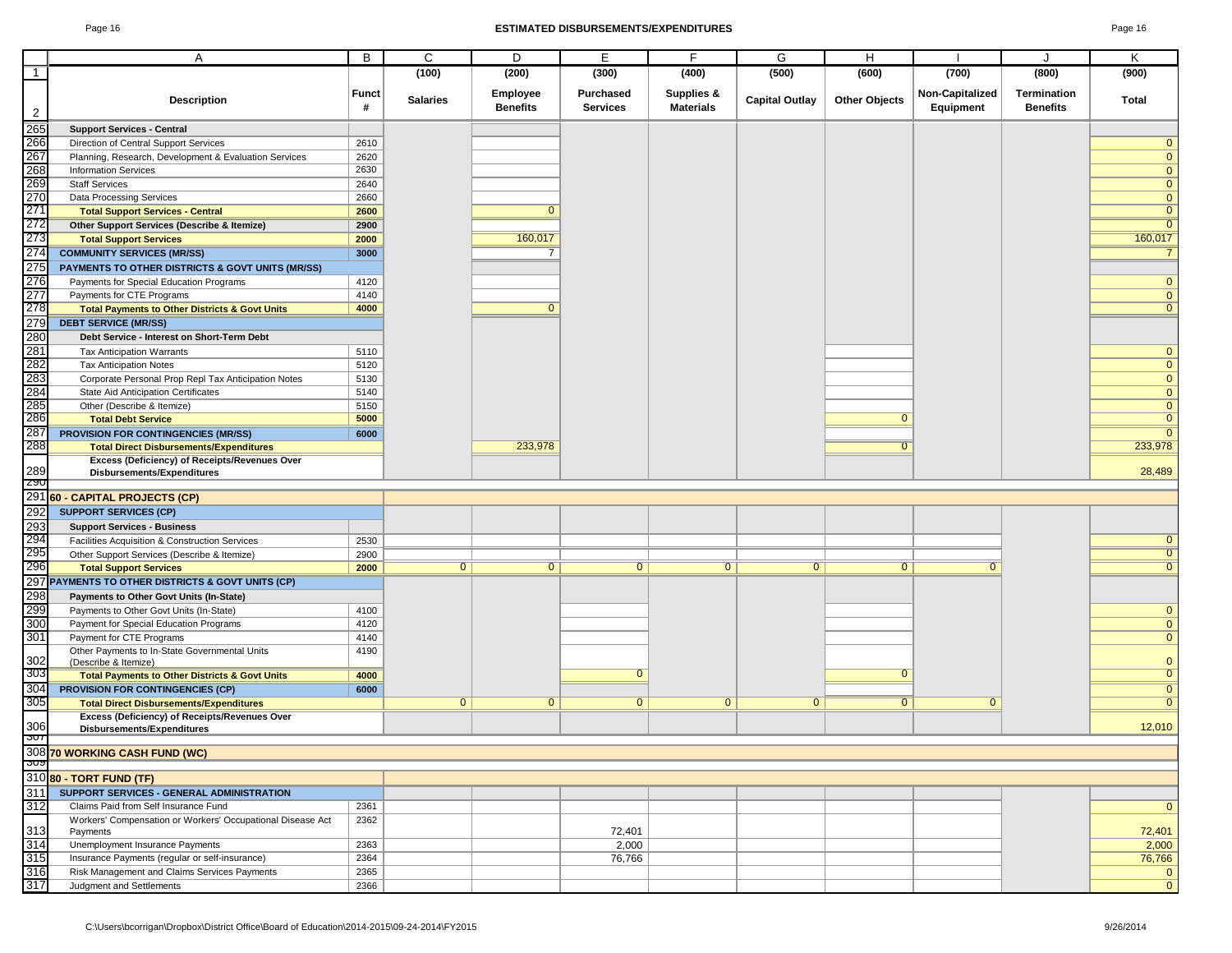#### Page 17 **ESTIMATED DISBURSEMENTS/EXPENDITURES** Page 17

| ı |  |
|---|--|
|---|--|

|                   | A                                                                                               | B                 | C               | D                                  | E                            | F                              | G                     | H                    |                              |                                | K              |
|-------------------|-------------------------------------------------------------------------------------------------|-------------------|-----------------|------------------------------------|------------------------------|--------------------------------|-----------------------|----------------------|------------------------------|--------------------------------|----------------|
| $\overline{1}$    |                                                                                                 |                   | (100)           | (200)                              | (300)                        | (400)                          | (500)                 | (600)                | (700)                        | (800)                          | (900)          |
| $\overline{2}$    | <b>Description</b>                                                                              | <b>Funct</b><br># | <b>Salaries</b> | <b>Employee</b><br><b>Benefits</b> | Purchased<br><b>Services</b> | Supplies &<br><b>Materials</b> | <b>Capital Outlay</b> | <b>Other Objects</b> | Non-Capitalized<br>Equipment | Termination<br><b>Benefits</b> | <b>Total</b>   |
|                   | Educational, Inspectional, Supervisory Services Related to Loss                                 | 2367              |                 |                                    |                              |                                |                       |                      |                              |                                |                |
| 318               | Prevention or Reduction                                                                         |                   | 149,770         | 42,085                             |                              |                                |                       |                      |                              |                                | 191,855        |
| 319               | Reciprocal Insurance Payments                                                                   | 2368              |                 |                                    |                              |                                |                       |                      |                              |                                | $\Omega$       |
| 320               | Legal Service                                                                                   | 2369              |                 |                                    | 31.000                       |                                |                       |                      |                              |                                | 31,000         |
| 321               | Property Insurance (Building & Grounds)                                                         | 2371              |                 |                                    |                              |                                |                       |                      |                              |                                | $\overline{0}$ |
| 322<br>323        | Vehicle Insurance (Transportation)                                                              | 2372              |                 |                                    |                              |                                |                       |                      |                              |                                | $\Omega$       |
|                   | <b>Total Support Services - General Administration</b>                                          | 2000              | 149,770         | 42,085                             | 182,167                      | $\overline{0}$                 | $\mathbf{0}$          | $\mathbf{0}$         | $\Omega$                     |                                | 374,022        |
| 324               | <b>DEBT SERVICE (TF)</b>                                                                        |                   |                 |                                    |                              |                                |                       |                      |                              |                                |                |
| 325               | Debt Service - Interest on Short-Term Debt                                                      |                   |                 |                                    |                              |                                |                       |                      |                              |                                |                |
| 326               | <b>Tax Anticipation Warrants</b>                                                                | 5110              |                 |                                    |                              |                                |                       |                      |                              |                                | $\mathbf{0}$   |
| 327               | Corporate Personal Property Replacement Tax Anticipation Notes                                  | 5130              |                 |                                    |                              |                                |                       |                      |                              |                                | $\mathbf{0}$   |
| 328<br>329        | Other Interest or Short-Term Debt (Describe & Itemize)                                          | 5150              |                 |                                    |                              |                                |                       |                      |                              |                                | $\mathbf{0}$   |
|                   | <b>Total Debt Service</b>                                                                       | 5000              |                 |                                    |                              |                                |                       | $\mathbf{0}$         |                              |                                | $\overline{0}$ |
| 330               | <b>PROVISION FOR CONTINGENCIES (TF)</b>                                                         | 6000              |                 |                                    |                              |                                |                       |                      |                              |                                | $\overline{0}$ |
| 331               | <b>Total Direct Disbursements/Expenditures</b>                                                  |                   | 149,770         | 42,085                             | 182,167                      | $\Omega$                       | $\overline{0}$        | $\overline{0}$       | $\Omega$                     |                                | 374,022        |
| $\frac{332}{333}$ | Excess (Deficiency) of Receipts/Revenues Over<br>Disbursements/Expenditures                     |                   |                 |                                    |                              |                                |                       |                      |                              |                                | 26,372         |
|                   |                                                                                                 |                   |                 |                                    |                              |                                |                       |                      |                              |                                |                |
|                   | 334 90 - FIRE PREVENTION & SAFETY FUND (FP&S)                                                   |                   |                 |                                    |                              |                                |                       |                      |                              |                                |                |
| 335               | <b>SUPPORT SERVICES (FP&amp;S)</b>                                                              |                   |                 |                                    |                              |                                |                       |                      |                              |                                |                |
| 336               | <b>Support Services - Business</b>                                                              |                   |                 |                                    |                              |                                |                       |                      |                              |                                |                |
| 337               | Facilities Acquisition & Construction Services                                                  | 2530              |                 |                                    |                              |                                |                       |                      |                              |                                | $\mathbf{0}$   |
| 338               | Operation & Maintenance of Plant Service                                                        | 2540              |                 |                                    |                              |                                |                       |                      |                              |                                | $\overline{0}$ |
| 339               | <b>Total Support Services - Business</b>                                                        | 2500              | $\overline{0}$  | $\overline{0}$                     | $\overline{0}$               | $\overline{0}$                 | $\overline{0}$        | $\overline{0}$       | $\overline{0}$               |                                | $\overline{0}$ |
| 340               | Other Support Services (Describe & Itemize)                                                     | 2900              |                 |                                    |                              |                                |                       |                      |                              |                                | $\overline{0}$ |
| 341               | <b>Total Support Services</b>                                                                   | 2000              | $\overline{0}$  | $\overline{0}$                     | $\overline{0}$               | $\overline{0}$                 | $\overline{0}$        | $\overline{0}$       | $\Omega$                     |                                | $\overline{0}$ |
|                   | 342 PAYMENTS TO OTHER DISTRICTS & GOVT UNITS (FP&S)                                             |                   |                 |                                    |                              |                                |                       |                      |                              |                                |                |
| 343<br>344        | Other Payments to In-State Govt Units (Describe & Itemize)                                      | 4190              |                 |                                    |                              |                                |                       |                      |                              |                                | $\mathbf{0}$   |
|                   | <b>Total Payments to Other Districts &amp; Govt Units (FPS)</b>                                 | 4000              |                 |                                    |                              |                                |                       | $\Omega$             |                              |                                | $\overline{0}$ |
| 345               | <b>DEBT SERVICE (FP&amp;S)</b>                                                                  |                   |                 |                                    |                              |                                |                       |                      |                              |                                |                |
| 346<br>347        | Debt Service - Interest on Short-Term Debt                                                      |                   |                 |                                    |                              |                                |                       |                      |                              |                                |                |
|                   | <b>Tax Anticipation Warrants</b>                                                                | 5110              |                 |                                    |                              |                                |                       |                      |                              |                                | $\mathbf 0$    |
| 348<br>349        | Other Interest on Short-Term Debt (Describe & Itemize)                                          | 5150              |                 |                                    |                              |                                |                       |                      |                              |                                | $\overline{0}$ |
|                   | <b>Total Debt Service - Interest on Short-Term Debt</b>                                         | 5100              |                 |                                    |                              |                                |                       | $\Omega$             |                              |                                | $\overline{0}$ |
| 350               | Debt Service - Interest on Long-Term Debt                                                       | 5200              |                 |                                    |                              |                                |                       |                      |                              |                                | $\mathbf{0}$   |
| 351               | Debt Service - Payments of Principal on Long-Term Debt 15<br>(Lease/Purchase Principal Retired) | 5300              |                 |                                    |                              |                                |                       |                      |                              |                                | $\mathbf{0}$   |
| 352               | <b>Total Debt Service</b>                                                                       | 5000              |                 |                                    |                              |                                |                       | $\Omega$             |                              |                                | $\overline{0}$ |
| 353               | <b>PROVISIONS FOR CONTINGENCIES (FP&amp;S)</b>                                                  | 6000              |                 |                                    |                              |                                |                       |                      |                              |                                | $\overline{0}$ |
| 354               | <b>Total Direct Disbursements/Expenditures</b>                                                  |                   | $\overline{0}$  | $\overline{0}$                     | $\mathbf{0}$                 | $\Omega$                       | $\overline{0}$        | $\overline{0}$       | $\Omega$                     |                                | $\overline{0}$ |
| 355               | Excess (Deficiency) of Receipts/Revenues Over<br>Disbursements/Expenditures                     |                   |                 |                                    |                              |                                |                       |                      |                              |                                | 26,840         |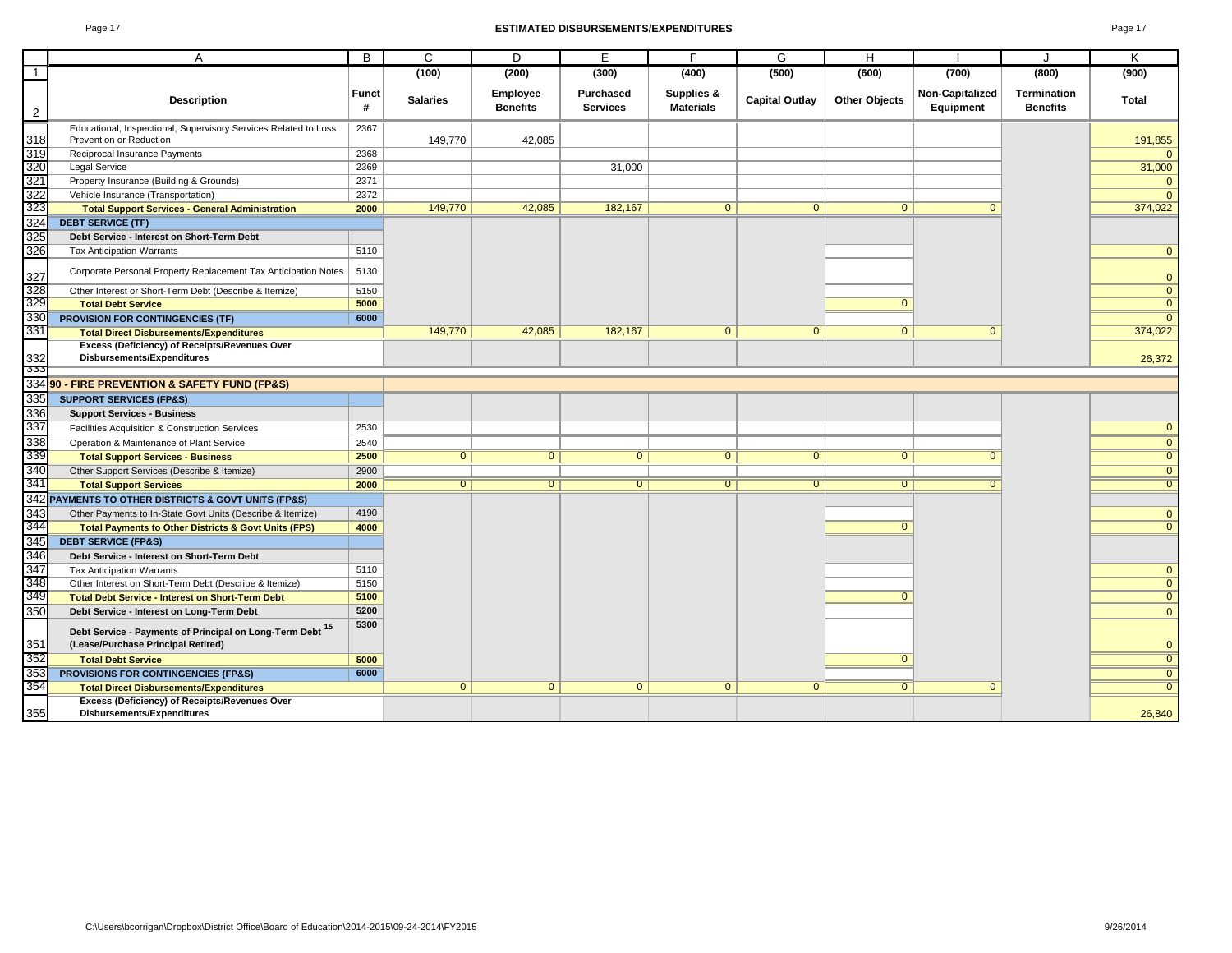### **This page is provided for detailed itemizations as requested within the body of the Report.**

1.

2.

3. 4.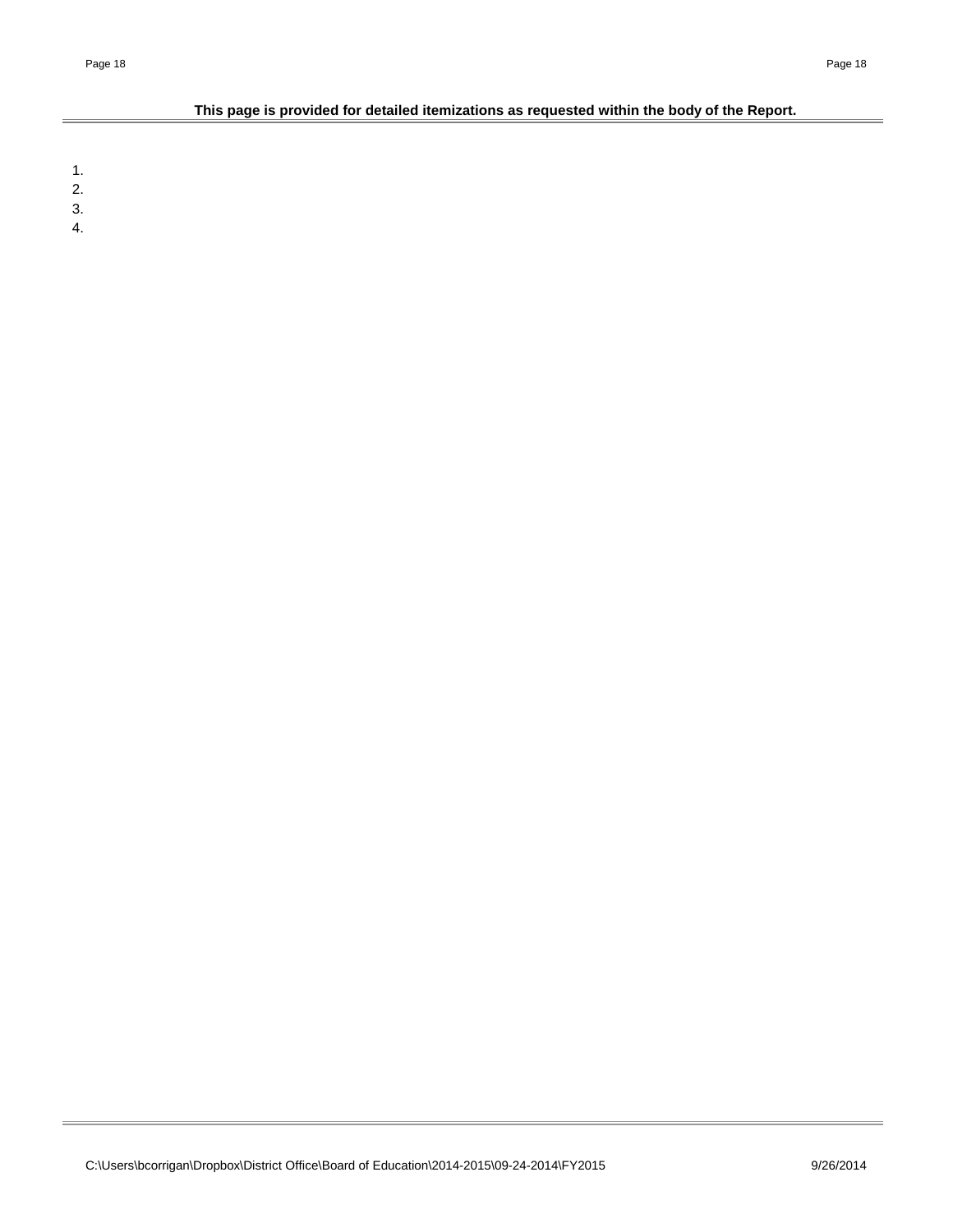|                     | A                                                                                                                                                                                                                                                                                                                                                                                                                                                  | B                  | С                                             | D                     | Е                   | F            |  |  |  |  |  |
|---------------------|----------------------------------------------------------------------------------------------------------------------------------------------------------------------------------------------------------------------------------------------------------------------------------------------------------------------------------------------------------------------------------------------------------------------------------------------------|--------------------|-----------------------------------------------|-----------------------|---------------------|--------------|--|--|--|--|--|
|                     |                                                                                                                                                                                                                                                                                                                                                                                                                                                    |                    |                                               |                       |                     |              |  |  |  |  |  |
| 2                   | Southeastern C.U.S.D. #337                                                                                                                                                                                                                                                                                                                                                                                                                         | 26-034-337-026     |                                               |                       |                     |              |  |  |  |  |  |
| 3                   | <b>DEFICIT BUDGET SUMMARY INFORMATION - Operating Funds Only</b>                                                                                                                                                                                                                                                                                                                                                                                   |                    |                                               |                       |                     |              |  |  |  |  |  |
| 4                   |                                                                                                                                                                                                                                                                                                                                                                                                                                                    | <b>EDUCATIONAL</b> | <b>OPERATIONS &amp;</b><br><b>MAINTENANCE</b> | <b>TRANSPORTATION</b> | <b>WORKING CASH</b> | <b>TOTAL</b> |  |  |  |  |  |
| 5                   | <b>Direct Revenues</b>                                                                                                                                                                                                                                                                                                                                                                                                                             | 3,800,283          | 266,423                                       | 438,534               | 27,740              | 4,532,980    |  |  |  |  |  |
| 6                   | <b>Direct Expenditures</b>                                                                                                                                                                                                                                                                                                                                                                                                                         | 4,246,447          | 352,532                                       | 525,215               |                     | 5,124,194    |  |  |  |  |  |
|                     | <b>Difference</b>                                                                                                                                                                                                                                                                                                                                                                                                                                  | (446, 164)         | (86, 109)                                     | (86, 681)             | 27,740              | (591, 214)   |  |  |  |  |  |
| 8                   | Estimated Fund Balance - June 30, 2015                                                                                                                                                                                                                                                                                                                                                                                                             | 97,879             | 1,388,708                                     | 30,948                | 588,678             | 2,106,213    |  |  |  |  |  |
| 9<br>10<br>11<br>12 | Unbalanced budget, however, a deficit reduction plan is not required at<br>this time.<br>A deficit reduction plan is required if the local board of education adopts (or amends) the 2014-15 school district budget in which the "operating<br>funds" listed above result in direct revenues (line 9) being less than direct expenditures (line 19) by an amount equal to or greater than one-third<br>(1/3) of the ending fund balance (line 81). |                    |                                               |                       |                     |              |  |  |  |  |  |
| 13                  | Note: The balance is determined using only the four funds listed above. That is, if the estimated ending fund balance is less than three times the<br>deficit spending, the district must adopt and file with ISBE a deficit reduction plan to balance the shortfall within three years.                                                                                                                                                           |                    |                                               |                       |                     |              |  |  |  |  |  |
| 14                  | The School Code, Section 17-1 (105 ILCS 5/17-1) - If the 2013-2014 Annual Financial Report (AFR) reflects a deficit as defined above (page 36),<br>then the school district shall adopt and submit a deficit reduction plan (found here on page 20-24) to ISBE within 30 days after acceptance of the<br>AFR.                                                                                                                                      |                    |                                               |                       |                     |              |  |  |  |  |  |
| 15                  | The deficit reduction plan, if required, is developed using ISBE guidelines and format.                                                                                                                                                                                                                                                                                                                                                            |                    |                                               |                       |                     |              |  |  |  |  |  |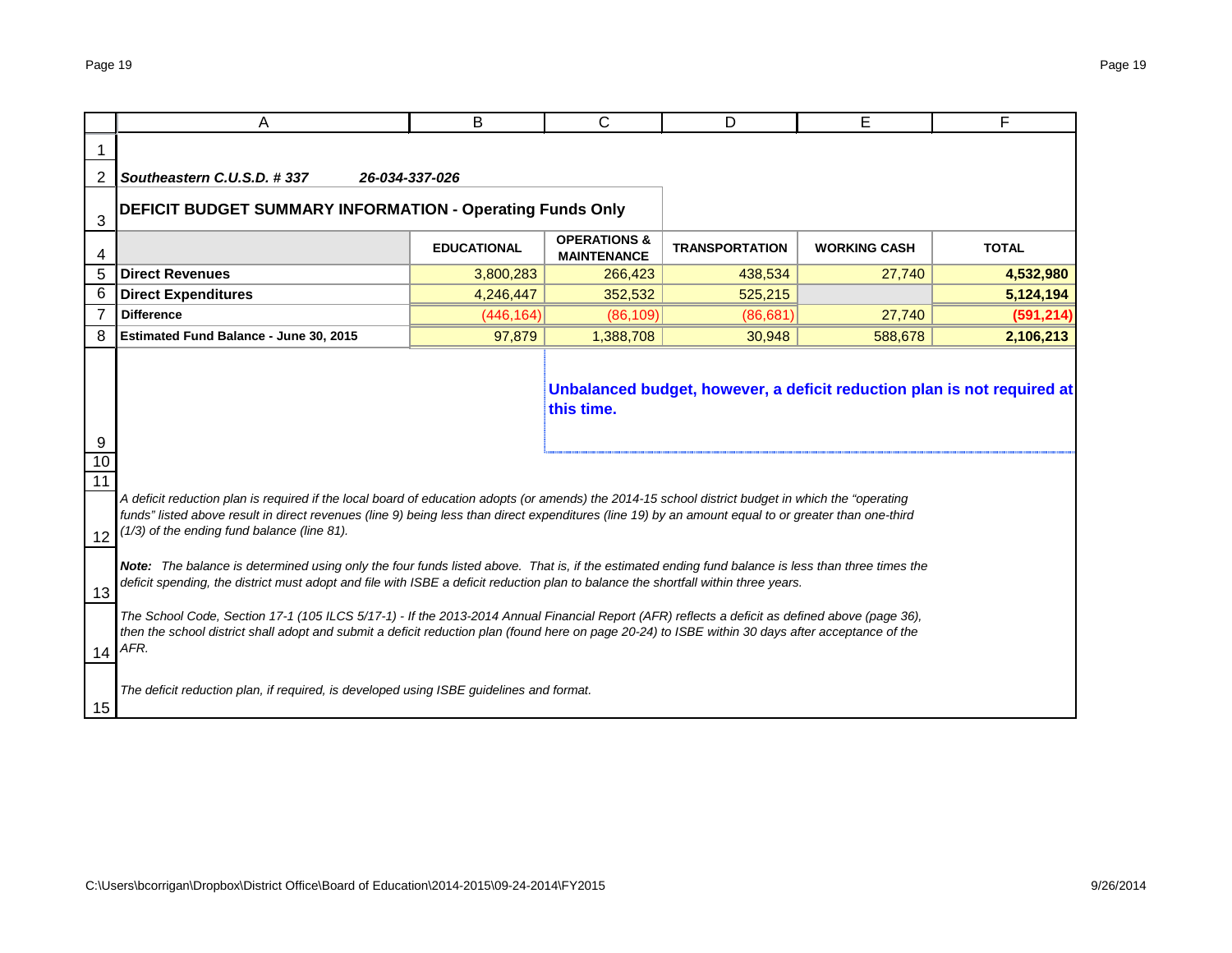### Page 20 **ILLINOIS STATE BOARD OF EDUCATION SCHOOL BUSINESS SERVICES DIVISION**

|                | A                                                                                        | B                   | С                       | D                                                  | E                             | F                                  | G                   |  |  |  |  |
|----------------|------------------------------------------------------------------------------------------|---------------------|-------------------------|----------------------------------------------------|-------------------------------|------------------------------------|---------------------|--|--|--|--|
| 1              |                                                                                          |                     |                         |                                                    | <b>DEFICIT REDUCTION PLAN</b> |                                    |                     |  |  |  |  |
| $\overline{2}$ |                                                                                          |                     |                         |                                                    | <b>ESTIMATED BUDGET</b>       |                                    |                     |  |  |  |  |
| 3              | Southeastern C.U.S.D. #337<br>26-034-337-026                                             |                     |                         | FY2014-15                                          |                               |                                    |                     |  |  |  |  |
| 4              | <b>District Number</b>                                                                   |                     |                         |                                                    |                               |                                    |                     |  |  |  |  |
| 5              |                                                                                          |                     |                         |                                                    |                               |                                    |                     |  |  |  |  |
| 6              |                                                                                          |                     | <b>Educational Fund</b> | <b>Operations &amp;</b><br><b>Maintenance Fund</b> | Transportation<br><b>Fund</b> | <b>Working Cash</b><br><b>Fund</b> | Total               |  |  |  |  |
|                | <b>ESTIMATED BEGINNING FUND BALANCE</b><br>(must equal prior Ending Fund Balance)        |                     | 544,043                 | 1,474,817                                          | 117,629                       | 560,938                            | 2,697,427           |  |  |  |  |
| 8              | <b>RECEIPTS/REVENUES</b>                                                                 | <b>Acct</b><br>No.  |                         |                                                    |                               |                                    |                     |  |  |  |  |
| 9              | <b>LOCAL SOURCES</b>                                                                     | 1000                | 1,425,101               | 266,423                                            | 105,587                       | 27.740                             | 1,824,851           |  |  |  |  |
|                | <b>FLOW-THROUGH RECEIPTS/REVENUES FROM ONE</b><br><b>10 DISTRICT TO ANOTHER DISTRICT</b> | 2000                | $\Omega$                | $\mathbf 0$                                        | $\mathbf{0}$                  |                                    |                     |  |  |  |  |
| 11             | <b>ISTATE SOURCES</b>                                                                    | 3000                | 1.866.798               | $\overline{0}$                                     | 332,947                       | $\mathbf{0}$                       | 2,199,745           |  |  |  |  |
| 12             | <b>FEDERAL SOURCES</b>                                                                   | 4000                | 508,384                 | $\Omega$                                           | $\Omega$                      | $\Omega$                           | 508,384             |  |  |  |  |
| 13             | <b>Total Receipts/Revenues</b>                                                           |                     | 3,800,283               | 266,423                                            | 438,534                       | 27,740                             | 4,532,980           |  |  |  |  |
| 14             | <b>DISBURSEMENTS/EXPENDITURES</b>                                                        | <b>Funct</b><br>No. |                         |                                                    |                               |                                    |                     |  |  |  |  |
|                | <b>15 INSTRUCTION</b>                                                                    | 1000                | 2,780,494               |                                                    |                               |                                    | 2,780,494           |  |  |  |  |
|                | <b>16 SUPPORT SERVICES</b>                                                               | 2000                | 1,233,453               | 342,532                                            | 525,215                       |                                    | 2,101,200           |  |  |  |  |
| 17             | <b>COMMUNITY SERVICES</b>                                                                | 3000                | 1,500                   | $\overline{0}$                                     | $\Omega$                      |                                    | 1,500               |  |  |  |  |
|                | 18 PAYMENTS TO OTHER DISTRICTS & GOVT. UNITS                                             | 4000                | 231,000                 | $\mathbf{0}$                                       | $\overline{0}$                |                                    | 231,000             |  |  |  |  |
| 19             | <b>DEBT SERVICES</b>                                                                     | 5000                | $\Omega$                | $\Omega$                                           | $\Omega$                      |                                    |                     |  |  |  |  |
| 20<br>21       | <b>PROVISION FOR CONTINGENCIES</b><br><b>Total Disbursements/Expenditures</b>            | 6000                | $\Omega$<br>4.246.447   | 10,000<br>352,532                                  | $\Omega$<br>525,215           |                                    | 10,000<br>5,124,194 |  |  |  |  |
|                | <b>Excess of Receipts/Revenue Over/(Under)</b>                                           |                     |                         |                                                    |                               |                                    |                     |  |  |  |  |
| 22             | <b>Disbursements/Expenditures</b>                                                        |                     | (446, 164)              | (86, 109)                                          | (86.681)                      | 27.740                             | (591, 214)          |  |  |  |  |
| 23             | <b>OTHER SOURCES/USES OF FUNDS</b>                                                       |                     |                         |                                                    |                               |                                    |                     |  |  |  |  |
| 24             | <b>OTHER SOURCES OF FUNDS (7000)</b>                                                     |                     | $\mathbf{0}$            | $\overline{0}$                                     | $\mathbf{0}$                  | $\mathbf{0}$                       | $\mathbf{0}$        |  |  |  |  |
| 25             | <b>OTHER USES OF FUNDS (8000)</b>                                                        |                     | $\overline{0}$          | $\overline{0}$                                     | $\Omega$                      | $\mathbf{0}$                       | $\mathbf{0}$        |  |  |  |  |
| 26             | <b>TOTAL OTHER SOURCES/USES OF FUNDS</b>                                                 |                     | $\Omega$                | $\mathbf{0}$                                       | $\Omega$                      | $\mathbf{0}$                       | $\Omega$            |  |  |  |  |
| 27             | <b>ESTIMATED ENDING FUND BALANCE</b>                                                     |                     | 97,879                  | 1,388,708                                          | 30,948                        | 588,678                            | 2,106,213           |  |  |  |  |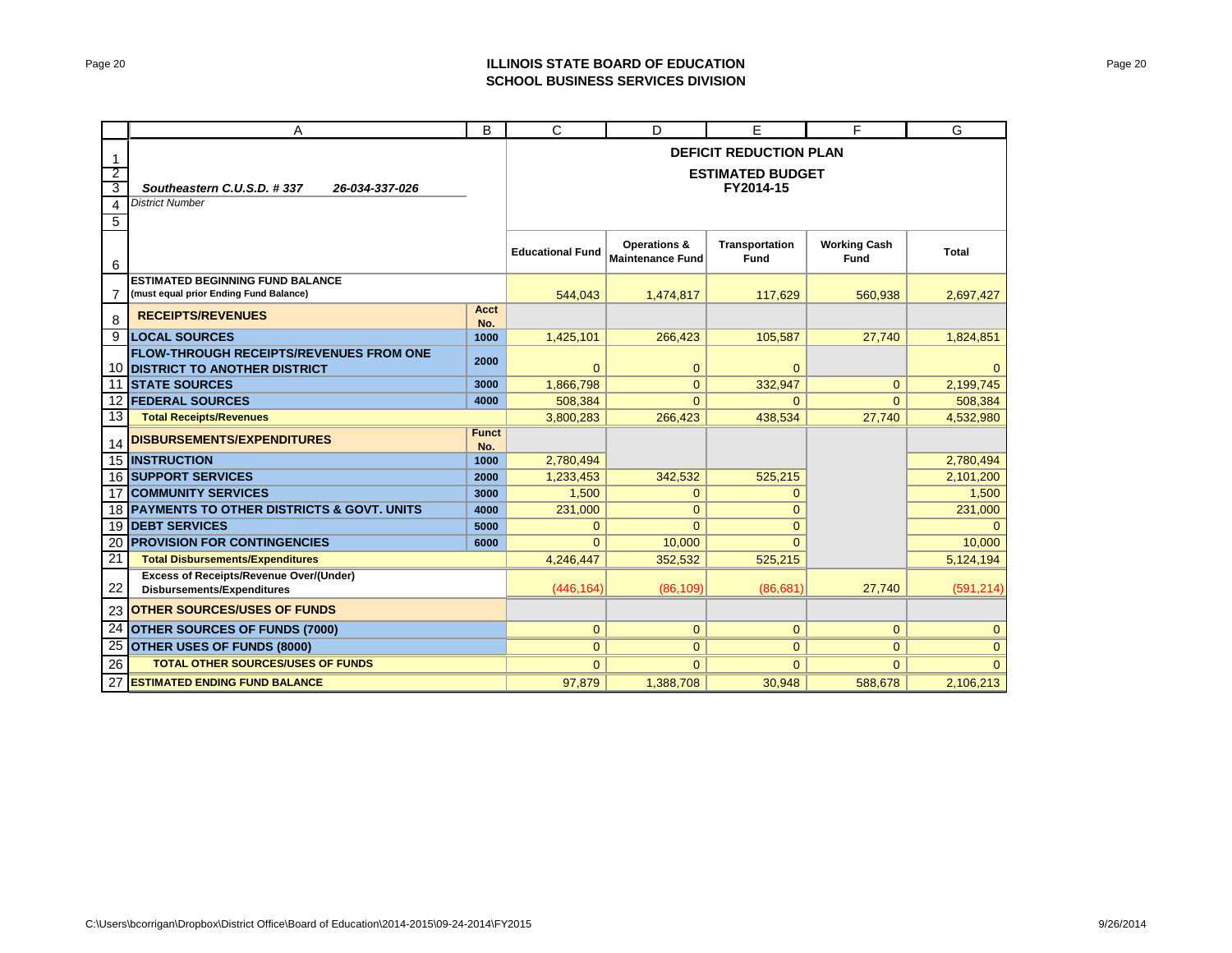### Page 21 **ILLINOIS STATE BOARD OF EDUCATION SCHOOL BUSINESS SERVICES DIVISION**

|                                                            | A                                                                                   | B                   | н                       |                                         | J                                    | K                           | L            |
|------------------------------------------------------------|-------------------------------------------------------------------------------------|---------------------|-------------------------|-----------------------------------------|--------------------------------------|-----------------------------|--------------|
| $\mathbf{1}$<br>$\overline{2}$<br>3<br>4<br>$\overline{5}$ | Southeastern C.U.S.D. #337<br>26-034-337-026<br><b>District Number</b>              |                     |                         |                                         | <b>ESTIMATED BUDGET</b><br>FY2015-16 |                             |              |
| 6                                                          |                                                                                     |                     | <b>Educational Fund</b> | Operations &<br><b>Maintenance Fund</b> | Transportation<br><b>Fund</b>        | <b>Working Cash</b><br>Fund | Total        |
| 7                                                          | <b>ESTIMATED BEGINNING FUND BALANCE</b><br>(must equal prior Ending Fund Balance)   |                     | 97,879                  | 1,388,708                               | 30,948                               | 588.678                     | 2,106,213    |
| 8                                                          | <b>RECEIPTS/REVENUES</b>                                                            | Acct<br>No.         |                         |                                         |                                      |                             |              |
| 9                                                          | <b>LOCAL SOURCES</b>                                                                | 1000                |                         |                                         |                                      |                             | $\Omega$     |
|                                                            | <b>FLOW-THROUGH RECEIPTS/REVENUES FROM ONE</b><br>10 DISTRICT TO ANOTHER DISTRICT   | 2000                |                         |                                         |                                      |                             | $\mathbf 0$  |
|                                                            | 11 STATE SOURCES                                                                    | 3000                |                         |                                         |                                      |                             | $\mathbf{0}$ |
|                                                            | <b>12 FEDERAL SOURCES</b>                                                           | 4000                |                         |                                         |                                      |                             | $\mathbf{0}$ |
| 13                                                         | <b>Total Receipts/Revenues</b>                                                      |                     | $\Omega$                | $\overline{0}$                          | $\mathbf{0}$                         | $\mathbf{0}$                | $\mathbf{0}$ |
| 14                                                         | <b>DISBURSEMENTS/EXPENDITURES</b>                                                   | <b>Funct</b><br>No. |                         |                                         |                                      |                             |              |
|                                                            | <b>15 INSTRUCTION</b>                                                               | 1000                |                         |                                         |                                      |                             | $\mathbf{0}$ |
|                                                            | <b>16 SUPPORT SERVICES</b>                                                          | 2000                |                         |                                         |                                      |                             | $\mathbf{0}$ |
|                                                            | <b>17 COMMUNITY SERVICES</b>                                                        | 3000                |                         |                                         |                                      |                             | $\mathbf 0$  |
|                                                            | 18 PAYMENTS TO OTHER DISTRICTS & GOVT. UNITS                                        | 4000                |                         |                                         |                                      |                             | $\mathbf 0$  |
| 19                                                         | <b>DEBT SERVICES</b>                                                                | 5000                |                         |                                         |                                      |                             | $\mathbf{0}$ |
| 20                                                         | <b>PROVISION FOR CONTINGENCIES</b>                                                  | 6000                |                         |                                         |                                      |                             | $\mathbf{0}$ |
| 21                                                         | <b>Total Disbursements/Expenditures</b>                                             |                     | $\overline{0}$          | $\overline{0}$                          | $\overline{0}$                       |                             | $\mathbf{0}$ |
| 22                                                         | <b>Excess of Receipts/Revenue Over/(Under)</b><br><b>Disbursements/Expenditures</b> |                     | $\overline{0}$          | $\mathbf{0}$                            | $\mathbf{0}$                         | $\mathbf{0}$                | $\mathbf{0}$ |
| 23                                                         | <b>OTHER SOURCES/USES OF FUNDS</b>                                                  |                     |                         |                                         |                                      |                             |              |
|                                                            | 24 OTHER SOURCES OF FUNDS (7000)                                                    |                     |                         |                                         |                                      |                             | $\mathbf{0}$ |
| 25                                                         | OTHER USES OF FUNDS (8000)                                                          |                     |                         |                                         |                                      |                             | $\mathbf{0}$ |
| 26                                                         | <b>TOTAL OTHER SOURCES/USES OF FUNDS</b>                                            |                     | $\Omega$                | $\mathbf{0}$                            | $\mathbf{0}$                         | $\overline{0}$              | $\Omega$     |
| 27                                                         | <b>ESTIMATED ENDING FUND BALANCE</b>                                                |                     | 97,879                  | 1,388,708                               | 30,948                               | 588,678                     | 2,106,213    |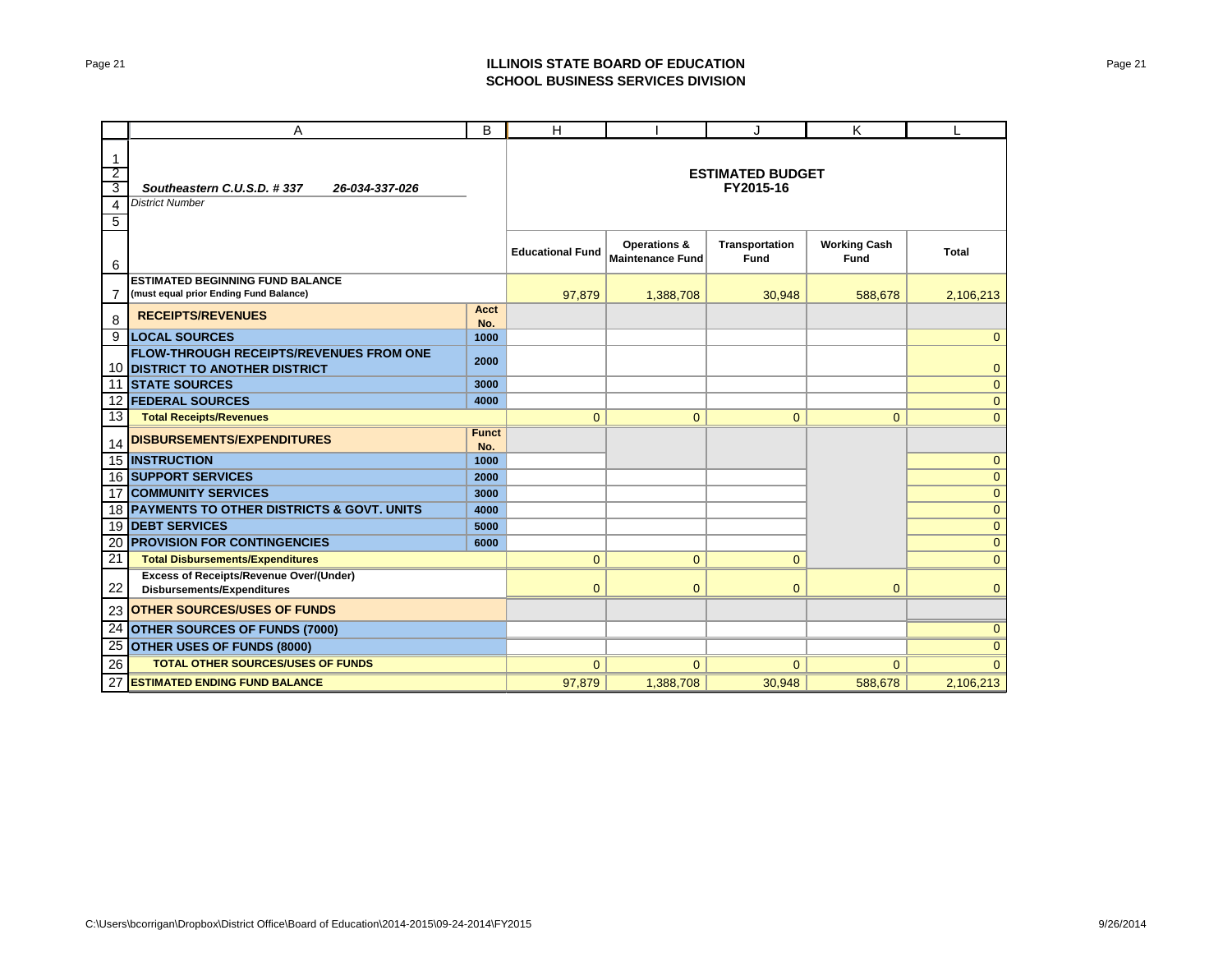### Page 22 **ILLINOIS STATE BOARD OF EDUCATION SCHOOL BUSINESS SERVICES DIVISION**

|                                                            | A                                                                                   | B                   | M                       | N                                                  | O                                    | P                                  | Q              |
|------------------------------------------------------------|-------------------------------------------------------------------------------------|---------------------|-------------------------|----------------------------------------------------|--------------------------------------|------------------------------------|----------------|
| $\mathbf{1}$<br>$\overline{2}$<br>3<br>4<br>$\overline{5}$ | Southeastern C.U.S.D. #337<br>26-034-337-026<br><b>District Number</b>              |                     |                         |                                                    | <b>ESTIMATED BUDGET</b><br>FY2016-17 |                                    |                |
| 6                                                          |                                                                                     |                     | <b>Educational Fund</b> | <b>Operations &amp;</b><br><b>Maintenance Fund</b> | Transportation<br>Fund               | <b>Working Cash</b><br><b>Fund</b> | Total          |
| 7                                                          | <b>ESTIMATED BEGINNING FUND BALANCE</b><br>(must equal prior Ending Fund Balance)   |                     | 97,879                  | 1,388,708                                          | 30,948                               | 588,678                            | 2,106,213      |
| 8                                                          | <b>RECEIPTS/REVENUES</b>                                                            | Acct<br>No.         |                         |                                                    |                                      |                                    |                |
| 9                                                          | <b>LOCAL SOURCES</b>                                                                | 1000                |                         |                                                    |                                      |                                    | $\mathbf{0}$   |
|                                                            | <b>FLOW-THROUGH RECEIPTS/REVENUES FROM ONE</b><br>10 DISTRICT TO ANOTHER DISTRICT   | 2000                |                         |                                                    |                                      |                                    | $\mathbf{0}$   |
| 11                                                         | <b>STATE SOURCES</b>                                                                | 3000                |                         |                                                    |                                      |                                    | $\overline{0}$ |
|                                                            | <b>12 FEDERAL SOURCES</b>                                                           | 4000                |                         |                                                    |                                      |                                    | $\mathbf{0}$   |
| 13                                                         | <b>Total Receipts/Revenues</b>                                                      |                     | $\overline{0}$          | $\mathbf{0}$                                       | $\overline{0}$                       | $\mathbf{0}$                       | $\mathbf{0}$   |
| 14                                                         | <b>DISBURSEMENTS/EXPENDITURES</b>                                                   | <b>Funct</b><br>No. |                         |                                                    |                                      |                                    |                |
|                                                            | 15 INSTRUCTION                                                                      | 1000                |                         |                                                    |                                      |                                    | $\mathbf{0}$   |
|                                                            | <b>16 SUPPORT SERVICES</b>                                                          | 2000                |                         |                                                    |                                      |                                    | $\mathbf{0}$   |
| 17                                                         | <b>COMMUNITY SERVICES</b>                                                           | 3000                |                         |                                                    |                                      |                                    | $\mathbf 0$    |
|                                                            | 18 PAYMENTS TO OTHER DISTRICTS & GOVT. UNITS                                        | 4000                |                         |                                                    |                                      |                                    | $\mathbf{0}$   |
| 19                                                         | <b>DEBT SERVICES</b>                                                                | 5000                |                         |                                                    |                                      |                                    | $\mathbf{0}$   |
| 20                                                         | <b>PROVISION FOR CONTINGENCIES</b>                                                  | 6000                |                         |                                                    |                                      |                                    | $\mathbf{0}$   |
| 21                                                         | <b>Total Disbursements/Expenditures</b>                                             |                     | $\overline{0}$          | $\overline{0}$                                     | $\overline{0}$                       |                                    | $\overline{0}$ |
| 22                                                         | <b>Excess of Receipts/Revenue Over/(Under)</b><br><b>Disbursements/Expenditures</b> |                     | $\Omega$                | $\mathbf{0}$                                       | $\Omega$                             | $\Omega$                           | $\mathbf{0}$   |
| 23                                                         | <b>OTHER SOURCES/USES OF FUNDS</b>                                                  |                     |                         |                                                    |                                      |                                    |                |
|                                                            | 24 OTHER SOURCES OF FUNDS (7000)                                                    |                     |                         |                                                    |                                      |                                    | $\mathbf{0}$   |
| 25                                                         | <b>OTHER USES OF FUNDS (8000)</b>                                                   |                     |                         |                                                    |                                      |                                    | $\mathbf{0}$   |
| 26                                                         | <b>TOTAL OTHER SOURCES/USES OF FUNDS</b>                                            |                     | $\Omega$                | $\mathbf{0}$                                       | $\mathbf{0}$                         | $\mathbf{0}$                       | $\Omega$       |
| 27                                                         | <b>ESTIMATED ENDING FUND BALANCE</b>                                                |                     | 97,879                  | 1,388,708                                          | 30,948                               | 588,678                            | 2,106,213      |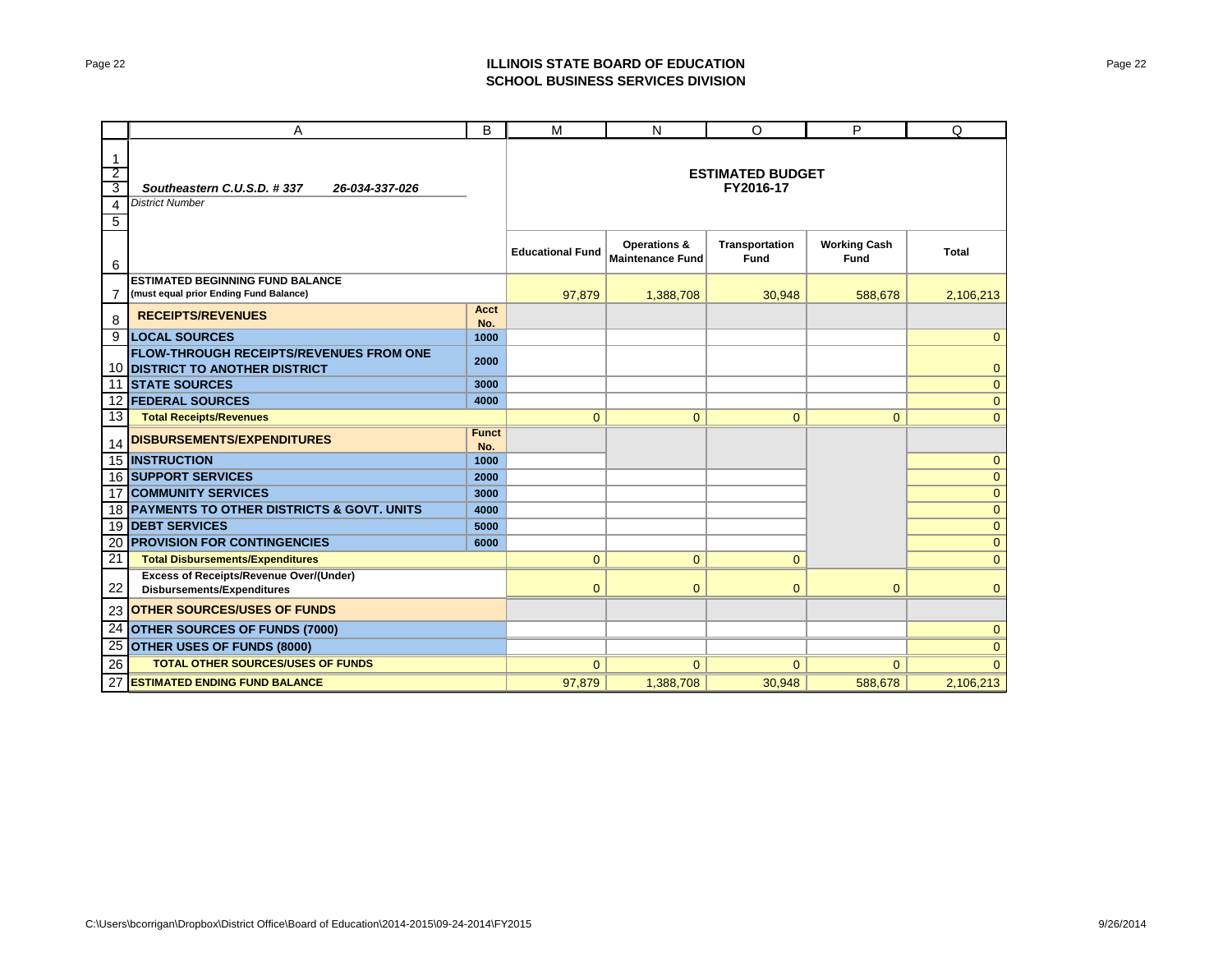### Page 23 **ILLINOIS STATE BOARD OF EDUCATION SCHOOL BUSINESS SERVICES DIVISION**

|                                    | Α                                                                                   | B                   | R                       | S                                                  | т                             | U                                  | $\vee$       |
|------------------------------------|-------------------------------------------------------------------------------------|---------------------|-------------------------|----------------------------------------------------|-------------------------------|------------------------------------|--------------|
| 1<br>$\overline{2}$<br>3<br>4<br>5 | Southeastern C.U.S.D. #337<br>26-034-337-026<br><b>District Number</b>              |                     |                         | <b>ESTIMATED BUDGET</b><br>FY2017-18               |                               |                                    |              |
| 6                                  |                                                                                     |                     | <b>Educational Fund</b> | <b>Operations &amp;</b><br><b>Maintenance Fund</b> | Transportation<br><b>Fund</b> | <b>Working Cash</b><br><b>Fund</b> | <b>Total</b> |
| 7                                  | <b>ESTIMATED BEGINNING FUND BALANCE</b><br>(must equal prior Ending Fund Balance)   |                     | 97,879                  | 1,388,708                                          | 30.948                        | 588.678                            | 2,106,213    |
| 8                                  | <b>RECEIPTS/REVENUES</b>                                                            | Acct<br>No.         |                         |                                                    |                               |                                    |              |
| 9                                  | <b>LOCAL SOURCES</b>                                                                | 1000                |                         |                                                    |                               |                                    | $\Omega$     |
|                                    | <b>FLOW-THROUGH RECEIPTS/REVENUES FROM ONE</b><br>10 DISTRICT TO ANOTHER DISTRICT   | 2000                |                         |                                                    |                               |                                    | $\mathbf{0}$ |
| 11                                 | <b>ISTATE SOURCES</b>                                                               | 3000                |                         |                                                    |                               |                                    | $\mathbf{0}$ |
|                                    | <b>12 FEDERAL SOURCES</b>                                                           | 4000                |                         |                                                    |                               |                                    | $\mathbf{0}$ |
| 13                                 | <b>Total Receipts/Revenues</b>                                                      |                     | $\Omega$                | $\overline{0}$                                     | $\overline{0}$                | $\mathbf{0}$                       | $\mathbf{0}$ |
| 14                                 | <b>DISBURSEMENTS/EXPENDITURES</b>                                                   | <b>Funct</b><br>No. |                         |                                                    |                               |                                    |              |
|                                    | 15 INSTRUCTION                                                                      | 1000                |                         |                                                    |                               |                                    | $\mathbf{0}$ |
|                                    | <b>16 SUPPORT SERVICES</b>                                                          | 2000                |                         |                                                    |                               |                                    | $\mathbf{0}$ |
|                                    | <b>17 COMMUNITY SERVICES</b>                                                        | 3000                |                         |                                                    |                               |                                    | $\mathbf 0$  |
|                                    | 18 PAYMENTS TO OTHER DISTRICTS & GOVT. UNITS                                        | 4000                |                         |                                                    |                               |                                    | $\mathbf 0$  |
| 19                                 | <b>IDEBT SERVICES</b>                                                               | 5000                |                         |                                                    |                               |                                    | $\mathbf{0}$ |
| 20                                 | <b>PROVISION FOR CONTINGENCIES</b>                                                  | 6000                |                         |                                                    |                               |                                    | $\mathbf{0}$ |
| 21                                 | <b>Total Disbursements/Expenditures</b>                                             |                     | $\overline{0}$          | $\overline{0}$                                     | $\overline{0}$                |                                    | $\mathbf{0}$ |
| 22                                 | <b>Excess of Receipts/Revenue Over/(Under)</b><br><b>Disbursements/Expenditures</b> |                     | $\overline{0}$          | $\overline{0}$                                     | 0                             | $\overline{0}$                     | $\mathbf{0}$ |
| 23                                 | <b>OTHER SOURCES/USES OF FUNDS</b>                                                  |                     |                         |                                                    |                               |                                    |              |
| 24                                 | <b>OTHER SOURCES OF FUNDS (7000)</b>                                                |                     |                         |                                                    |                               |                                    | $\mathbf{0}$ |
| 25                                 | <b>OTHER USES OF FUNDS (8000)</b>                                                   |                     |                         |                                                    |                               |                                    | $\mathbf{0}$ |
| 26                                 | <b>TOTAL OTHER SOURCES/USES OF FUNDS</b>                                            |                     | $\Omega$                | $\mathbf{0}$                                       | $\Omega$                      | $\mathbf{0}$                       | $\Omega$     |
| 27                                 | <b>ESTIMATED ENDING FUND BALANCE</b>                                                |                     | 97,879                  | 1,388,708                                          | 30,948                        | 588,678                            | 2,106,213    |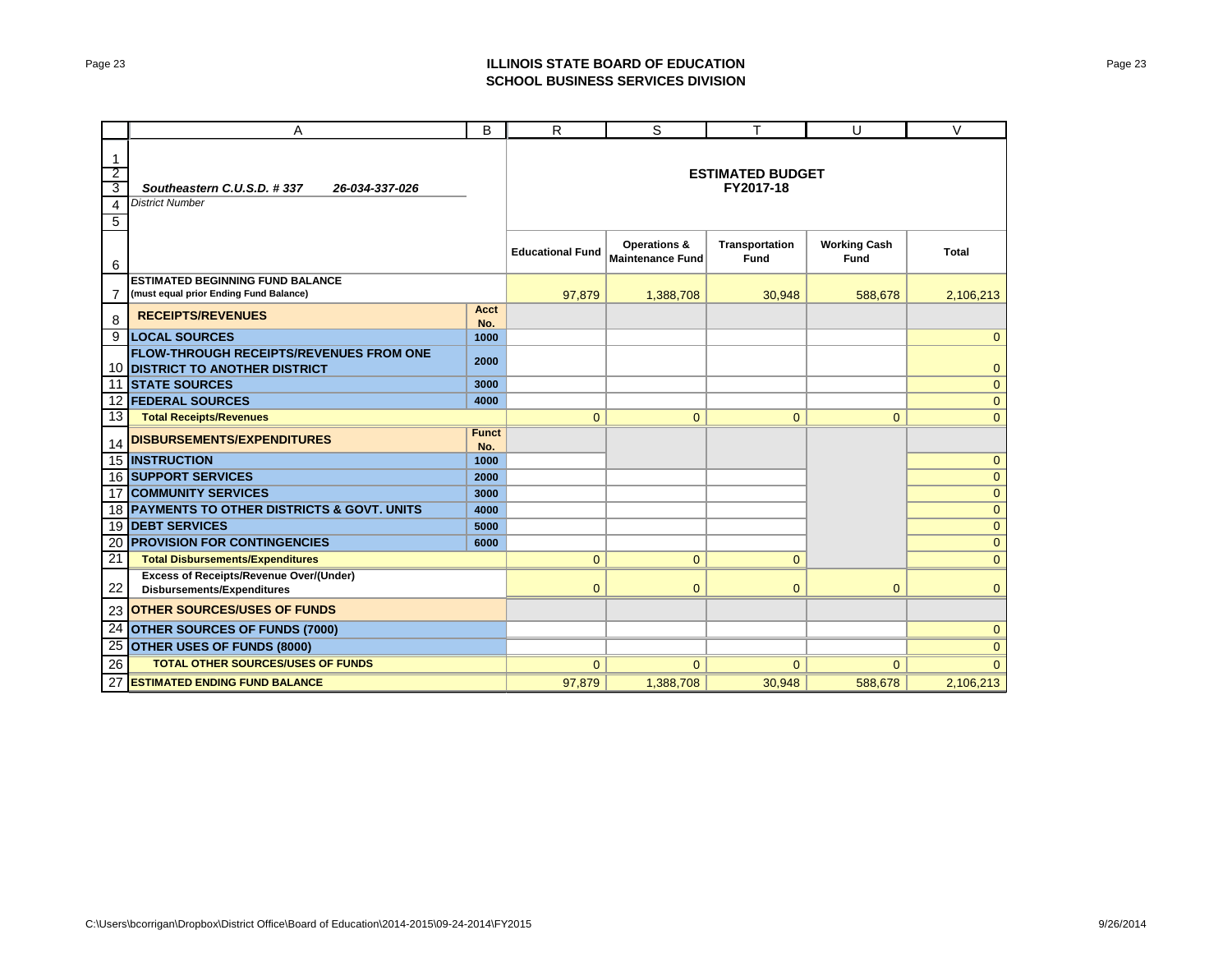### Page 24 **ILLINOIS STATE BOARD OF EDUCATION SCHOOL BUSINESS SERVICES DIVISION**

|                 | Α                                                                                   |                                                                            | W                 | X              | Υ            | Z            |  |
|-----------------|-------------------------------------------------------------------------------------|----------------------------------------------------------------------------|-------------------|----------------|--------------|--------------|--|
| 1               |                                                                                     | <b>SUMMARY</b>                                                             |                   |                |              |              |  |
| $\overline{2}$  |                                                                                     | <b>BUDGET ADDENDUM - DEFICIT REDUCTION PLAN</b><br><b>ESTIMATED BUDGET</b> |                   |                |              |              |  |
| 3               | Southeastern C.U.S.D. #337<br>26-034-337-026                                        |                                                                            |                   |                |              |              |  |
| 4               | <b>District Number</b>                                                              |                                                                            | Date of Adoption: |                |              |              |  |
| 5               |                                                                                     | (Enter as MM/DD/YY)                                                        |                   |                |              |              |  |
| 6               |                                                                                     |                                                                            | FY2014-15         | FY2015-16      | FY2016-17    | FY2017-18    |  |
| $\overline{7}$  | <b>ESTIMATED BEGINNING FUND BALANCE</b><br>(must equal prior Ending Fund Balance)   | 2,697,427                                                                  | 2,106,213         | 2,106,213      | 2,106,213    |              |  |
| 8               | <b>RECEIPTS/REVENUES</b>                                                            | <b>Acct</b>                                                                |                   |                |              |              |  |
| 9               | <b>LOCAL SOURCES</b>                                                                | No.<br>1000                                                                | 1,824,851         | $\mathbf{0}$   | $\mathbf{0}$ | $\mathbf{0}$ |  |
|                 | <b>FLOW-THROUGH RECEIPTS/REVENUES FROM ONE</b>                                      |                                                                            |                   |                |              |              |  |
|                 | <b>10 DISTRICT TO ANOTHER DISTRICT</b>                                              | 2000                                                                       | $\overline{0}$    | $\mathbf{0}$   | $\mathbf{0}$ | $\mathbf{0}$ |  |
| 11              | <b>STATE SOURCES</b>                                                                | 3000                                                                       | 2,199,745         | $\mathbf 0$    | $\mathbf{0}$ | $\mathbf{0}$ |  |
|                 | <b>12 FEDERAL SOURCES</b>                                                           | 4000                                                                       | 508,384           | $\mathbf{0}$   | $\mathbf{0}$ | $\mathbf{0}$ |  |
| 13              | <b>Total Receipts/Revenues</b>                                                      |                                                                            | 4,532,980         | $\mathbf{0}$   | $\mathbf{0}$ | $\mathbf{0}$ |  |
| 14              | <b>DISBURSEMENTS/EXPENDITURES</b>                                                   | <b>Funct</b><br>No.                                                        |                   |                |              |              |  |
|                 | <b>15 IINSTRUCTION</b>                                                              | 1000                                                                       | 2,780,494         | $\mathbf 0$    | $\mathbf{0}$ | $\mathbf{0}$ |  |
|                 | <b>16 SUPPORT SERVICES</b>                                                          | 2000                                                                       | 2,101,200         | $\mathbf{0}$   | $\mathbf{0}$ | $\mathbf{0}$ |  |
| 17              | <b>COMMUNITY SERVICES</b>                                                           | 3000                                                                       | 1,500             | $\mathbf 0$    | $\mathbf{0}$ | $\mathbf{0}$ |  |
|                 | <b>18 PAYMENTS TO OTHER DISTRICTS &amp; GOVT. UNITS</b>                             | 4000                                                                       | 231,000           | $\mathbf{0}$   | $\mathbf{0}$ | $\mathbf{0}$ |  |
| 19              | <b>IDEBT SERVICES</b>                                                               | 5000                                                                       | $\Omega$          | $\mathbf{0}$   | $\mathbf{0}$ | $\mathbf{0}$ |  |
| 20              | <b>PROVISION FOR CONTINGENCIES</b>                                                  | 6000                                                                       | 10.000            | $\mathbf{0}$   | $\mathbf{0}$ | $\mathbf{0}$ |  |
| $\overline{21}$ | <b>Total Disbursements/Expenditures</b>                                             |                                                                            | 5.124.194         | $\mathbf{0}$   | $\Omega$     | $\mathbf{0}$ |  |
| 22              | <b>Excess of Receipts/Revenue Over/(Under)</b><br><b>Disbursements/Expenditures</b> |                                                                            | (591, 214)        | $\overline{0}$ | $\mathbf{0}$ | $\mathbf{0}$ |  |
| 23              | <b>OTHER SOURCES/USES OF FUNDS</b>                                                  |                                                                            |                   |                |              |              |  |
| 24              | <b>OTHER SOURCES OF FUNDS (7000)</b>                                                |                                                                            | $\overline{0}$    | $\mathbf{0}$   | $\mathbf{0}$ | $\mathbf{0}$ |  |
| 25              | OTHER USES OF FUNDS (8000)                                                          |                                                                            | $\overline{0}$    | $\mathbf{0}$   | $\mathbf{0}$ | $\mathbf{0}$ |  |
| 26              | <b>TOTAL OTHER SOURCES/USES OF FUNDS</b>                                            |                                                                            | $\Omega$          | $\Omega$       | $\Omega$     | $\Omega$     |  |
| 27              | <b>ESTIMATED ENDING FUND BALANCE</b>                                                |                                                                            | 2,106,213         | 2,106,213      | 2,106,213    | 2,106,213    |  |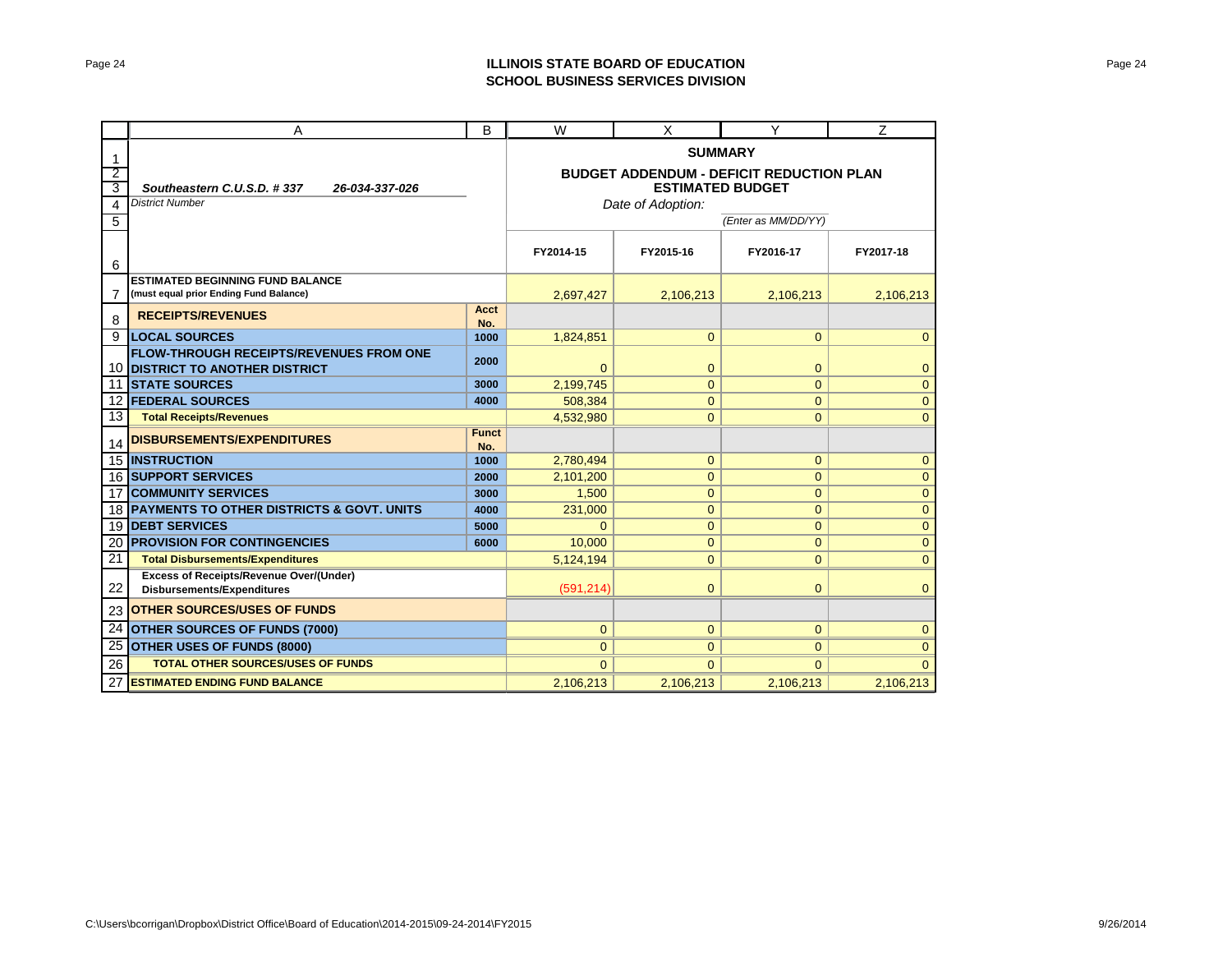# *Deficit Reduction Plan-Background/Assumptions Fiscal Year 2015 through Fiscal Year 2018*

### *Southeastern C.U.S.D. # 337 26-034-337-026*

Please complete the following schedule and include a brief description to identify any areas of the budget that will be impacted from one year to the next. If the deficit reduction plan relies upon new local revenues, identify contingencies for further budget reductions which will be enacted in the event *those new revenues are not available. For additional information, please see:* 

[www.isbe.net/sfms/budget/2014/budget.htm](http://www.isbe.net/sfms/budget/2014/budget.htm)

**1. Background and Narrative of Budget Reductions:**

**2. Assumptions Used in the Deficit Reduction Plan:**

**- Foundation Levels for General State Aid:**

**- Equal Assessed Valuation and Tax Rates:**

**- Employee Salaries and Benefits:**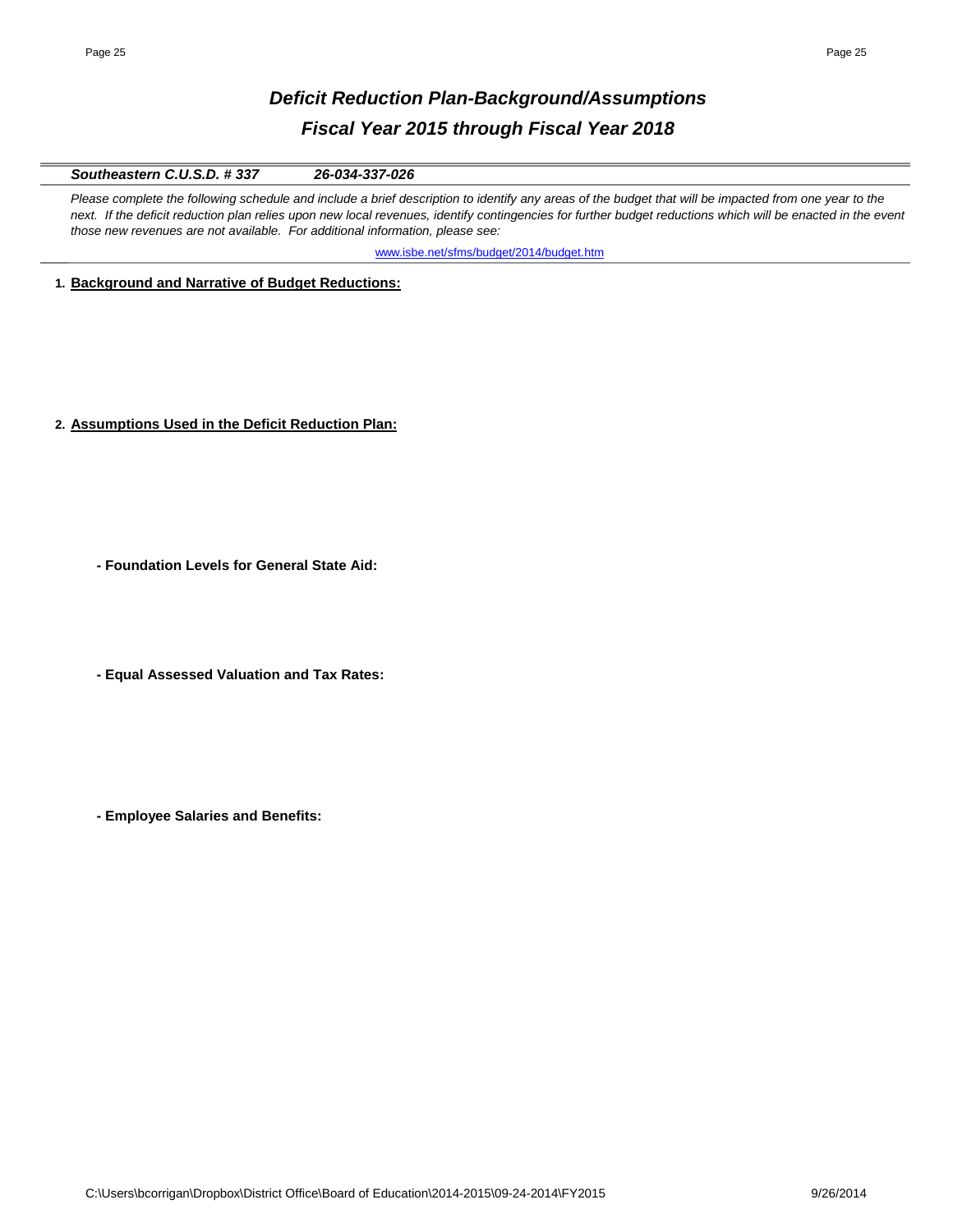**- Short and Long Term Borrowing:**

**- Educational Impact:**

**- Other Assumptions:**

**- Has the district considered shared services or outsourcing (Ex: Transportation, Insurance) If yes please explain:**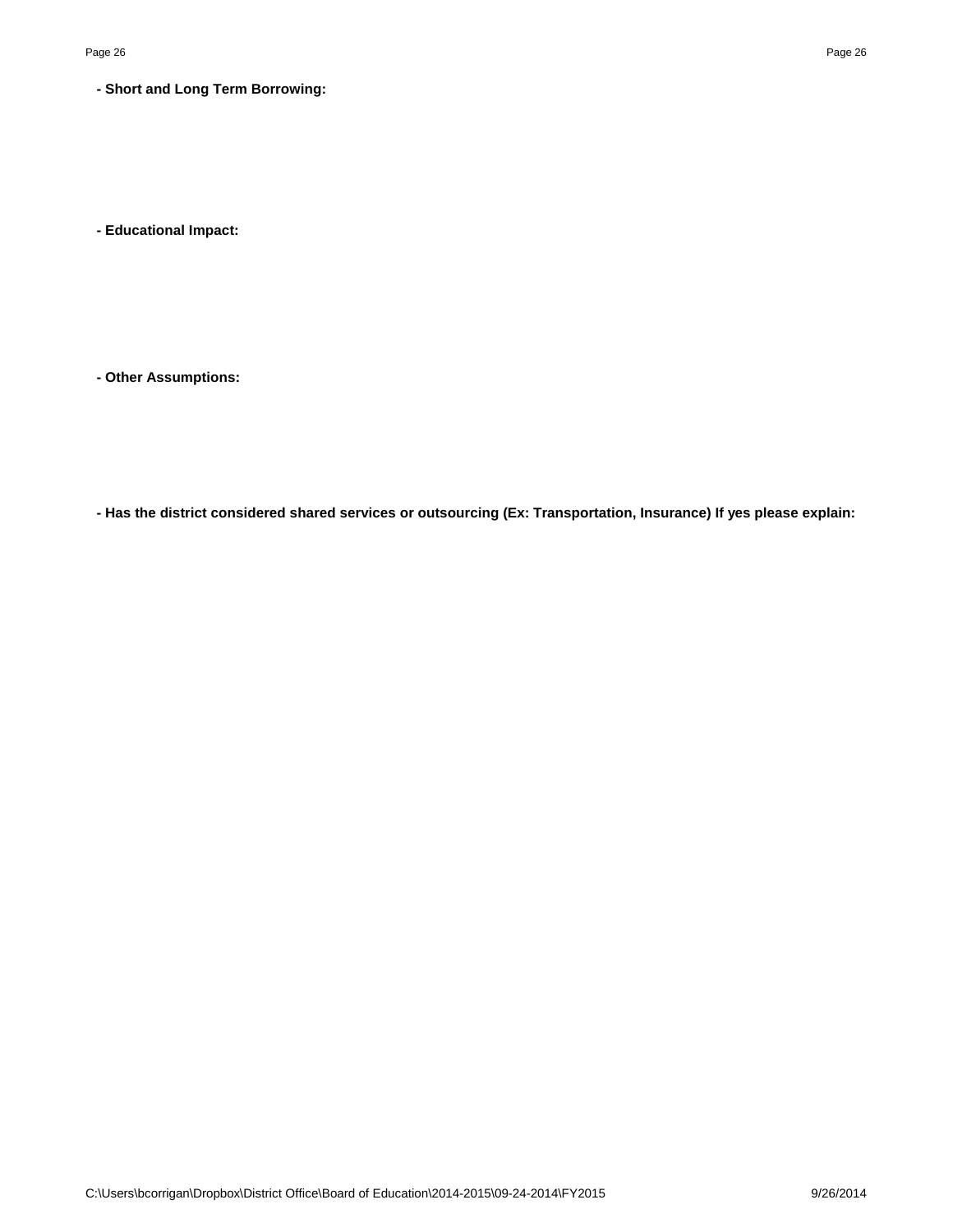## **ESTIMATED LIMITATION OF ADMINISTRATIVE COSTS**

*(For Local Use Only)*

### *This is an estimated Limitation of Administrative Costs Worksheet only and will not be accepted for Official Submission of the Limitation of Administrative Costs Worksheet .*

*The worksheet is intended for use during the budgeting process to estimate the district's percent increase of FY2015 budgeted expenditures over FY2014 actual expenditures. Budget information is copied to this page. Insert the prior year estimated actual expenditures to compute the estimated percentage increase (decrease).*

*The official Limitation of Administrative Costs Worksheet is attached to the end of the Annual An official Limitation of Administrative Costs Worksheet can Financial Report (ISBE Form 50-35) and may be submitted in conjunction with that report. also be found on the ISBE website at:*

[Limitation of Administrative Costs](http://www.isbe.net/sfms/AdminCaps/AdminCaps.htm)

| <b>ESTIMATED LIMITATION OF ADMINISTRATIVE COSTS</b> | School District Name: | Southeastern C.U.S.D. #337 |  |
|-----------------------------------------------------|-----------------------|----------------------------|--|
| <b>WORKSHEET</b>                                    | RCDT Number:          | 26-034-337-026             |  |
| (Section 17-1.5 of the School Code)                 |                       |                            |  |

|                                                                                                      |            |                    | <b>Estimated Actual Expenditures,</b><br><b>Fiscal Year 2014</b> |              | <b>Budgeted Expenditures,</b><br><b>Fiscal Year 2015</b> |                                               |                |
|------------------------------------------------------------------------------------------------------|------------|--------------------|------------------------------------------------------------------|--------------|----------------------------------------------------------|-----------------------------------------------|----------------|
|                                                                                                      |            | (10)               | (20)                                                             |              | (10)                                                     | (20)                                          |                |
| <b>Description</b>                                                                                   | Funct. No. | <b>Educational</b> | <b>Operations &amp;</b><br><b>Maintenance</b>                    | <b>Total</b> | <b>Educational</b>                                       | <b>Operations &amp;</b><br><b>Maintenance</b> | Total          |
| 1. Executive Administration Services                                                                 | 2320       | 177,608            |                                                                  | 177,608      | 179,218                                                  |                                               | 179,218        |
| 2. Special Area Administration Services                                                              | 2330       | 13,334             |                                                                  | 13,334       | 12,194                                                   |                                               | 12,194         |
| 3. Other Support Services - School<br>Administration                                                 | 2490       | 3,815              |                                                                  | 3,815        | 0                                                        |                                               | 0              |
| 4. Direction of Business Support Services                                                            | 2510       | 0                  |                                                                  | $\Omega$     | $\Omega$                                                 | $\Omega$                                      | 0              |
| 5. Internal Services                                                                                 | 2570       | 15,738             |                                                                  | 15,738       | 15,256                                                   |                                               | 15,256         |
| 6. Direction of Central Support Services                                                             | 2610       | 0                  |                                                                  | $\Omega$     | $\Omega$                                                 |                                               | $\overline{0}$ |
| 7. Deduct - Early Retirement or other pension obligations<br>required by state law and include above |            |                    |                                                                  | $\Omega$     |                                                          |                                               | $\Omega$       |
| Totals<br>8.                                                                                         |            | 210,495            | $\overline{0}$                                                   | 210,495      | 206,668                                                  | $\overline{0}$                                | 206,668        |
| 9. Estimated Percent Increase (Decrease) for FY2015<br>(Budgeted) over FY2014 (Actual)               |            |                    |                                                                  |              |                                                          |                                               | $-2%$          |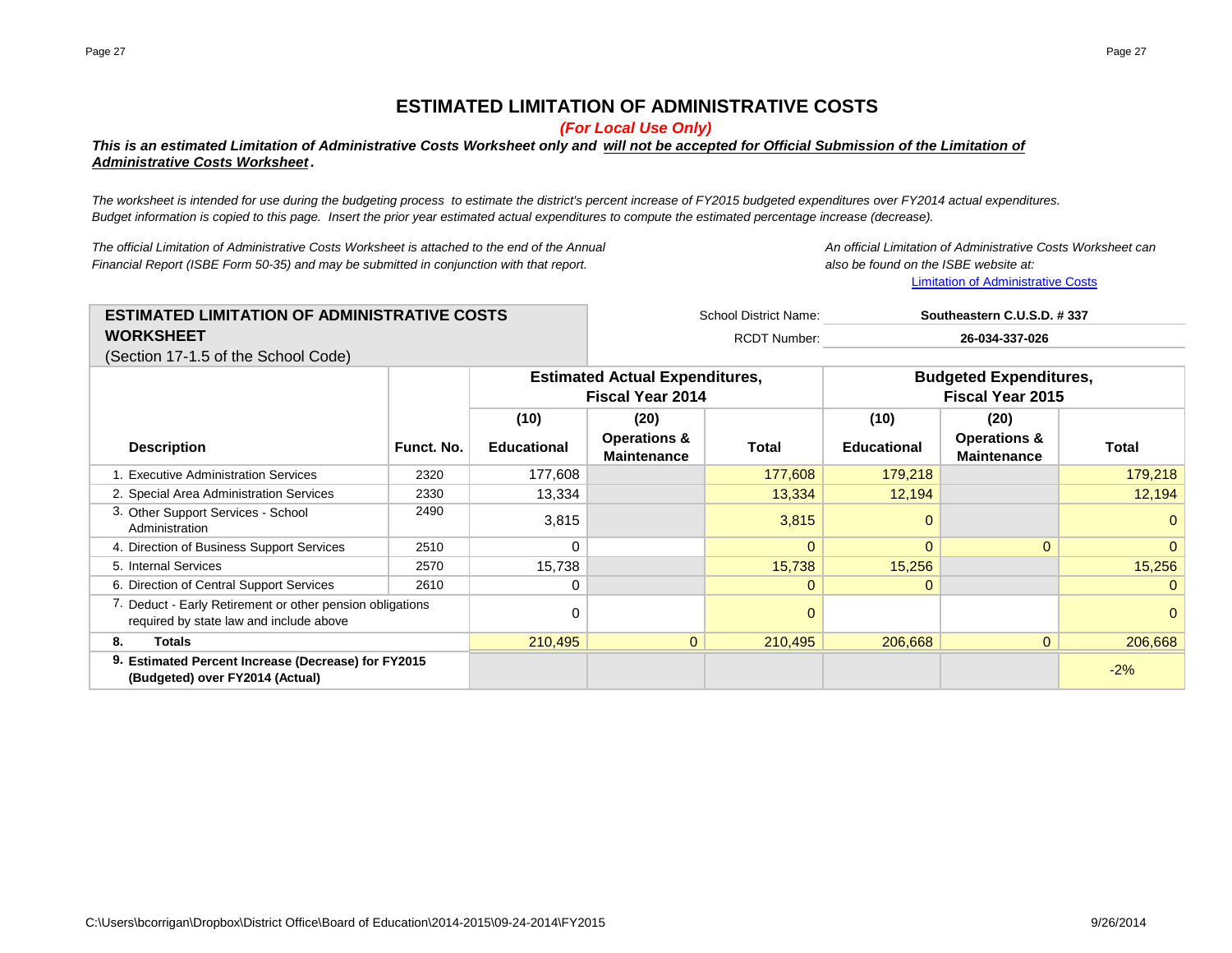### *Southeastern C.U.S.D. # 337 26-034-337-026*

In accordance with the School Code, Section 10-20.21, all **school districts** are required to file a report listing 'vendor contracts' as an attachment to their budget. In this context, the term "vendor *contracts" refers to "all contracts and agreements that pertain to goods and services that were intended to generate additional revenue and other remunerations for the school district in excess of*   $$1,000$ , including without limitation vending machine contracts, sports and other attire, class rings, and photographic services. The report is to list information regarding such contracts for the fiscal *year immediately preceding the fiscal year of the budget. All such contracts executed on or after July 1, 2007 must be approved by the school board.*

#### *[See: School Code, Section 10-20.21 - Contracts](http://www.ilga.gov/legislation/ilcs/ilcs4.asp?DocName=010500050HArt%2E+10&ActID=1005&ChapAct=105%26nbsp%3BILCS%26nbsp%3B5%2F&ChapterID=17&ChapterName=SCHOOLS&SectionID=48899&SeqStart=53200000&SeqEnd=74800000&ActName=School+Code%2E)*

*(Sheet is unprotected and can be re-formatted as needed, but must be used for submission)*

| Name of Vendor | <b>Product or Service</b><br><b>Provided</b> | <b>Net Revenue</b> | <b>Non-Monetary</b><br>Remuneration | <b>Purpose of Proceeds</b> | <b>Distribution Method and Recipient of</b><br><b>Non-Monetary Remunerations</b><br><b>Distributed</b> |
|----------------|----------------------------------------------|--------------------|-------------------------------------|----------------------------|--------------------------------------------------------------------------------------------------------|
|                |                                              |                    |                                     |                            |                                                                                                        |
|                |                                              |                    |                                     |                            |                                                                                                        |
|                |                                              |                    |                                     |                            |                                                                                                        |
|                |                                              |                    |                                     |                            |                                                                                                        |
|                |                                              |                    |                                     |                            |                                                                                                        |
|                |                                              |                    |                                     |                            |                                                                                                        |
|                |                                              |                    |                                     |                            |                                                                                                        |
|                |                                              |                    |                                     |                            |                                                                                                        |
|                |                                              |                    |                                     |                            |                                                                                                        |
|                |                                              |                    |                                     |                            |                                                                                                        |
|                |                                              |                    |                                     |                            |                                                                                                        |
|                |                                              |                    |                                     |                            |                                                                                                        |
|                |                                              |                    |                                     |                            |                                                                                                        |
|                |                                              |                    |                                     |                            |                                                                                                        |
|                |                                              |                    |                                     |                            |                                                                                                        |
|                |                                              |                    |                                     |                            |                                                                                                        |
|                |                                              |                    |                                     |                            |                                                                                                        |
|                |                                              |                    |                                     |                            |                                                                                                        |
|                |                                              |                    |                                     |                            |                                                                                                        |
|                |                                              |                    |                                     |                            |                                                                                                        |
|                |                                              |                    |                                     |                            |                                                                                                        |
|                |                                              |                    |                                     |                            |                                                                                                        |
|                |                                              |                    |                                     |                            |                                                                                                        |
|                |                                              |                    |                                     |                            |                                                                                                        |
|                |                                              |                    |                                     |                            |                                                                                                        |
|                |                                              |                    |                                     |                            |                                                                                                        |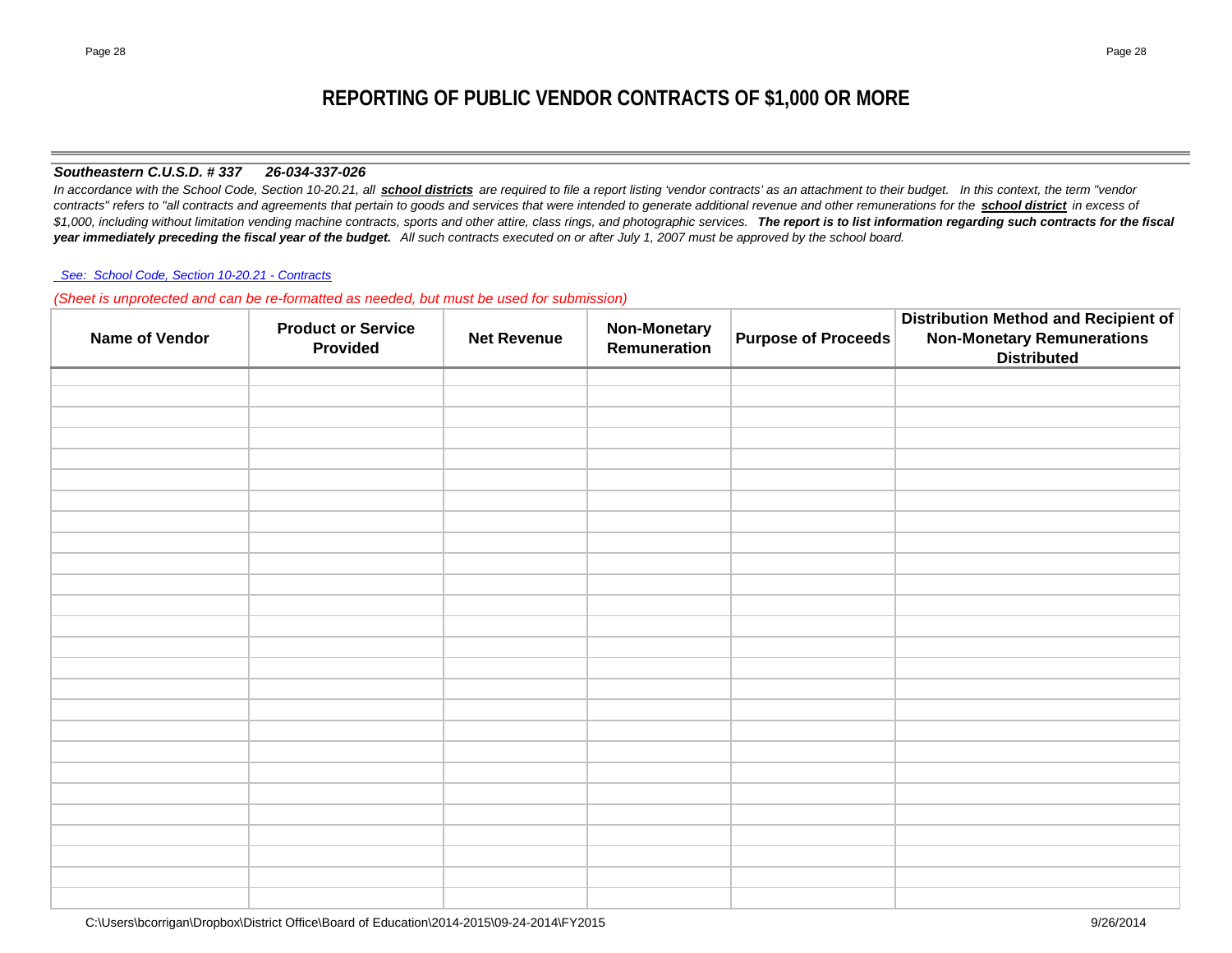#### Page 29 REFERENCE PAGE Page 29

#### **Reference Description**

- 1 Each fund balance should correspond to the fund balance reflected on the books as of June 30th Balance Sheet Accounts #720 and #730 (audit figures, if available).
- 2 Accounting and Financial Reporting for Certain Grants and Other Financial Assistance. The "On-Behalf" Payments should only be reflected on this page (Budget Summary, Lines 10 and 20).
- 3 Requires the secretary of the school board to notify the county clerk (within 30 days of the transfer approval) to abate an equal amount of taxes to be next extended. See Sec. 10-22.14 & 17-2.11.
- 3a Requires notification to the county clerk to abate an equal amount from taxes next extended. See section 10-22.14

#### <sup>4</sup> Principal on Bonds Sold:

- (1) Funding Bonds are to be entered in the fund or funds in which the liability occurs.
- (2) Refunding Bonds can be entered in the Debt Services Fund only.
- (3) Building Bonds can be entered in the Capital Projects Fund only.
- (4) Fire Prevention and Safety Bonds can be entered in the Fire Prevention & Safety Fund only.
- <sup>5</sup> The proceeds from the sale of school sites, buildings, or other real estate shall be used first to pay the principal and interest on any outstanding bonds on the property being sold, and after all such bonds have been retired, the remaining proceeds from the sale next shall be used by the school board to meet any urgent district needs as determined under Sections 2-3.12 and 17-2.11 of the School Code. Once these issues have been addressed, any remaining proceeds may be used for any other authorized purpose and for deposit into any district fund.
- 6 The School Code, Section 10-22.44 prohibits the transfer of interest earned on the investment of "any funds for purposes of Illinois Municipal Retirement under the Pension Code." This prohibition does not include funds for Social Security and Medicare-only purposes. For additional requirements on interest earnings, see 23 Illinois Administrative Code, Part 100, Section 100.50.
- **<sup>7</sup>** Cash plus investments must be greater than or equal to zero.
- **8** For cash basis budgets, this total will equal the Budget Summary Total Direct Receipts/Revenues (Line 9) plus Total Other Sources of Funds (Line 46).
- **9** For cash basis budgets, this total will equal the Budget Summary Total Direct Disbursements/Expenditures (Line 19) plus Total Other Uses of Funds (Line 79).

 $10$  Working Cash Fund loans may be made to any district fund for which taxes are levied (Section 20-5 of the School Code).

<sup>11</sup> Include revenue accounts 1110 through 1115, 1117,1118 & 1120.

- 12 The School Code Section 17-2.2c. Tax for leasing educational facilities or computer technology or both, and for temporary relocation expense purposes.
- <sup>13</sup> Corporate personal property replacement tax revenue must be first applied to the Municipal Retirement/Social Security Fund to replace tax revenue lost due to the abolition of the corporate personal property tax (30 ILCS 115/12). This provision does not apply to taxes levied for Medicare-Only purposes.
- 14

Only tuition payments made to private facilities. See Functions 4200 or 4400 for estimated public facility disbursements/expenditures.

- 15 Payment towards the retirement of lease/purchase agreements or bonded/other indebtedness (principal only) otherwise reported within the fund - e.g.: alternate revenue bonds. (Describe & Itemize)
- 16 Only abolishment of Working Cash Fund must transfer its funds directly to the Educational Fund upon adoption of a resolution and at the close of the current school Year (see 105 ILCS 5/20-8 for further explanation) Only abatement of working cash fund can transfer its funds to any fund in most need of money

(see 105 ILCS 5/20-10 for further explanation)